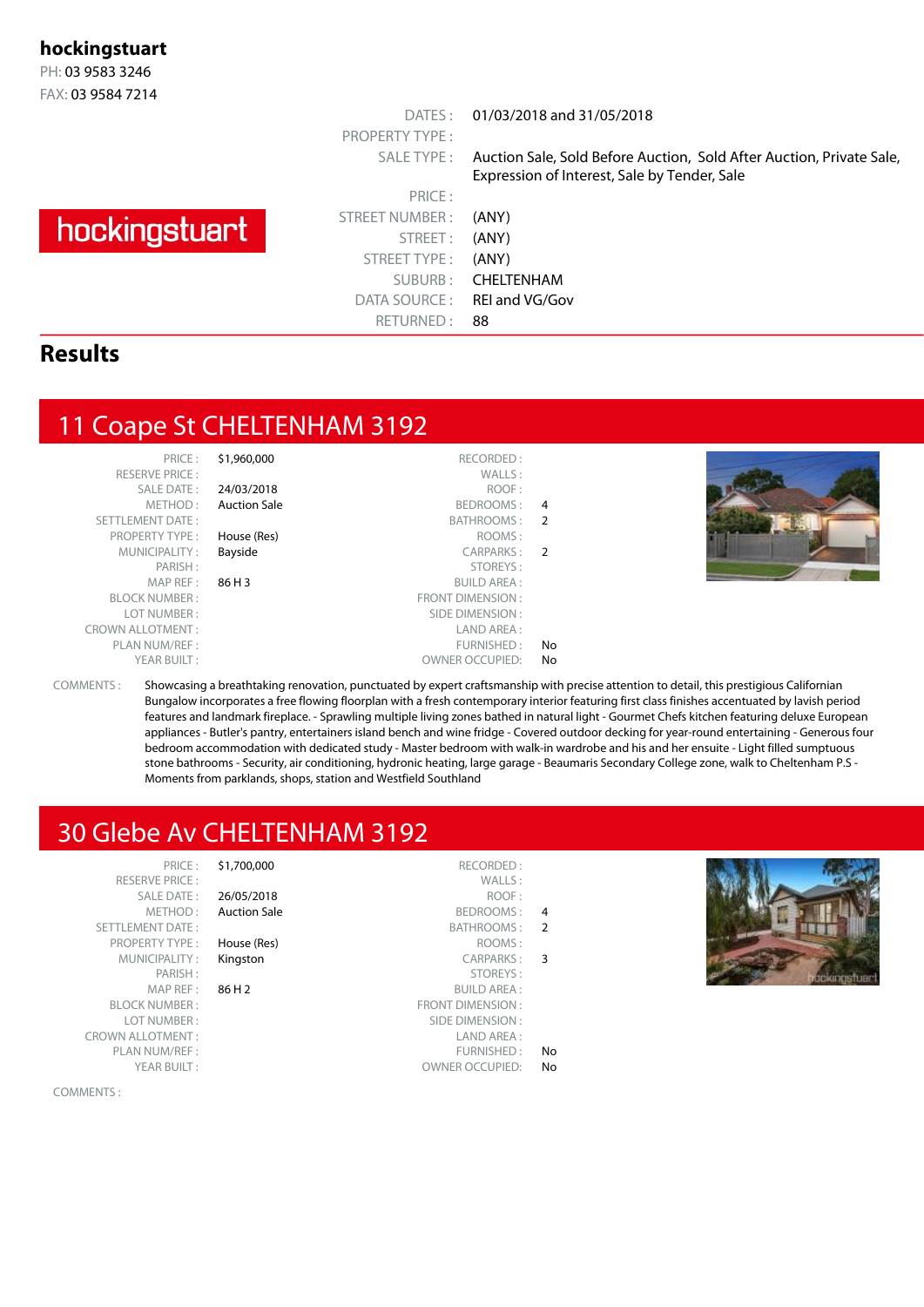#### 36 Devon St CHELTENHAM 3192

| PRICE:                  | \$1,525,000         | RECORDED:              |     |  |
|-------------------------|---------------------|------------------------|-----|--|
| <b>RESERVE PRICE:</b>   |                     | WALLS:                 |     |  |
| SALE DATE:              | 26/04/2018          | ROOF:                  |     |  |
| METHOD:                 | Sold Before Auction | BEDROOMS:              | 4   |  |
| <b>SETTLEMENT DATE:</b> |                     | BATHROOMS:             | -2  |  |
| <b>PROPERTY TYPE:</b>   | House (Res)         | ROOMS:                 |     |  |
| MUNICIPALITY:           | Kingston            | CARPARKS:              | -1  |  |
| PARISH:                 |                     | STOREYS:               |     |  |
| MAP REF:                | 86 K 2              | <b>BUILD AREA:</b>     |     |  |
| <b>BLOCK NUMBER:</b>    |                     | FRONT DIMENSION:       |     |  |
| LOT NUMBER:             |                     | SIDE DIMENSION:        |     |  |
| <b>CROWN ALLOTMENT:</b> |                     | LAND AREA :            | 650 |  |
| PLAN NUM/REF:           |                     | FURNISHED:             | No  |  |
| YEAR BUILT:             |                     | <b>OWNER OCCUPIED:</b> | No  |  |



COMMENTS : This is solid gold family living with style, space and so much more! Situated on one of the Golden Triangle's most highly-sought streets, this four bedroom plus home-office, two bathroom home offers fantastic family living with a state-of-the-art stone and prestige appliance kitchen with a clever extended pantry design, magazine-quality designer bathrooms including a feature-tiled ensuite, a bespoke-fitted home-office, and a super-deep laundry with custom-cabinetry. This well-appointed home has extras at every turn including ducted heating, cooling and ceiling fans for almost every room, plush carpets plus solid Tasmanian Oak floors, fitted built-in robes and elegant plantation shutters. But the most impressive feature here is the clever family-wise design - with a private master-suite and fine formal lounge to the front, kids' bedrooms in a quiet rear wing and a free-flowing family zone offering three defined areas - with space to lounge and dine plus a "break-out" area for home-working, game-playing or casual dining! The outdoors offer more with parking for at least two cars including a carport, a paved courtyard and deck to catch the sun and broad lawns front and rear for play. Situated in the prestigious Golden Triangle within a walk of schools, Charman Rd's station and Southland's retail therapy, this golden home sparkles with extras! For more information about this exceptional family home contact Amanda Morecroft at Buxton Hampton East on 0417 347 489

### 12 Coape St CHELTENHAM 3192

| PRICE:<br><b>RESERVE PRICE:</b> | \$1,430,000  | RECORDED:<br>WALLS:    |     |  |
|---------------------------------|--------------|------------------------|-----|--|
| <b>SALE DATE:</b>               | 24/04/2018   | ROOF:                  |     |  |
| METHOD:                         | Private Sale | BEDROOMS: 3            |     |  |
| SETTLEMENT DATE:                |              | BATHROOMS: 1           |     |  |
| <b>PROPERTY TYPE:</b>           | House        | ROOMS:                 |     |  |
| MUNICIPALITY:                   | Kingston     | CARPARKS: 5            |     |  |
| PARISH:                         |              | STOREYS:               |     |  |
| MAP REF:                        | 86 H 3       | <b>BUILD AREA:</b>     |     |  |
| <b>BLOCK NUMBER:</b>            |              | FRONT DIMENSION:       |     |  |
| LOT NUMBER:                     |              | SIDE DIMENSION :       |     |  |
| <b>CROWN ALLOTMENT:</b>         |              | LAND AREA :            | 750 |  |
| PLAN NUM/REF:                   |              | FURNISHED:             | No  |  |
| YEAR BUILT:                     |              | <b>OWNER OCCUPIED:</b> | No  |  |

COMMENTS : Make history with period potential and around 8,073sqft/750sqm of GRZ1 land! Whether this well-located site appeals for its great proportions (around 60'/18.29m x 134'5"/41m) and history-making development potential or its historic renovation appeal, this versatile property is ready to step out of the past and into the future of the booming Charman Rd retail and rail hub location. Bring your multi-home development vision (subject to Council Approval) to this future-forward position and lead the way just 200m to the Primary School and shops and two blocks to the station. Close to Southland and in-Zone for the Mentone Girls and the new Beaumaris Secondary Colleges, this versatile site promises a future of flexible options and memorable rewards Alternatively, look to the past and maximise the beauty in this double-fronted three bedroom, 1.5 bathroom Victorian. With gracious living, a sunny kitchen-casual zone and well-positioned bathroom plus second WC, this centrally heated home with reverse-cycle air-conditioner, multiple fireplaces and a big wide backyard has a vintage garage ...and plenty of room to extend. At the very least, there's the possibility of retaining an excellent tenant to keep the home fires burning until it's time to rewrite history! For more information about this GRZ1-located property contact Matthew Gray or Mark Earle.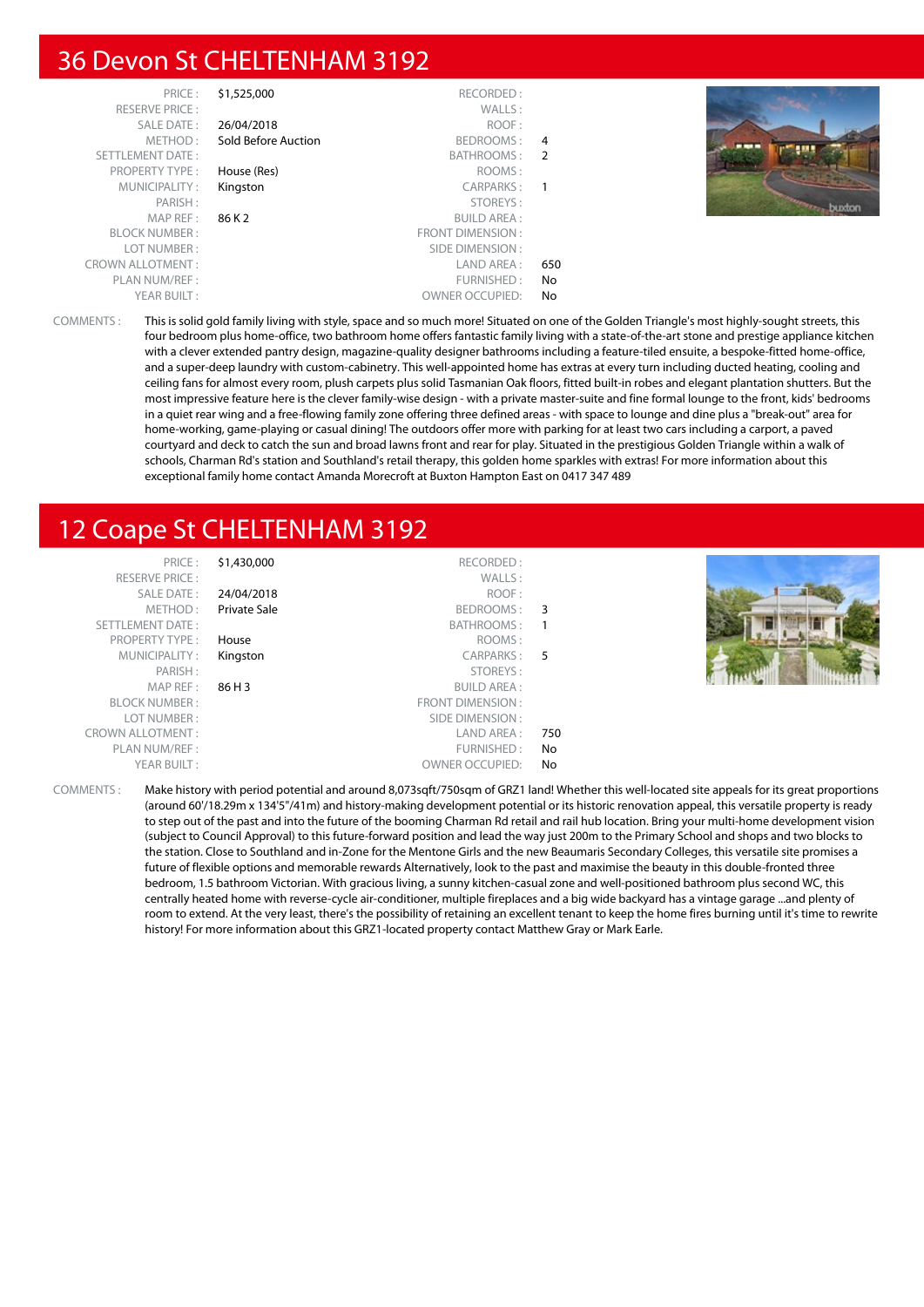#### 22 Weymar St CHELTENHAM 3192

| PRICE:                  | \$1,350,000         | RECORDED:               |                     |  |
|-------------------------|---------------------|-------------------------|---------------------|--|
| <b>RESERVE PRICE:</b>   |                     | WALLS:                  | <b>Brick Veneer</b> |  |
| SALE DATE:              | 17/03/2018          | ROOF:                   |                     |  |
| METHOD:                 | <b>Auction Sale</b> | BEDROOMS:               | - 5                 |  |
| SETTLEMENT DATE:        |                     | BATHROOMS:              | - 2                 |  |
| <b>PROPERTY TYPE:</b>   | House (Res)         | ROOMS:                  | - 7                 |  |
| MUNICIPALITY:           | Bayside             | CARPARKS:               | $\overline{3}$      |  |
| PARISH:                 |                     | STOREYS:                |                     |  |
| MAPREF:                 | 77 K 12             | <b>BUILD AREA:</b>      |                     |  |
| <b>BLOCK NUMBER:</b>    |                     | <b>FRONT DIMENSION:</b> |                     |  |
| LOT NUMBER:             |                     | SIDE DIMENSION :        |                     |  |
| <b>CROWN ALLOTMENT:</b> |                     | LAND AREA :             | 1,001               |  |
| PLAN NUM/REF:           |                     | FURNISHED:              | No                  |  |
| YEAR BUILT:             |                     | <b>OWNER OCCUPIED:</b>  | No                  |  |

COMMENTS : Offered to the market for the first time in 40 years, this expansive and original family home is perfect for growing families and renovators. Situated on the corner of a quiet suburban street, the location of this home is second to none.Comprising: An original floorplan with five bedrooms, a large living room, kitchen and dining room are situated on a mezzanine while on the ground floor a huge rumpus, a separate laundry rounds out the home. Externally youll find a single car garage with adjoining garden shed. Features: A vast 1,000 sqm (approx.) block lends itself to an array of real-estate opportunities. Keep the property as it is with the existing two carports, plus extra off-street parking, separate large garden shed and a multitude of well-established flora.Walking distance to Southland, both public and private schools and Cheltenham train station. A little further afield enjoy summers at Black Rock or Mentone beaches as well as the myriad of local golf clubs.Inspect during scheduled open times or by appointment with the agent.Presented by Cayzer Real Estate Port Melbourne.All enquiries must include a phone number.

## 24a Paul St CHELTENHAM 3192

| PRICE:                  | \$1,340,000        | RECORDED:              |     |
|-------------------------|--------------------|------------------------|-----|
| <b>RESERVE PRICE:</b>   |                    | WALLS:                 |     |
| SALE DATE:              | 28/03/2018         | ROOF:                  |     |
| METHOD:                 | Private Sale       | BEDROOMS:              | -3  |
| SETTLEMENT DATE:        | 08/05/2018         | BATHROOMS:             | -2  |
| <b>PROPERTY TYPE:</b>   | Townhouse (Single) | ROOMS:                 | 5   |
| MUNICIPALITY:           | Bayside            | CARPARKS:              |     |
| PARISH:                 | Moorabbin          | STOREYS:               |     |
| MAP REF:                |                    | <b>BUILD AREA:</b>     |     |
| <b>BLOCK NUMBER:</b>    |                    | FRONT DIMENSION:       |     |
| LOT NUMBER:             | $\mathcal{L}$      | SIDE DIMENSION:        |     |
| <b>CROWN ALLOTMENT:</b> |                    | LAND AREA:             |     |
| PLAN NUM/REF :          | PS804798           | FURNISHED:             | No  |
| YEAR BUILT:             |                    | <b>OWNER OCCUPIED:</b> | Yes |



COMMENTS : Built to exacting detail, this stunning new 3 bedroom + study 2.5 bathroom street front sensation has an air of warm beach-style sophistication in this leafy golf course locale.With no expense spared, this designer haven enjoys French Oak floors, a sun filled study, glamourous powder room, a well fitted laundry, a gorgeous lounge with a garden side courtyard; a premier kitchen featuring statuario stone benchtops, island bench, Miele appliances (2 ovens) and a walk in pantry, fabulous open plan living & dining area with 2 sets of stacker sliding doors onto the paved alfresco area in a secluded terraced garden courtyard.Via the solid timber staircase, upstairs has lovely views towards Victoria Golf Course featuring a delightful retreat, 3 spacious bedrooms (fitted BIRs) and 2 sublime bathrooms (ensuite). .With a beautiful flowing energy, this thoughtfully designed home enjoys 2.7m ceilings, fantastic storage, ducted R/C air conditioning, video intercom, alarm, solar hot water, auto garage and a permeable paved driveway.In this premier Bayside location, with the sound of birds permeating the air from the golf courses, a short stroll to Cheltenham station, Charman Road shops, Cheltenham Primary School, Pennydale Park, Cheltenham Park, Southland and Tulip Street sports facilities, minutes to the beach.• 3 separate living zones• Ducted R/C air conditioning• Impressive well-designed kitchen• Unrivalled quality• Bayside golf course location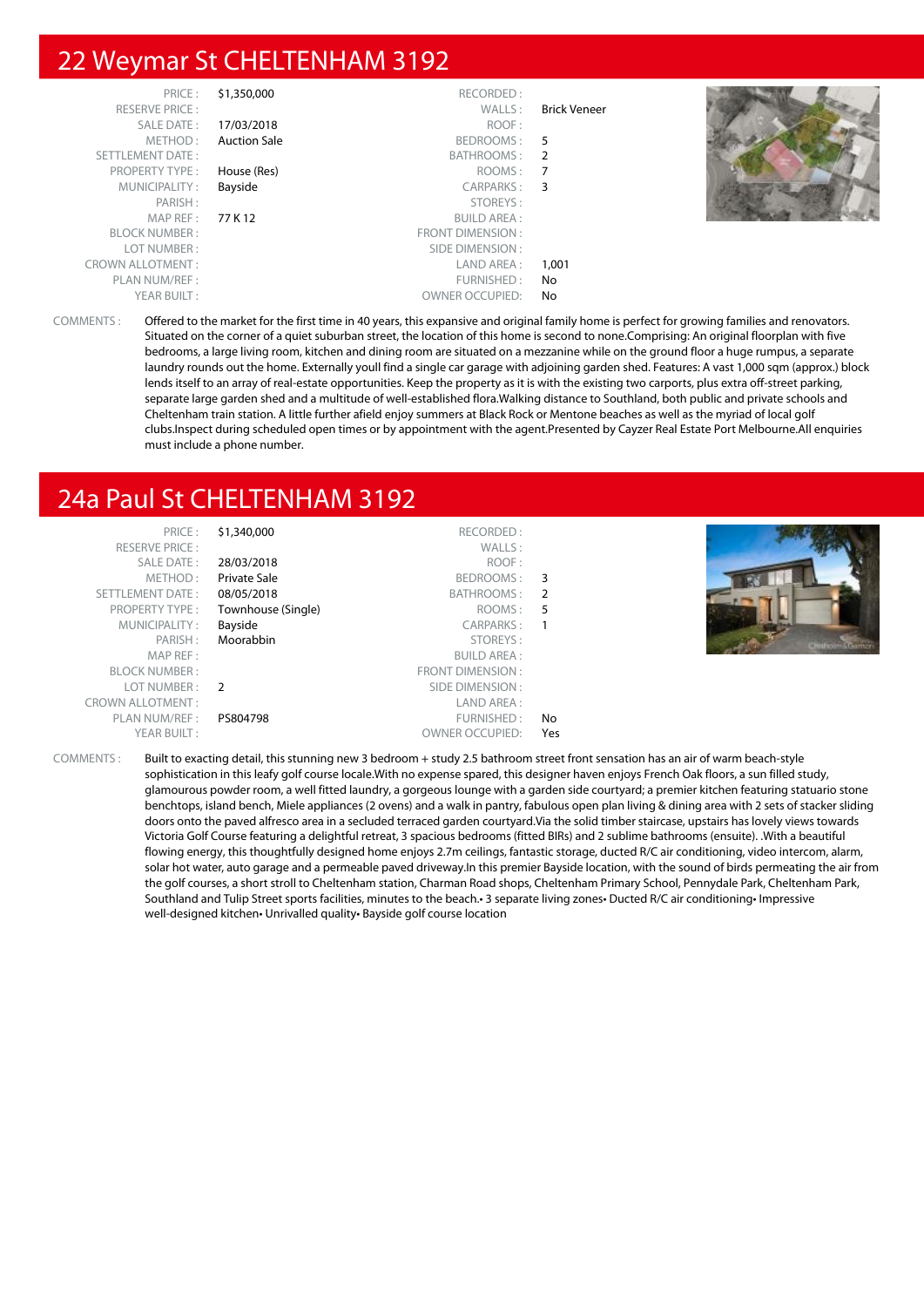#### 11 Stuart Av CHELTENHAM 3192

| PRICE:                  | \$1,305,000         | RECORDED:               |     |  |
|-------------------------|---------------------|-------------------------|-----|--|
| <b>RESERVE PRICE:</b>   |                     | WALLS:                  |     |  |
| SALE DATE:              | 03/03/2018          | ROOF:                   |     |  |
| METHOD:                 | <b>Auction Sale</b> | BEDROOMS:               | 3   |  |
| SETTLEMENT DATE:        |                     | BATHROOMS:              |     |  |
| <b>PROPERTY TYPE:</b>   | House (Res)         | ROOMS:                  | 5   |  |
| MUNICIPALITY:           | Bayside             | CARPARKS:               | 2   |  |
| PARISH:                 |                     | STOREYS:                |     |  |
| MAP REF:                |                     | <b>BUILD AREA:</b>      |     |  |
| <b>BLOCK NUMBER:</b>    |                     | <b>FRONT DIMENSION:</b> |     |  |
| LOT NUMBER:             |                     | SIDE DIMENSION:         |     |  |
| <b>CROWN ALLOTMENT:</b> |                     | LAND AREA :             | 687 |  |
| PLAN NUM/REF :          |                     | FURNISHED:              | No  |  |
| YEAR BUILT:             |                     | <b>OWNER OCCUPIED:</b>  | No  |  |



COMMENTS : North-facing land of 687sqm (approx) opens up your options to renovate or rebuild STCA in Cheltenham's GRZ1 zone. The central location makes this ideal for easy family living, with the new Southland train station nearby, golf courses and parkland provide hectares of greenery around the corner, and shops, gyms and cafes are a short walk away. High-set timber home has been here since the 1950s, and it's in great shape to rent out, update or extend into the wide-open rear garden. Three-bedroom design includes a lounge with garden views, updated bathroom, spacious kitchen, timber floors, gas heating and a reverse-cycle air conditioning unit. Bring a new vision to this low-traffic street, popular with families wanting a central address. Easy access to Southland shopping, primary and secondary schools, and you can be at the beach in minutes.

## 7 Berkefeld Ct CHELTENHAM 3192

| PRICE:                  | \$1,300,000         | RECORDED:              |    |                                                                                                                                          |
|-------------------------|---------------------|------------------------|----|------------------------------------------------------------------------------------------------------------------------------------------|
| <b>RESERVE PRICE:</b>   |                     | WALLS:                 |    |                                                                                                                                          |
| SALE DATE:              | 28/04/2018          | ROOF:                  |    |                                                                                                                                          |
| METHOD:                 | <b>Auction Sale</b> | BEDROOMS:              | -4 |                                                                                                                                          |
| SETTLEMENT DATE:        |                     | BATHROOMS: 3           |    |                                                                                                                                          |
| <b>PROPERTY TYPE:</b>   | House (Res)         | ROOMS:                 |    |                                                                                                                                          |
| MUNICIPALITY:           | Kingston            | CARPARKS:              |    |                                                                                                                                          |
| PARISH:                 |                     | STOREYS:               |    | buxton                                                                                                                                   |
| MAP REF:                | 87 A 1              | <b>BUILD AREA:</b>     |    |                                                                                                                                          |
| <b>BLOCK NUMBER:</b>    |                     | FRONT DIMENSION:       |    |                                                                                                                                          |
| LOT NUMBER:             |                     | SIDE DIMENSION :       |    |                                                                                                                                          |
| <b>CROWN ALLOTMENT:</b> |                     | LAND AREA:             |    |                                                                                                                                          |
| PLAN NUM/REF :          |                     | FURNISHED:             | No |                                                                                                                                          |
| YEAR BUILT:             |                     | <b>OWNER OCCUPIED:</b> | No |                                                                                                                                          |
| COMMENTS :              |                     |                        |    | Soak up the sun, entertain inside-out, enjoy adaptable accommodation and so much more in this secluded cul-de-sac! Designed to entertain |

with gracious formal lounge and dining rooms plus a spacious family zone, this classic four bedroom, three bathroom home offers more living outdoors with a north-facing fan-cooled al fresco zone... and more fun with a full-fenced kid-safe spa! But it's the versatile bedroom space that really sets this family-wise home apart with more flexibility, more amenities and a bonus for almost every bedroom! Take your choice of a private rear wing (encompassing a private bathroom and walk-in-robe) or a front master-suite (with ensuite and built-in-robes), let the kids decide who gets to keep the vast third bedroom with sitting-room/retreat, then see how the robed fourth bedroom could double as home-office! Styled with a timeless timber kitchen and a state-of-the-art main designer bathroom, there are more extras including ducted heating and cooling, a reverse-cycle air-conditioner, an open-fireplace and great storage. There's even more sun in a northerly paved and decked backyard with a pretty water-feature and handy workshop! A walk to the primary schools, parks, Charman Rd and the station and minutes to Southland, this is entertaining family living with something more for everyone! For more information about this family entertainer contact Wesley Belt at Buxton Mentone on 0418 310 753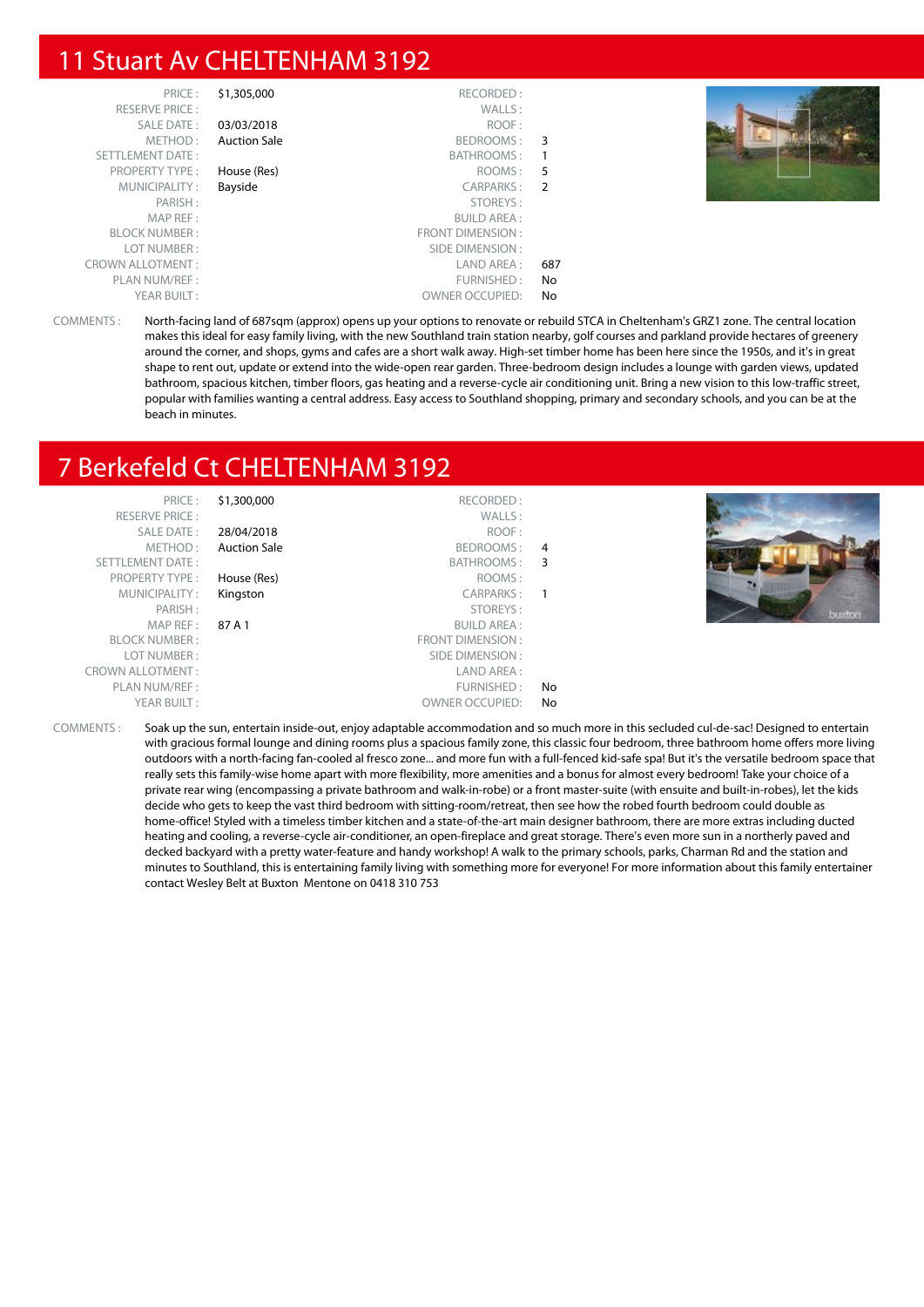#### 9 Oak Av CHELTENHAM 3192

| PRICE:                  | \$1,291,000         | RECORDED:              |                |  |
|-------------------------|---------------------|------------------------|----------------|--|
| <b>RESERVE PRICE:</b>   |                     | WALLS:                 | <b>Brick</b>   |  |
| SALE DATE:              | 17/03/2018          | ROOF:                  |                |  |
| METHOD:                 | <b>Auction Sale</b> | BEDROOMS:              | -3             |  |
| SETTLEMENT DATE:        | 17/05/2018          | BATHROOMS:             | 3              |  |
| <b>PROPERTY TYPE:</b>   | House (Res)         | ROOMS:                 |                |  |
| MUNICIPALITY:           | Kingston            | CARPARKS:              | $\overline{2}$ |  |
| PARISH:                 | Moorabbin           | STOREYS:               |                |  |
| MAP REF:                | 87 A 4              | BUILD AREA :           |                |  |
| <b>BLOCK NUMBER:</b>    |                     | FRONT DIMENSION :      | $\overline{0}$ |  |
| LOT NUMBER :            | 13                  | SIDE DIMENSION :       |                |  |
| <b>CROWN ALLOTMENT:</b> |                     | LAND AREA:             | 727            |  |
| PLAN NUM/REF :          | LP026889            | FURNISHED:             | No             |  |
| YEAR BUILT:             |                     | <b>OWNER OCCUPIED:</b> | Yes            |  |

COMMENTS : Warm and inviting, this much-loved 3-bedroom home is perfectly positioned for relaxed family living. Beautifully maintained and impeccably presented, it is located in Cheltenham's coveted Golden Triangle where fabulous shopping destinations, public transport options and fine schools are all conveniently within arm's reach. Featuring fabulous entertaining spaces both inside and out, the home opens to a welcoming lounge and elegant dining room - perfect for intimate get-togethers with loved ones. A stylish light-filled kitchen with luxe stone benchtops and premium European appliances is the perfect space to cook up a storm; it looks out to the beautiful back garden, complete with enviable alfresco entertaining area. The scene of many fabulous gatherings, a free-standing retreat is the perfect party room and features a wet bar and full bathroom along with plenty of indoor/outdoor entertaining space. Back inside, the three bedrooms all boast built-in robes, whilst a bright family bathroom, ducted heating, split system, ceiling fan, storage shed and off-street parking conclude an utterly appealing offering. Create your own family memories from this wonderful home, which is in the prized Mentone Girls' & Parkdale Secondary College zones.

#### 3 Axelton St CHELTENHAM 3192

| PRICE:                  | \$1,270,000         | RECORDED:              |     |        |
|-------------------------|---------------------|------------------------|-----|--------|
| <b>RESERVE PRICE:</b>   |                     | WALLS:                 |     |        |
| SALE DATE:              | 17/03/2018          | ROOF:                  |     | 20 E I |
| METHOD:                 | <b>Auction Sale</b> | BEDROOMS:              | -4  |        |
| SETTLEMENT DATE:        |                     | BATHROOMS:             |     |        |
| <b>PROPERTY TYPE:</b>   | House (Res)         | ROOMS:                 |     |        |
| MUNICIPALITY:           | Kingston            | CARPARKS:              | 2   |        |
| PARISH:                 |                     | STOREYS:               |     |        |
| MAP REF :               | 86 K 2              | <b>BUILD AREA:</b>     |     |        |
| <b>BLOCK NUMBER:</b>    |                     | FRONT DIMENSION:       |     |        |
| LOT NUMBER:             |                     | SIDE DIMENSION :       |     |        |
| <b>CROWN ALLOTMENT:</b> |                     | LAND AREA :            | 676 |        |
| PLAN NUM/REF :          |                     | FURNISHED:             | No  |        |
| YEAR BUILT:             |                     | <b>OWNER OCCUPIED:</b> | No. |        |
|                         |                     |                        |     |        |

COMMENTS : From the front verandah to the large leafy rear garden, this loved Californian bungalow offers a truly inviting family setting. Positioned in a sought-after pocket of Cheltenham boasting dual school zoning, access to transport plus proximity to both Southland & DFO, the warm accommodation is matched by a fabulous locale.With high ceilings and period detailing, the two distinct living zones give options for families, to the front a peaceful lounge with cosy open fireplace, to the rear a light lavished living and dining zone adjacent the well-equipped timber kitchen with ample storage space and pantry. All four bedrooms are well sized, three offering generous fitted wardrobes - they share a bright family bathroom plus additional powder room. A laundry, ducted heating, split system and ceiling fans are also offered along with ample parking and storage shed.This welcoming home is on a generous 676sqm (approx.) allotment within the coveted Melbourne Girls and Parkdale Secondary College Zones.For all enquiries please contact Pandelis Plousi on 0409 553 929 Hodges Mentone.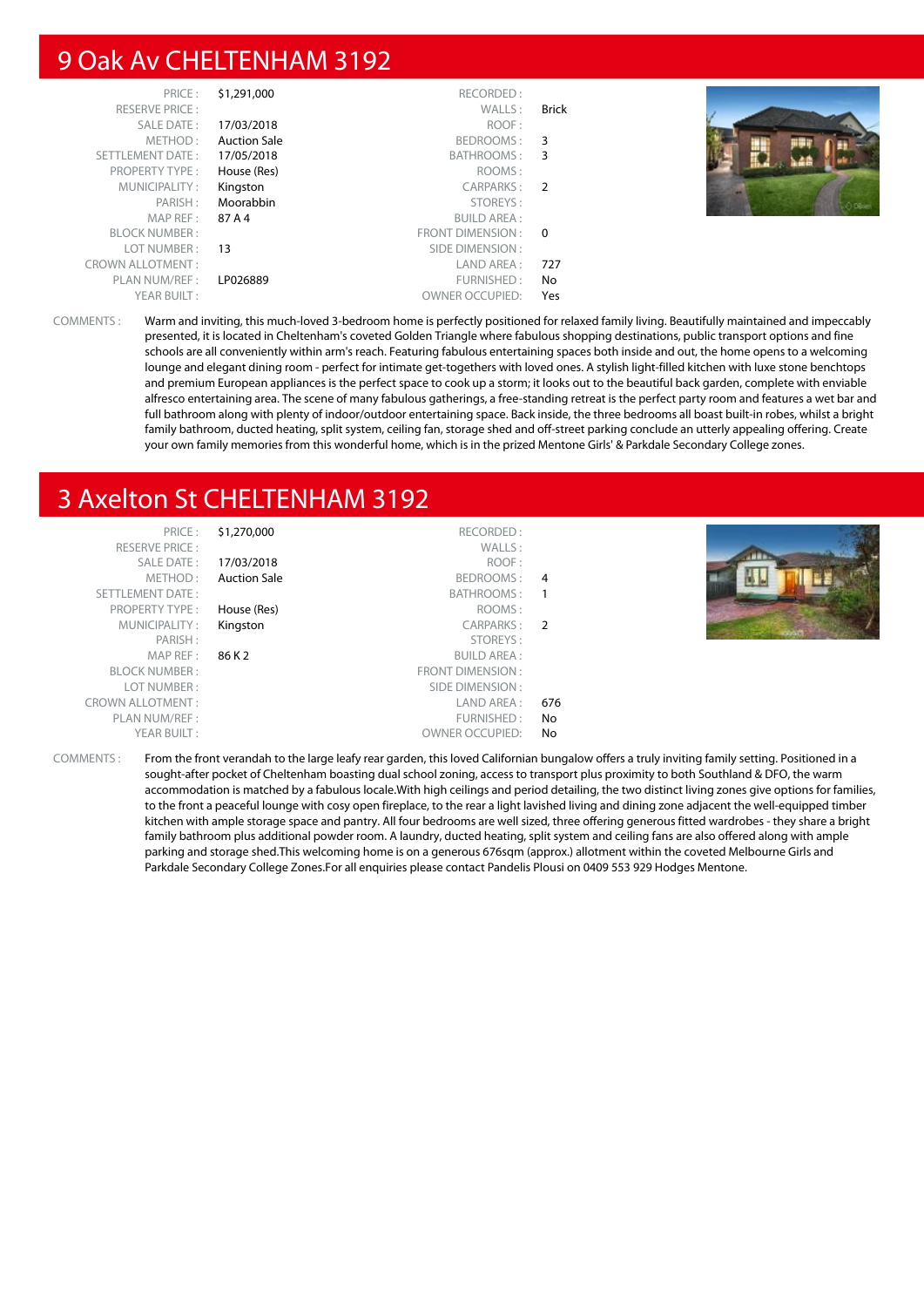#### 48 Farm Rd CHELTENHAM 3192

| 20.6m         |                     | RECORDED:              | \$1,240,000         | PRICE:                  |
|---------------|---------------------|------------------------|---------------------|-------------------------|
|               | <b>Brick Veneer</b> | WALLS:                 |                     | <b>RESERVE PRICE:</b>   |
|               |                     | ROOF:                  | 24/03/2018          | SALE DATE:              |
|               | 3                   | BEDROOMS:              | <b>Auction Sale</b> | METHOD:                 |
| <b>Sterne</b> |                     | BATHROOMS: 2           |                     | SETTLEMENT DATE:        |
|               |                     | ROOMS:                 | House (Res)         | <b>PROPERTY TYPE:</b>   |
|               |                     | CARPARKS: 2            | Bayside             | MUNICIPALITY:           |
| O OBrien      |                     | STOREYS:               |                     | PARISH:                 |
|               |                     | <b>BUILD AREA:</b>     | 87 D 1              | MAP REF :               |
|               | $\Omega$            | FRONT DIMENSION :      |                     | <b>BLOCK NUMBER:</b>    |
|               |                     | SIDE DIMENSION :       |                     | LOT NUMBER:             |
|               | 804                 | LAND AREA :            |                     | <b>CROWN ALLOTMENT:</b> |
|               | No                  | FURNISHED:             |                     | PLAN NUM/REF :          |
|               | No                  | <b>OWNER OCCUPIED:</b> |                     | YEAR BUILT:             |

COMMENTS : A fabulous allotment, the perfect orientation and an unbeatable position! The ideal equation for desirable family living, this well maintained three-bedroom home, (master with ensuite) on an exceptional 804sqm (approx.) is ready and waiting to begin a new chapter. Offering plenty of possibilities, the comfortable home currently features a generous L-shaped lounge and dining room plus relaxed meals area adjacent the original yet extremely practical kitchen. Two of the three double bedrooms both benefit from fitted wardrobes and share a bright bathroom, whilst a laundry, ducted heating, air conditioner and oversized 6m x 7m double garage are all included. Filled with natural light, this provides the ideal foundations for some contemporary updates or a possible extension forwards or back (STCA). Alternatively, with the broad northerly frontage ensuring great accessibility, there are also options to add a dwelling in the deep rear garden or start afresh with your dream family home (STCA). Metres to Kingston Heath Reserve, close to the primary school, DFO and a good coffee at Huss' milk bar, the promising home also boasts zoning for Cheltenham Secondary College.

#### 7 Fir Gr CHELTENHAM 3192

| PRICE:                  | \$1,225,000         | RECORDED:               |                         |  |
|-------------------------|---------------------|-------------------------|-------------------------|--|
| <b>RESERVE PRICE:</b>   |                     | WALLS:                  |                         |  |
| SALE DATE:              | 09/03/2018          | ROOF:                   |                         |  |
| METHOD:                 | <b>Private Sale</b> | BEDROOMS:               | $\overline{\mathbf{3}}$ |  |
| SETTLEMENT DATE:        | 06/04/2018          | BATHROOMS: 2            |                         |  |
| <b>PROPERTY TYPE:</b>   | Townhouse (Single)  | ROOMS: 4                |                         |  |
| MUNICIPALITY:           | Bayside             | CARPARKS: 2             |                         |  |
| PARISH:                 | Moorabbin           | STOREYS:                |                         |  |
| MAP REF:                |                     | <b>BUILD AREA:</b>      |                         |  |
| <b>BLOCK NUMBER:</b>    |                     | <b>FRONT DIMENSION:</b> |                         |  |
| LOT NUMBER: 2           |                     | SIDE DIMENSION:         |                         |  |
| <b>CROWN ALLOTMENT:</b> |                     | LAND AREA:              | 304                     |  |
| PLAN NUM/REF:           | PS530352            | FURNISHED:              | No                      |  |
| YEAR BUILT:             |                     | <b>OWNER OCCUPIED:</b>  | Yes                     |  |

COMMENTS : Stand out from the pack in free and easy style! Freestanding on its own private site, this substantial three bedroom, 2.5 bathroom, dual zone home offers easy living for every stage of life with a gorgeous ground-floor master-suite, northerly living and dining areas set over split-levels, and a big balconied first-floor lounge with the same sun-catching aspect. Offering freedom from overcrowding with everything that parents (or grandparents) need on the first floor and kids zoned on their own first-floor level, this outstanding home offers stand-out quality with a chef's own European appliance kitchen (with 900mm range), designer bathrooms (one a genuine double ensuite with dual vanity and double shower) and great storage (including a walk-in robe for the master and multiple built-in-robes for the secondary bedrooms). Classically styled with a first-class finish, this high-quality home is so easy to love with stone benchtops, zoned climate-control and a ducted vacuum system. Even the outdoors add to the free and easy life with a double auto-garage (with storage) plus parking out front and awning-shaded entertainers' decking stepping out into a north-facing hedged courtyard. This prized beach-side Sandbelt location is all about freedom of choice with Southland and the new station within a dash, Charman Road's shop, cafes and station with a stroll, Pennydale Park at the end of the street .and world-class Golf Courses within a chip shot!

OWNER OCCUPIED: No

### 8 Evesham Rd CHELTENHAM 3192

| PRICE:                  | \$1,212,500         | RECORDED:               |
|-------------------------|---------------------|-------------------------|
| <b>RESERVE PRICE:</b>   |                     | WALLS:                  |
| SALE DATE:              | 26/05/2018          | ROOF:                   |
| METHOD:                 | <b>Auction Sale</b> | BEDROOMS:               |
| <b>SETTLEMENT DATE:</b> |                     | <b>BATHROOMS:</b>       |
| <b>PROPERTY TYPE:</b>   | House               | ROOMS:                  |
| MUNICIPALITY:           | Bayside             | <b>CARPARKS:</b>        |
| PARISH:                 |                     | STOREYS:                |
| MAP REF:                | 86 K 2              | <b>BUILD AREA:</b>      |
| <b>BLOCK NUMBER:</b>    |                     | <b>FRONT DIMENSION:</b> |
| LOT NUMBER:             |                     | SIDE DIMENSION:         |
| CROWN ALLOTMENT :       |                     | LAND AREA:              |
| PLAN NUM/REF:           |                     | FURNISHED:              |
| YEAR BUILT:             |                     | <b>OWNER OCCUPIED:</b>  |

RESERVE PRICE : WALLS : **Brick 26/05/2018** ROOF : Auction Sale **Auction Sale Contract Contract BEDROOMS** : 4 BATHROOMS : 2 PROPERTY TYPE : **House COMPLITE IN THE SET ASSESSED FOOMS** : Bayside **CARPARKS**: 3 STOREYS: BUILD AREA : FRONT DIMENSION : SIDE DIMENSION : CROWN ALLOTMENT : LAND AREA : 566 FURNISHED : No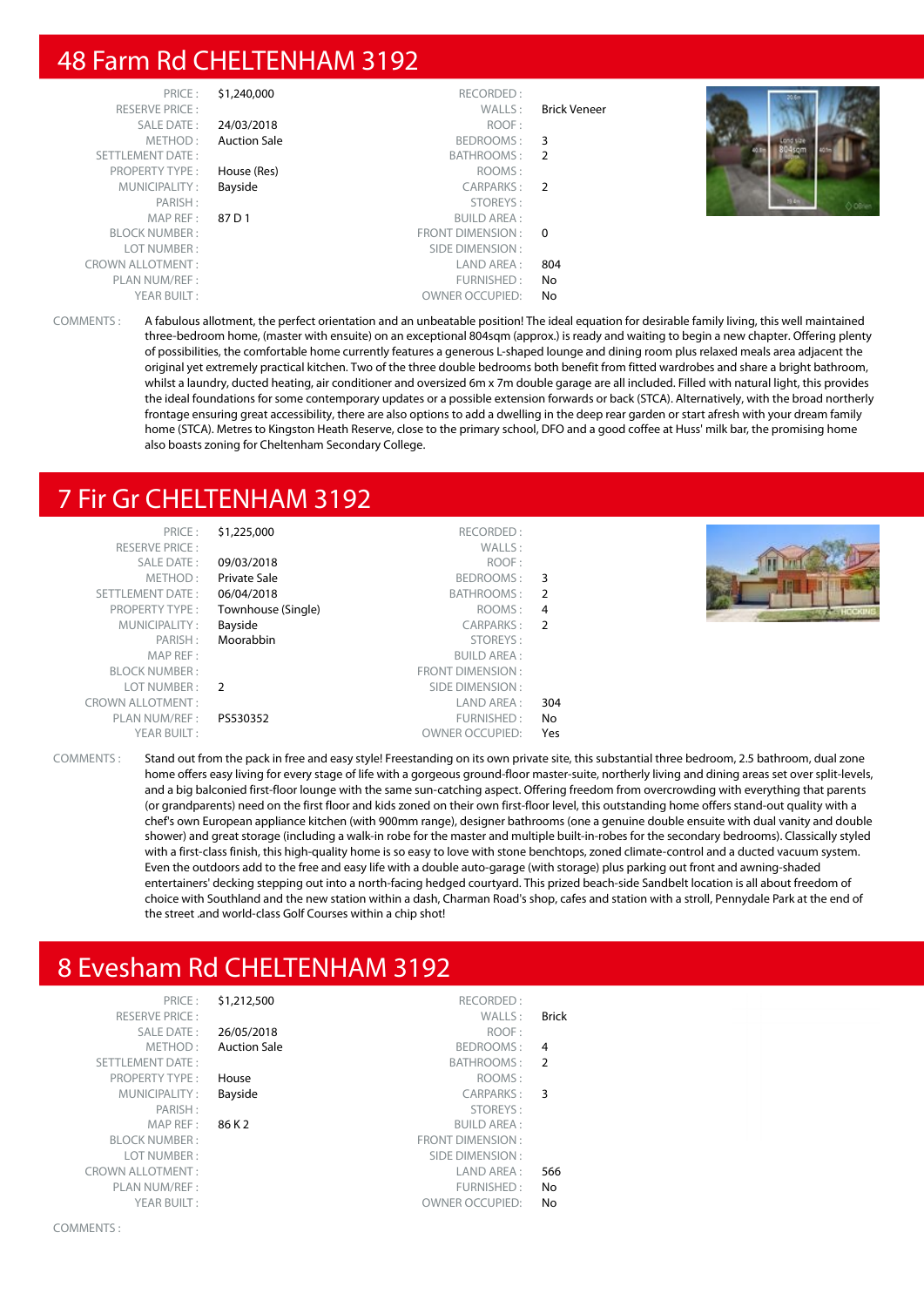#### 30a Herald St CHELTENHAM 3192

| PRICE:                  | \$1,210,000         | RECORDED:              |                |  |  |
|-------------------------|---------------------|------------------------|----------------|--|--|
| <b>RESERVE PRICE:</b>   |                     | WALLS:                 |                |  |  |
| SALE DATE:              | 27/04/2018          | ROOF:                  |                |  |  |
| METHOD:                 | Sold Before Auction | BEDROOMS:              | 4              |  |  |
| SETTLEMENT DATE:        |                     | BATHROOMS:             | -2             |  |  |
| <b>PROPERTY TYPE:</b>   | House (Res)         | ROOMS:                 |                |  |  |
| MUNICIPALITY:           | Kingston            | CARPARKS:              | $\overline{2}$ |  |  |
| PARISH:                 |                     | STOREYS:               |                |  |  |
| MAP REF:                |                     | <b>BUILD AREA:</b>     |                |  |  |
| <b>BLOCK NUMBER:</b>    |                     | FRONT DIMENSION:       |                |  |  |
| LOT NUMBER:             |                     | SIDE DIMENSION :       |                |  |  |
| <b>CROWN ALLOTMENT:</b> |                     | LAND AREA :            |                |  |  |
| PLAN NUM/REF :          |                     | FURNISHED:             | No             |  |  |
| YEAR BUILT:             |                     | <b>OWNER OCCUPIED:</b> | No             |  |  |
|                         |                     |                        |                |  |  |



COMMENTS : Family-sized easy living doesn't get bigger, better or easier than this! Designed to adapt to family living of all shapes and sizes, this fabulous four bedroom plus home-office, 2.5 bathroom home is scaled up with a great ground-floor master-suite, a balconied fourth bedroom (also perfect as upstairs lounge) and a generous home-office - large enough to be a quiet sitting-room. But the adaptable living doesn't end there, this quality home also has extra-large living-dining wrapping a pergola-shaded deck, easy-care garden space front and rear, and two carspaces including an auto-garage! All the extras for an easy life are here - including a big walk-in-pantry for the sophisticated stone and stainless-steel appliance kitchen, a private ensuite and walk-in-robe for the master and separate powder-rooms upstairs and down. Even the finishes are easy and adaptable - including zoned ducted heating and air-conditioning, a mix of solid hardwood floors and hard-wearing textured carpets ...even e-screen and/or block-out blinds for virtually every window! Between the Primary Schools, in reach of the Mentone schools, a minute to Charman Rd's station and cafes and Southland's cinemas and shopping, this is family prestige with adaptable ease! For more information about this versatile prestige home contact Amanda Morecroft at Buxton Hampton East on 0417 347 489

## 12 Erskine Av CHELTENHAM 3192

| PRIL F'                 |
|-------------------------|
| <b>RESERVE PRICE:</b>   |
| <b>SALE DATE:</b>       |
| MFTHOD:                 |
| <b>SETTLEMENT DATE:</b> |
| <b>PROPERTY TYPE:</b>   |
| MUNICIPALITY:           |
| PARISH:                 |
| MAP RFF:                |
| <b>BI OCK NUMBER:</b>   |
| LOT NUMBER :            |
| ROWN ALLOTMENT:         |
| PLAN NUM/REF:           |
| YEAR BUILT:             |

| RECORDED:               | \$1,210,000         | PRICE:                  |
|-------------------------|---------------------|-------------------------|
| WALLS:                  |                     | <b>RESERVE PRICE:</b>   |
| ROOF:                   | 28/04/2018          | SALE DATE:              |
| BEDROOMS:               | <b>Auction Sale</b> | METHOD:                 |
| BATHROOMS:              |                     | <b>SETTLEMENT DATE:</b> |
| ROOMS:                  | House (Res)         | <b>PROPERTY TYPE:</b>   |
| <b>CARPARKS:</b>        | Bayside             | MUNICIPALITY:           |
| STOREYS:                |                     | PARISH:                 |
| <b>BUILD AREA:</b>      |                     | MAP REF:                |
| <b>FRONT DIMENSION:</b> |                     | <b>BLOCK NUMBER:</b>    |
| SIDE DIMENSION:         |                     | LOT NUMBER:             |
| LAND AREA:              |                     | <b>CROWN ALLOTMENT:</b> |
| FURNISHED:              |                     | PLAN NUM/REF :          |
| <b>OWNER OCCUPIED:</b>  |                     | YEAR BUILT:             |
|                         |                     |                         |



COMMENTS : On 579sqm approx. in the GRZ1 zone, this homely 2-3 bedroom weatherboard treasure is a gold mine of opportunity right in the heart of Bayside Cheltenham. A step back in time with its vintage charm, this neatly maintained classic has loads of scope to renovate and extend featuring a north facing lounge (gas heater), adjoining dining room/3 rd bedroom, 2 large bedrooms (robes), a spacious retro kitchen, charming bathroom, laundry, separate toilet and a lock up shed in the enormous rear garden. With a wider than normal frontage, there's also excellent promise to rebuild or redevelop (STCA) in this highly sought after 'sandbelt' location, a short walk to the new Southland train station, Southland Shopping Centre for absolutely everything you need including cinemas and restaurants, buses to Sandringham and Chadstone, and Charman Road restaurants, and within minutes of fantastic local schools, independent schools and the beach.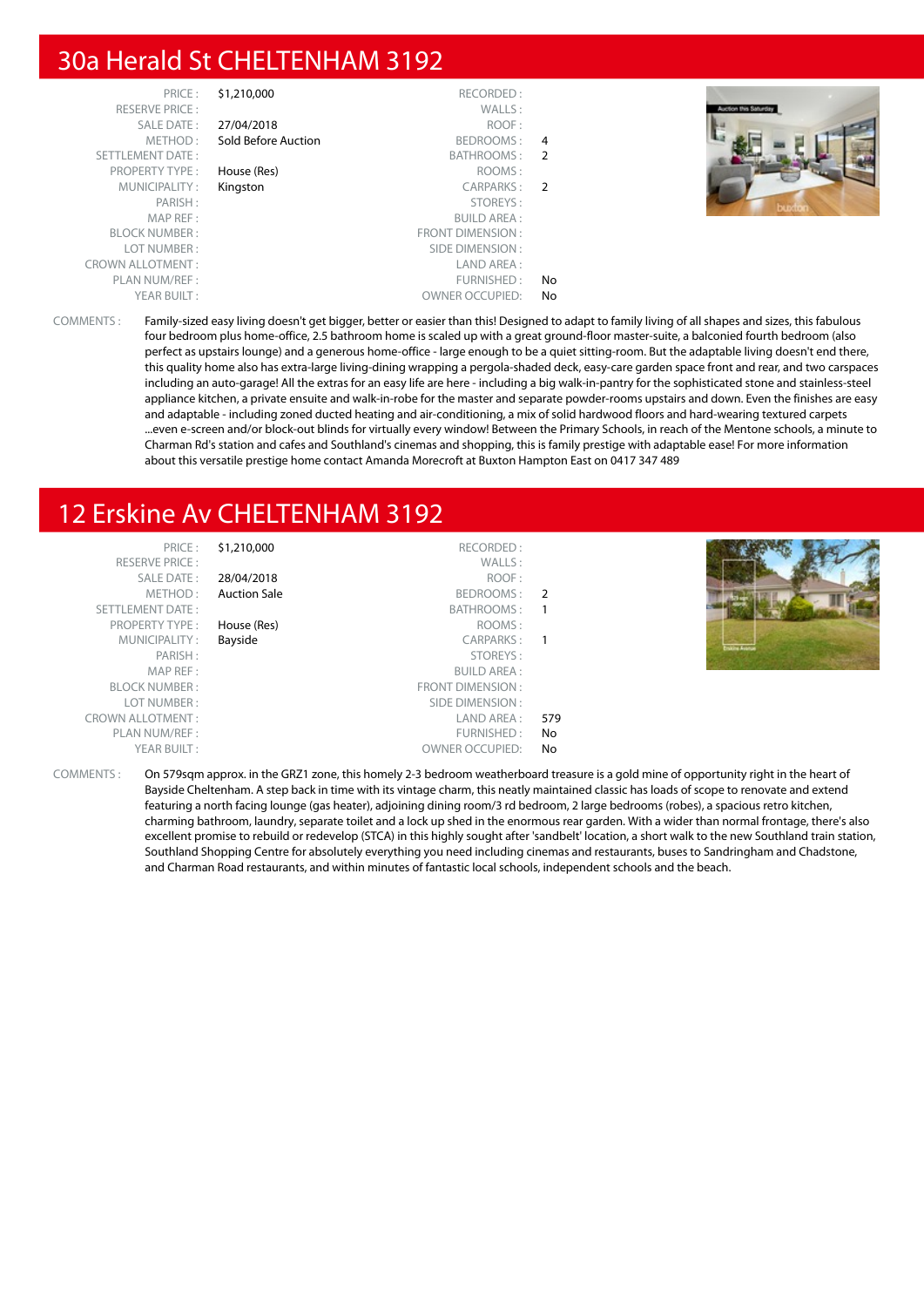#### 21 Parnell St CHELTENHAM 3192

| PRICE:<br><b>RESERVE PRICE:</b> | \$1,200,000         | RECORDED:<br>WALLS:    |                | 45.7 app         |
|---------------------------------|---------------------|------------------------|----------------|------------------|
| SALE DATE:                      | 14/03/2018          | ROOF:                  |                |                  |
| METHOD:                         | Sold Before Auction | BEDROOMS:              | 3              |                  |
| SETTLEMENT DATE:                |                     | BATHROOMS: 2           |                |                  |
| PROPERTY TYPE:                  | House               | ROOMS:                 | $\overline{4}$ |                  |
| MUNICIPALITY:                   | Kingston            | CARPARKS:              | $\overline{2}$ | <b>HERMITTEN</b> |
| PARISH:                         |                     | STOREYS:               |                |                  |
| MAP REF :                       | 77 K 10             | <b>BUILD AREA:</b>     |                |                  |
| <b>BLOCK NUMBER:</b>            |                     | FRONT DIMENSION:       |                |                  |
| LOT NUMBER:                     |                     | SIDE DIMENSION :       |                |                  |
| <b>CROWN ALLOTMENT:</b>         |                     | LAND AREA :            | 784            |                  |
| PLAN NUM/REF :                  |                     | FURNISHED:             | No             |                  |
| YEAR BUILT:                     |                     | <b>OWNER OCCUPIED:</b> | No             |                  |

COMMENTS : Count the steps to the Secondary College. Tally up the blocks to Southland and the new station. Factor in the big rewards from this prime approx 784m2 land and add real value to your plans! Stretched out with great proportions (approx 16.9m x 45.7m), this versatile property has the added plus of a stylishly rendered brock home to rent or enjoy until it's time to develop (subject to Council Approval).Ready to rent or enjoy with a vibrant stainless-steel appliance kitchen (with dishwasher and 900mm oven) and a stylish main bathroom (with separate WC), this renovated three bedroom, two bathroom home has nothing to spend until it's time for the next step -hardwood floors are already polished, robes are in each bedroom and ducted heating is supplemented by reverse-cycle air-conditioning. With a large undercover al fresco area and a sail-shaded lawn stepping out to a sparkling fully-fenced pool and plentiful parking including a double garage, you (or your tenant) can dive in and enjoy life in this high-amenity location for now.Move in and relax, develop when ready, consider retaining an excellent existing tenant during planning. Add up the benefits in the land, location and lovely living of this Southland precinct property and maximise the value when you're ready!

## 17 Leon St CHELTENHAM 3192

| 31.ZU  | PRIUT :                 |
|--------|-------------------------|
|        | <b>RESERVE PRICE:</b>   |
| 23/05  | SALE DATE:              |
| Sold I | METHOD :                |
|        | <b>SETTLEMENT DATE:</b> |
| Hous   | PROPERTY TYPE:          |
| Kings  | MUNICIPALITY:           |
|        | PARISH:                 |
|        | MAP REF: $77 K$         |
|        | <b>BLOCK NUMBER:</b>    |
|        | LOT NUMBER:             |
|        | <b>CROWN ALLOTMENT:</b> |
|        | PLAN NUM/REF :          |
|        | VEAR RIIIIT •           |

|               | RECORDED:               | \$1,200,000         | PRICE:                  |
|---------------|-------------------------|---------------------|-------------------------|
|               | WALLS:                  |                     | <b>RESERVE PRICE:</b>   |
|               | ROOF:                   | 23/05/2018          | SALE DATE:              |
| 3             | BEDROOMS:               | Sold Before Auction | METHOD:                 |
|               | BATHROOMS:              |                     | <b>SETTLEMENT DATE:</b> |
|               | ROOMS:                  | House               | <b>PROPERTY TYPE:</b>   |
| $\mathcal{P}$ | CARPARKS:               | Kingston            | MUNICIPALITY:           |
|               | STOREYS:                |                     | PARISH:                 |
|               | <b>BUILD AREA:</b>      | 77 K 12             | MAP REF:                |
|               | <b>FRONT DIMENSION:</b> |                     | <b>BLOCK NUMBER:</b>    |
|               | SIDE DIMENSION:         |                     | LOT NUMBER:             |
| 613           | LAND AREA:              |                     | <b>CROWN ALLOTMENT:</b> |
| No            | FURNISHED:              |                     | PLAN NUM/REF :          |
| No            | <b>OWNER OCCUPIED:</b>  |                     | YEAR BUILT:             |
|               |                         |                     |                         |



COMMENTS : Find the perfect family package with effortless design, an entertainer's outdoors and an elite location within a stroll of Southland. Already extended with beautifully integrated formal, family and al fresco living zones, this three-bedroom residence welcomes an open fire-warmed lounge at the front, steps back with room to lounge and dine in an airy open plan before spilling out to broad lawned and groomed gardens beyond a huge entertainer's pavilion. Quality appointed with 900mm stainless steel appliances (Miele DW) and a big island bench for the highly functional kitchen, a separate WC for the stylish family bathroom and polished hardwood flooring, this heated and cooled home features a private wing of big robe-fitted bedrooms, a wired shed easily adaptable as a studio or teenage retreat, great storage, a single garage extended by workshop space and ample off-street parking. Best of all, this 613sqm approx. property has a high demand location with close proximity to sought after amenities - including Southland's retail therapy, Le Page Park, Le Page Park Primary School, Cheltenham Secondary College, and easy access to major arterials for a fast seaside or CBD commute. Formore information, contact Matthew Grey or Stefan Delyster.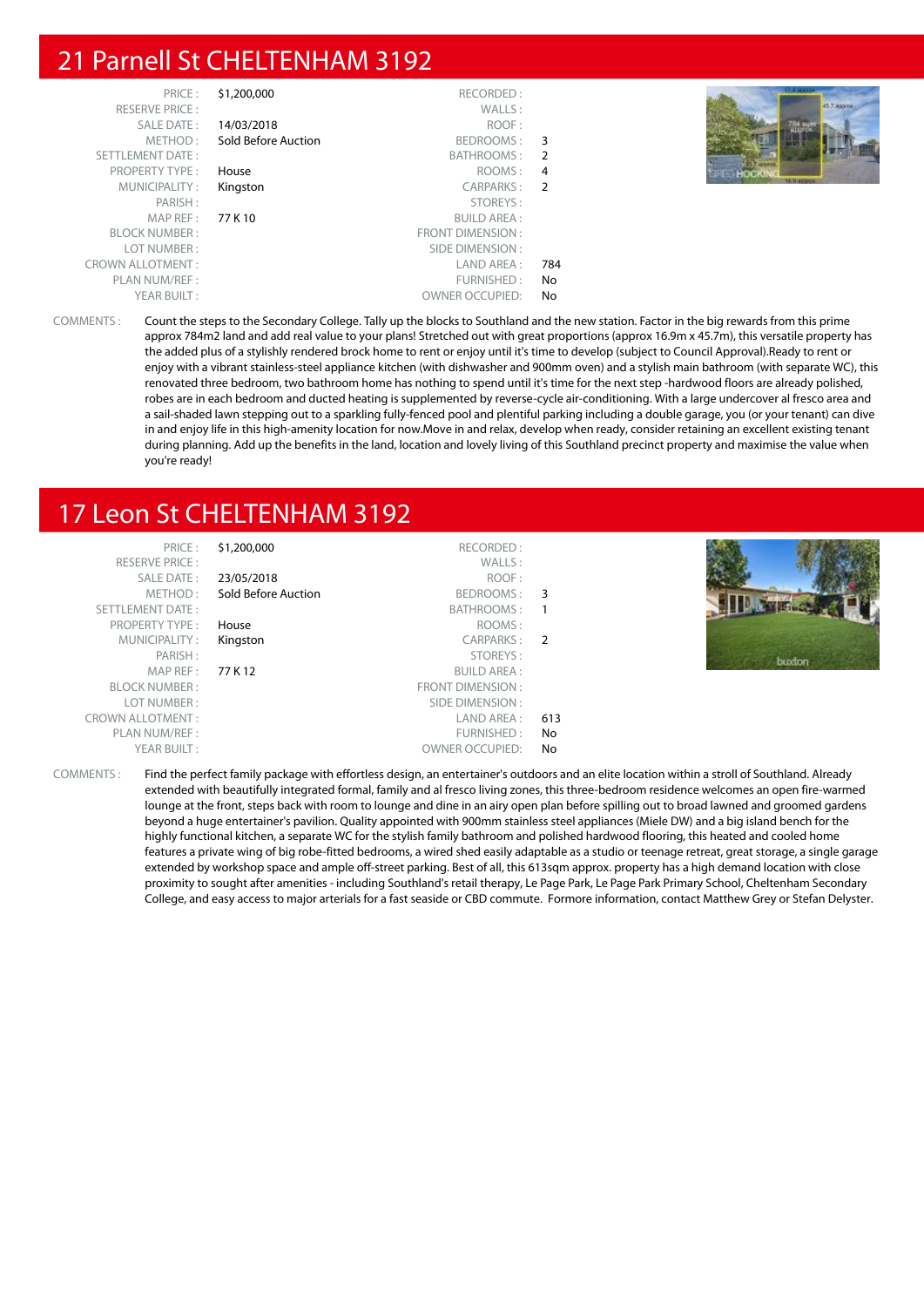#### 35 Parnell St CHELTENHAM 3192

|        |              | RECORDED:               | \$1,172,500         | PRICE:                  |
|--------|--------------|-------------------------|---------------------|-------------------------|
|        | Brick Veneer | WALLS:                  |                     | <b>RESERVE PRICE:</b>   |
|        |              | ROOF:                   | 28/04/2018          | SALE DATE:              |
|        | 4            | BEDROOMS :              | <b>Auction Sale</b> | METHOD:                 |
|        |              | BATHROOMS: 2            |                     | SETTLEMENT DATE:        |
| HOCKIN | 5            | ROOMS :                 | House (Res)         | <b>PROPERTY TYPE:</b>   |
|        |              | CARPARKS:               | Bayside             | MUNICIPALITY:           |
|        |              | STOREYS:                |                     | PARISH:                 |
|        |              | <b>BUILD AREA:</b>      |                     | MAP REF:                |
|        |              | <b>FRONT DIMENSION:</b> |                     | <b>BLOCK NUMBER:</b>    |
|        |              | SIDE DIMENSION :        |                     | LOT NUMBER:             |
|        | 734          | LAND AREA :             |                     | <b>CROWN ALLOTMENT:</b> |
|        | No           | FURNISHED:              |                     | PLAN NUM/REF:           |
|        | No           | <b>OWNER OCCUPIED:</b>  |                     | YEAR BUILT:             |

COMMENTS : Establish a strong foothold on the burgeoning Cheltenham property ladder with this spacious and immaculate 3+bedroom home, conveniently situated within the prized Cheltenham Secondary College zone and just moments to Southland and its new station, Waves Leisure Centre and a choice of well-regarded primary schools.Providing immense appeal to families and investors alike, this classic solid brick home has been impeccably maintained and is beautifully presented throughout. Offered for the first time in close to 50 years, it has been freshly painted and features an inviting lounge with pristine carpets, polished floors, a well-equipped kitchen with quality stainless steel appliances, separate sun-drenched meals area plus air-conditioned family room.All three bedrooms boast built-in robes - a versatile study or additional living area could be utilised as a fourth bedroom if required.Concluding an utterly appealing family home are two bright bathrooms, ducted heating, laundry, undercover patio, lovely secure back yard and garage with plenty of extra off-street parking. Offering extremely comfortable living as is, on approx. 734sqm the options are there to extend and renovate the existing home or start afresh with your own bespoke design (STCA).On a desirably quiet street in a highly sought-after area, this fabulous proposition is also just a leisurely stroll to local shops and bus stops.

## 2/32a Evesham Rd CHELTENHAM 3192

| PRICE:                  | \$1,170,000         | RECORDED:              |                          |  |
|-------------------------|---------------------|------------------------|--------------------------|--|
| <b>RESERVE PRICE:</b>   |                     | WALLS:                 |                          |  |
| <b>SALE DATE:</b>       | 21/04/2018          | ROOF:                  |                          |  |
| METHOD:                 | <b>Auction Sale</b> | BEDROOMS:              | $\overline{\phantom{a}}$ |  |
| SETTLEMENT DATE:        |                     | BATHROOMS:             | $\overline{2}$           |  |
| <b>PROPERTY TYPE:</b>   | Townhouse (Single)  | ROOMS:                 |                          |  |
| MUNICIPALITY:           | Kingston            | CARPARKS:              | - 1                      |  |
| PARISH:                 |                     | STOREYS:               |                          |  |
| MAP REF:                |                     | <b>BUILD AREA:</b>     |                          |  |
| <b>BLOCK NUMBER:</b>    |                     | FRONT DIMENSION:       |                          |  |
| LOT NUMBER:             |                     | SIDE DIMENSION :       |                          |  |
| <b>CROWN ALLOTMENT:</b> |                     | LAND AREA:             |                          |  |
| PLAN NUM/REF :          |                     | FURNISHED:             | No                       |  |
| YEAR BUILT:             |                     | <b>OWNER OCCUPIED:</b> | No                       |  |

COMMENTS : Lavishly appointed and beautifully presented, this brand new 3-bedroom town residence takes chic Hamptons-inspired living to another level! From its flawless faade to the premium finishes found within, this gorgeous home is certain to make a lasting first impression and will instantly capture your heart. Completed to the highest of standards, stunning hardwood floors, plantation shutters and exquisite Caesarstone benchtops are among the many luxuries that can be found throughout. Downstairs, the welcoming entertainers' zone is bathed in streams of natural sunlight and opens to a fabulous alfresco deck with built-in barbeque and fridge - a gas strut servery window seamlessly connects the gourmet Smeg kitchen to this wonderful outdoor space ensuring hosting is a breeze. A ground floor master with luxurious ensuite is a highly desirable inclusion and offers immense appeal to both families and downsizers, whilst the remaining bedrooms are peacefully positioned upstairs along with a dedicated study area and designer bathroom with luxe bathtub - this is the perfect zone for children or teens. Double glazing, ducted vacuum, zoned heating and cooling, large laundry with rear access, powder room, hidden water tank, low maintenance outdoor spaces and garage conclude a truly flawless offering. In an ever-popular family-friendly neighbourhood, this beautiful home is within the prized Mentone Girls' and Parkdale Secondary zones and just footsteps to Evesham Road preschool. For more information about this stunning brand new home contact Mathew Cox at Buxton Mentone on 0413 102 224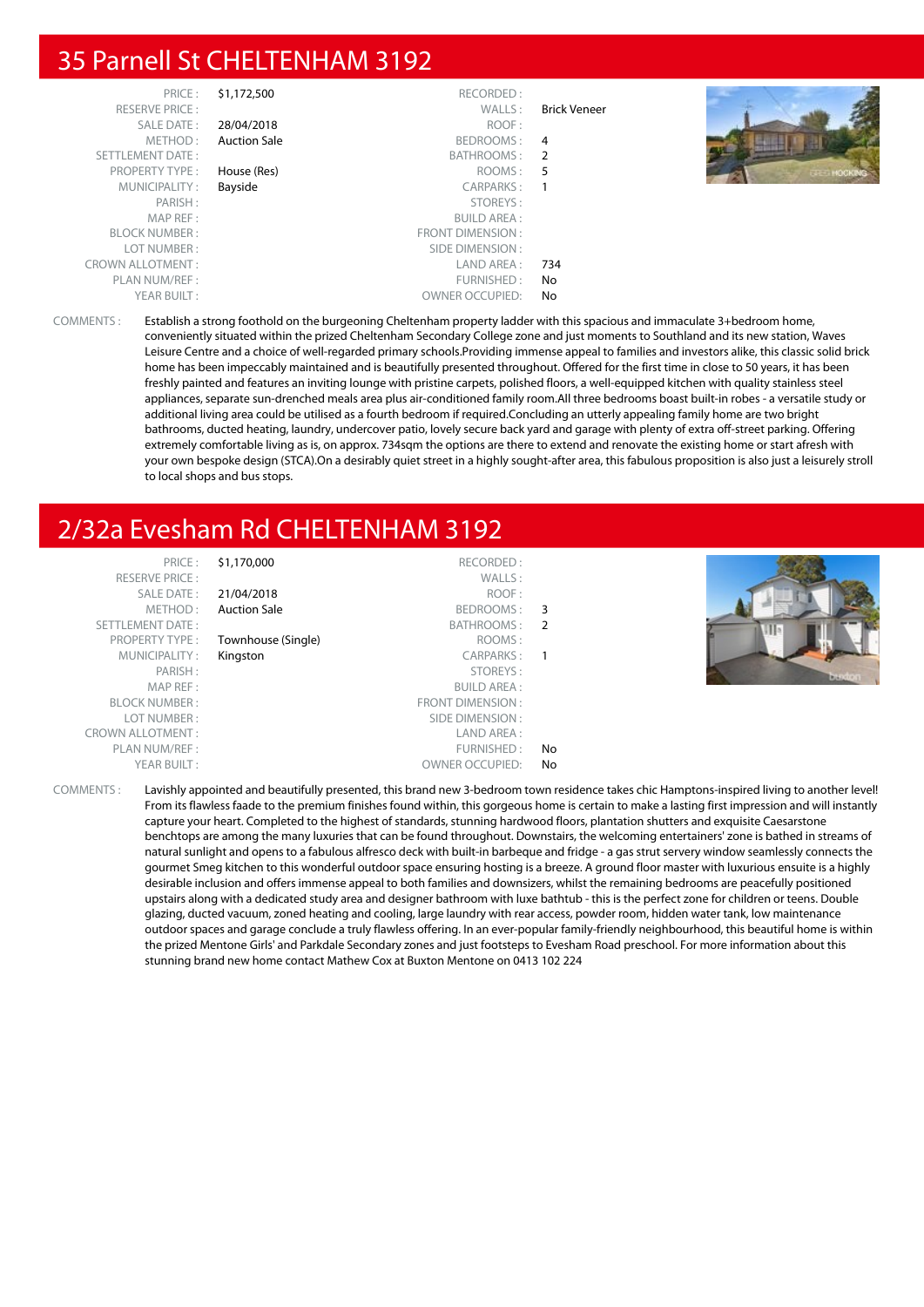#### 32a Evesham Rd CHELTENHAM 3192

| PRICE:                  | \$1,170,000         | RECORDED:               |    |
|-------------------------|---------------------|-------------------------|----|
| <b>RESERVE PRICE:</b>   |                     | WALLS:                  |    |
| SALE DATE:              | 21/04/2018          | ROOF:                   |    |
| METHOD:                 | <b>Auction Sale</b> | BEDROOMS:               | 3  |
| <b>SETTLEMENT DATE:</b> |                     | BATHROOMS:              | 2  |
| <b>PROPERTY TYPE:</b>   | Townhouse (Res)     | ROOMS:                  |    |
| MUNICIPALITY:           | Kingston            | <b>CARPARKS:</b>        |    |
| PARISH:                 |                     | STOREYS:                |    |
| MAP REF:                |                     | <b>BUILD AREA:</b>      |    |
| <b>BLOCK NUMBER:</b>    |                     | <b>FRONT DIMENSION:</b> |    |
| LOT NUMBER:             |                     | SIDE DIMENSION:         |    |
| <b>CROWN ALLOTMENT:</b> |                     | LAND AREA:              |    |
| PLAN NUM/REF :          |                     | FURNISHED:              | No |
| YEAR BUILT:             |                     | <b>OWNER OCCUPIED:</b>  | No |



COMMENTS : Lavishly appointed and beautifully presented, this brand new 3-bedroom town residence takes chic Hamptons-inspired living to another level! From its flawless façade to the premium finishes found within, this gorgeous home is certain to make a lasting first impression and will instantly capture your heart.Completed to the highest of standards, stunning hardwood floors, plantation shutters and exquisite Caesarstone benchtops are among the many luxuries that can be found throughout. Downstairs, the welcoming entertainers' zone is bathed in streams of natural sunlight and opens to a fabulous alfresco deck with built-in barbeque and fridge - a gas strut servery window seamlessly connects the gourmet Smeg kitchen to this wonderful outdoor space ensuring hosting is a breeze.A ground floor master with luxurious ensuite is a highly desirable inclusion and offers immense appeal to both families and downsizers, whilst the remaining bedrooms are peacefully positioned upstairs along with a dedicated study area and designer bathroom with luxe bathtub - this is the perfect zone for children or teens.Double glazing, ducted vacuum, zoned heating and cooling, large laundry with rear access, powder room, hidden water tank, low maintenance outdoor spaces and garage conclude a truly flawless offering.In an ever-popular family-friendly neighbourhood, this beautiful home is within the prized Mentone Girls' and Parkdale Secondary zones and just footsteps to Evesham Road preschool.For more information about this stunning brand new home contact Mathew Cox at Buxton Mentone on 0413 102 224

#### 2 Lincoln Dr CHELTENHAM 3192

| PRICE:<br><b>RESERVE PRICE:</b><br>SALE DATE:<br>METHOD:<br>SETTLEMENT DATE:<br><b>PROPERTY TYPE:</b><br>MUNICIPALITY:<br>PARISH: | \$1,145,000<br>26/05/2018<br><b>Auction Sale</b><br>House (Res)<br>Kingston | RECORDED:<br>WALLS:<br>ROOF:<br>BEDROOMS:<br>BATHROOMS: 2<br>ROOMS:<br>CARPARKS: 4<br>STOREYS:                  | $\overline{4}$ | 4800043 |
|-----------------------------------------------------------------------------------------------------------------------------------|-----------------------------------------------------------------------------|-----------------------------------------------------------------------------------------------------------------|----------------|---------|
| MAP REF:<br><b>BLOCK NUMBER:</b><br>LOT NUMBER:<br><b>CROWN ALLOTMENT:</b><br>PLAN NUM/REF :<br>YEAR BUILT:                       |                                                                             | <b>BUILD AREA:</b><br>FRONT DIMENSION:<br>SIDE DIMENSION:<br>LAND AREA:<br>FURNISHED:<br><b>OWNER OCCUPIED:</b> | No<br>No       |         |

COMMENTS : Be surprised by this much-loved family home! Spread across an impressive 748sqm (approx) this four bedroom, two bathroom, double garage home is a stand-out with its' polished, solid timber boards and multiple family living spaces, in addition to the self-cleaning saltwater pool and entertaining areas.With a superbly designed kitchen set-off by a massive central Caesar-stone bench and adjoining living space this home is designed for families of all ages. Grow into this spacious home with separate dining area, formal second lounge, heating and cooling and a retro copper fireplace to warm the winter months.Amenities abound with Lincoln Drive & Kingston Heath Reserve a stroll away, Kingston Heath Primary & Farm Rd Pre-school at the end of the street and the highly sought after Cheltenham Secondary College nearby. Add transport & shopping at Charman Rd, Southland and DFO around the corner, and this versatile property sets up the family for the years ahead.All enquiries must include a phone number.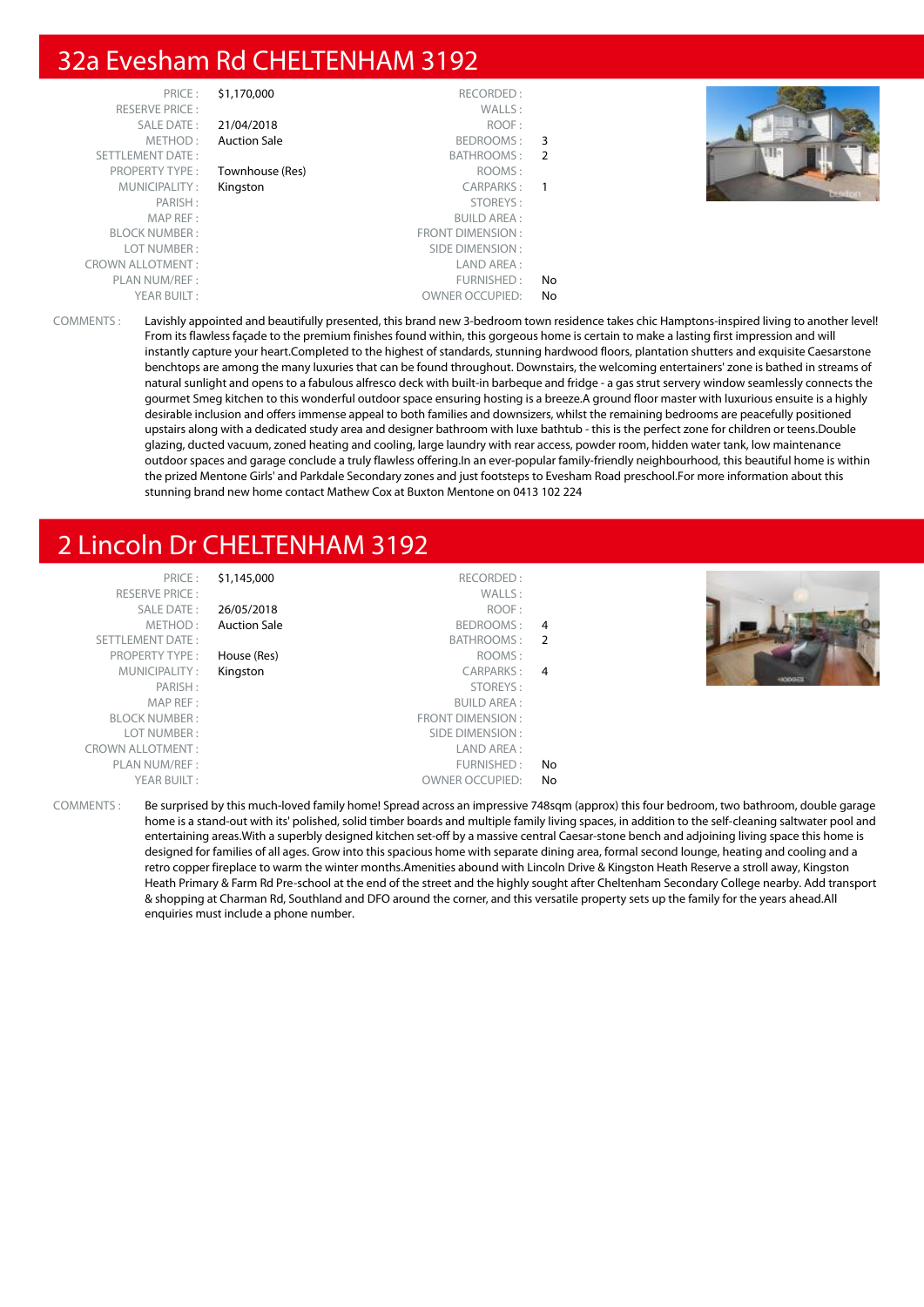#### 4a Luxmoore St CHELTENHAM 3192

| PRICE:<br><b>RESERVE PRICE:</b> | \$1,130,000  | RECORDED:<br>WALLS:    |                |  |
|---------------------------------|--------------|------------------------|----------------|--|
| SALE DATE:                      | 09/04/2018   | ROOF:                  |                |  |
| METHOD:                         | Private Sale | BEDROOMS:              | -4             |  |
| SETTLEMENT DATE:                |              | BATHROOMS:             | 2              |  |
| <b>PROPERTY TYPE:</b>           | House        | ROOMS:                 |                |  |
| MUNICIPALITY:                   | Bayside      | CARPARKS:              | $\overline{2}$ |  |
| PARISH:                         |              | STOREYS:               |                |  |
| MAPREF:                         | 77 F 12      | <b>BUILD AREA:</b>     |                |  |
| <b>BLOCK NUMBER:</b>            |              | FRONT DIMENSION : 0    |                |  |
| LOT NUMBER:                     |              | SIDE DIMENSION :       |                |  |
| <b>CROWN ALLOTMENT:</b>         |              | LAND AREA :            |                |  |
| PLAN NUM/REF :                  |              | FURNISHED:             | No.            |  |
| YEAR BUILT:                     |              | <b>OWNER OCCUPIED:</b> | No             |  |

COMMENTS : Both timeless and beautiful, this flawlessly renovated 4-bedroom brick home delivers sophisticated accommodation in a prized pocket of Bayside's coveted sandbelt. Impeccably presented throughout, with warm interior spaces and generous yet low maintenance outdoor areas, there is absolutely nothing to be done except enjoy all that this fabulous neighbourhood has to offer. Beyond remote controlled gates, which provide security and peace of mind, plus neatly manicured gardens, the single level home opens to freshly polished Tasmanian Oak floors, dove grey walls and crisp white trim with on-trend matte black fittings and fixtures. A striking sliding barn door conceals the tranquil master suite which boasts a wall of built-in robes along with a designer, fully-tiled ensuite. Opposite are two more bedrooms (BIRs), whilst further on is a sleek stone kitchen with quality stainless steel appliances and full butler's pantry with substantial storage/preparation space plus dishwasher. A stunning vertical garden draws the eye past the light-lavished living and dining rooms creating an impressive focal point in the generous decked courtyard. A fourth bedroom (BIRs) and separate study are peacefully positioned perfect for the students in the family whilst a beautiful family bathroom, laundry, ducted heating, split system heating/cooling and garden shed conclude a spotless offering. Beachside of the highway, and providing immense appeal to young families and downsizers alike, the home is also within easy reach of schools, shops, parklands, golf courses & transport.

### 29 Voltri St CHELTENHAM 3192

| PRICE:<br><b>RESERVE PRICE:</b><br>SALE DATE:<br>METHOD: | \$1,130,000<br>07/04/2018<br><b>Auction Sale</b> | RECORDED:<br>WALLS:<br>ROOF:<br>BEDROOMS: 3 |     | 12.2mmm  |
|----------------------------------------------------------|--------------------------------------------------|---------------------------------------------|-----|----------|
| SETTLEMENT DATE:                                         |                                                  | BATHROOMS:                                  |     | (approx) |
| <b>PROPERTY TYPE:</b>                                    | House (Res)                                      | ROOMS:                                      |     |          |
| MUNICIPALITY:                                            | Kingston                                         | CARPARKS: 2                                 |     |          |
| PARISH:                                                  |                                                  | STOREYS:                                    |     |          |
| MAP REF:                                                 |                                                  | BUILD AREA :                                |     |          |
| <b>BLOCK NUMBER:</b>                                     |                                                  | FRONT DIMENSION:                            |     |          |
| LOT NUMBER:                                              |                                                  | SIDE DIMENSION :                            |     |          |
| <b>CROWN ALLOTMENT:</b>                                  |                                                  | LAND AREA :                                 | 734 |          |
| PLAN NUM/REF :                                           |                                                  | FURNISHED:                                  | No  |          |
| YEAR BUILT:                                              |                                                  | <b>OWNER OCCUPIED:</b>                      | No  |          |

COMMENTS : On 734sqm approx with a 19.2m approx frontage, this original 3 bedroom + study timber home was built in 1955 for the current owners and is ready for its next chapter in life. An exciting proposition with scope to renovate, rebuild, redevelop (STCA) or invest, this homely classic features a delightful lounge (gas heater), timber kitchen with meals area (air cond), 3 large bedrooms (BIRs), an external study, updated bathroom, laundry, separate toilet & a huge leafy north facing rear garden with a workshop. A prized opportunity in this quiet residential street, surrounded by parkland, walk to Mentone Park Primary School, buses to Mentone Village & train, DFO and the Mentone Centre. For all enquiries please contact Steve Gray 0417 380 371 - hockingstuart Mentone.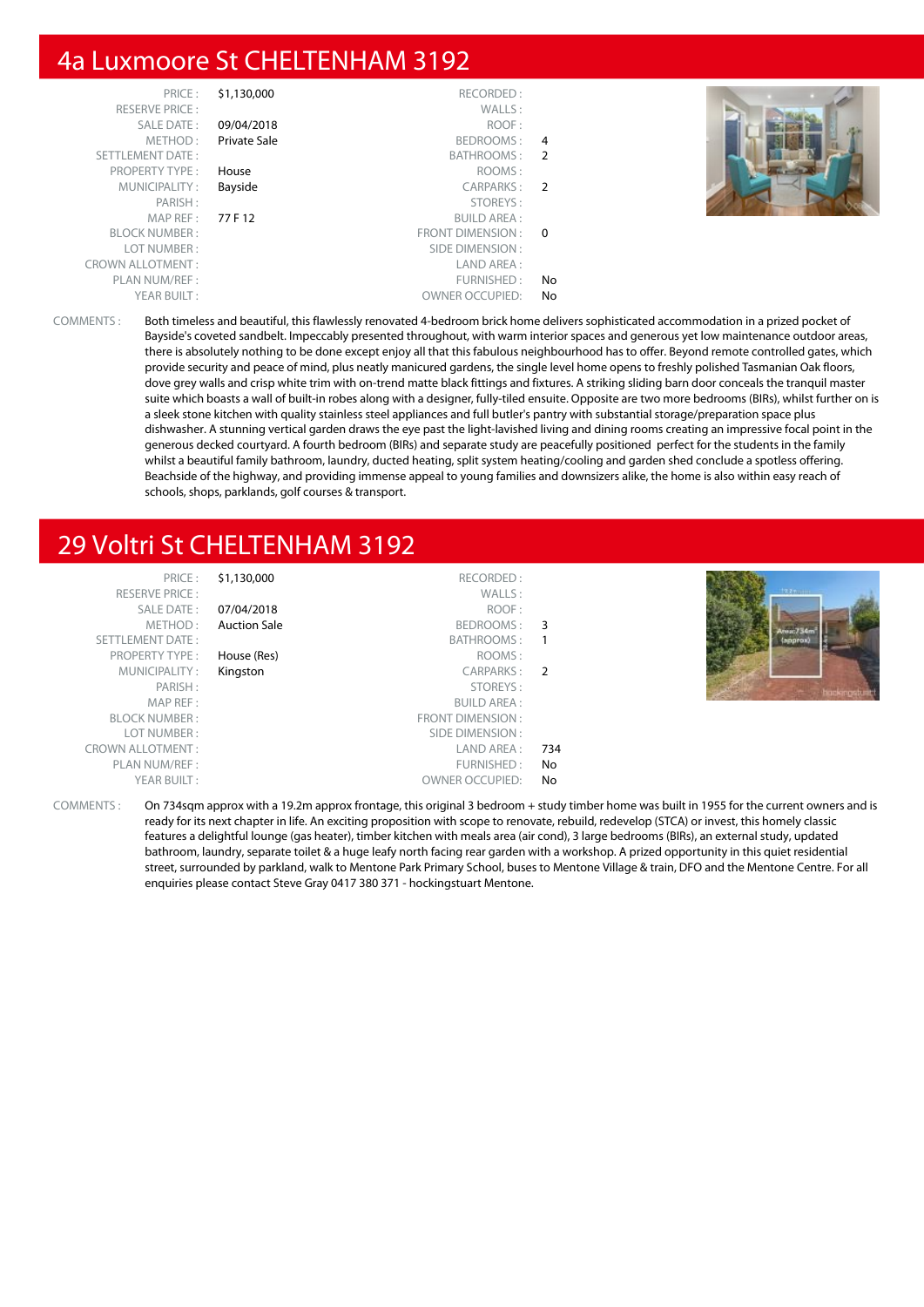#### 112 Bernard St CHELTENHAM 3192

| PRICE:                  | \$1,128,000         | RECORDED:              |     |  |
|-------------------------|---------------------|------------------------|-----|--|
| <b>RESERVE PRICE:</b>   |                     | WALLS:                 |     |  |
| SALE DATE:              | 24/03/2018          | ROOF:                  |     |  |
| METHOD:                 | <b>Auction Sale</b> | BEDROOMS:              | 4   |  |
| <b>SETTLEMENT DATE:</b> |                     | BATHROOMS:             | -2  |  |
| <b>PROPERTY TYPE:</b>   | House (Res)         | ROOMS:                 |     |  |
| MUNICIPALITY:           | Bayside             | CARPARKS:              | - 2 |  |
| PARISH:                 |                     | STOREYS:               |     |  |
| MAP REF:                | 78 B 10             | <b>BUILD AREA:</b>     |     |  |
| <b>BLOCK NUMBER:</b>    |                     | FRONT DIMENSION:       |     |  |
| LOT NUMBER:             |                     | SIDE DIMENSION:        |     |  |
| <b>CROWN ALLOTMENT:</b> |                     | LAND AREA:             |     |  |
| PLAN NUM/REF:           |                     | FURNISHED:             | No  |  |
| YEAR BUILT:             |                     | <b>OWNER OCCUPIED:</b> | No  |  |



COMMENTS : Flooded with sunlight and boasting a fresh contemporary look, this classic family brick home is impeccably presented, catering for relaxed modern living packed with features ready to be enjoyed. Set amongst lush tropical gardens, close to Cheltenham Secondary College and handy access to transport. - North facing formal lounge room with leafy garden outlook - Open plan dining and living area opens onto great outdoor space - Covered paved alfresco entertaining area for family size gatherings - Gourmet Carrara marble kitchen with breakfast bar and European oven - Four bedroom accommodation, fitted master bedroom with ensuite - Classic sparkling family bathroom and separate water closet - Thoughtfully appointed and freshly painted throughout - New oak flooring, wool carpets, air conditioning, roller shutters - Security, auto double garage with rear access, shed or workshop - Convenient location close to schools, buses and Westfield Southland

## 11 Correa Av CHELTENHAM 3192

| PRICE:                  | \$1,115,000         | RECORDED:              |              |  |
|-------------------------|---------------------|------------------------|--------------|--|
| <b>RESERVE PRICE:</b>   |                     | WALLS:                 | Weatherboard |  |
| SALE DATE:              | 07/04/2018          | ROOF:                  |              |  |
| METHOD:                 | <b>Auction Sale</b> | BEDROOMS: 3            |              |  |
| SETTLEMENT DATE:        |                     | BATHROOMS: 1           |              |  |
| PROPERTY TYPE:          | House (Res)         | ROOMS: 6               |              |  |
| MUNICIPALITY:           | Bayside             | CARPARKS: 1            |              |  |
| PARISH:                 |                     | STOREYS:               |              |  |
| MAPREF:                 | 86 F 1              | <b>BUILD AREA:</b>     |              |  |
| <b>BLOCK NUMBER:</b>    |                     | FRONT DIMENSION:       |              |  |
| LOT NUMBER:             |                     | SIDE DIMENSION :       |              |  |
| <b>CROWN ALLOTMENT:</b> |                     | LAND AREA :            | 588          |  |
| PLAN NUM/REF :          |                     | FURNISHED:             | No           |  |
| YEAR BUILT:             |                     | <b>OWNER OCCUPIED:</b> | No           |  |
|                         |                     |                        |              |  |

COMMENTS : Tee off out of the past into the future in one the most future-forward locations on the beach-side of the Highway. Set on the sunny north side of the area's fastest developing virtual cul-de-sac, this versatile property comes with approx 588sqm of land for today, versatile GRZ1 zoning for tomorrow, and a very original home of yesterday! Look at the sun-catching northerly rear aspect, see the new homes appearing up all around, and bring your development vision to this prime location. Situated in the ever-evolving precinct between the new Jack Rd prestige home neighbourhood and the Charman Rd retail and rail precinct, this versatile site has some of the area's best new homes and most readily-developable land as neighbours . A walk to Southland and its new station, with world class Golf Courses all around, schools, shopping and beaches within a minute, and the existing home is well past its use-by date ... there's no better place to build the future!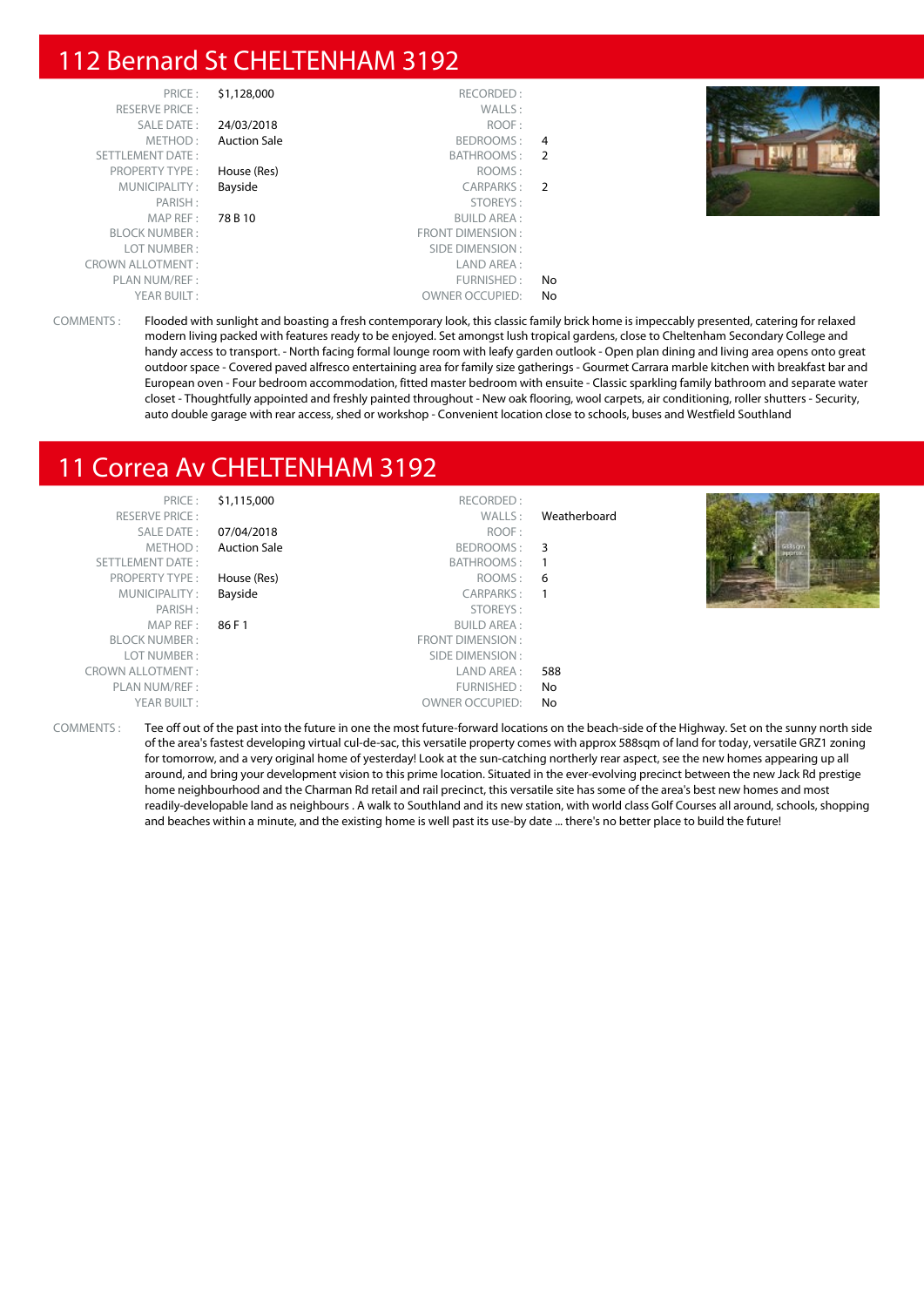### 53a Cavanagh St CHELTENHAM 3192

| PRICE:                  | \$1,111,000         | RECORDED:               |     |  |
|-------------------------|---------------------|-------------------------|-----|--|
| <b>RESERVE PRICE:</b>   |                     | WALLS:                  |     |  |
| SALE DATE:              | 17/03/2018          | ROOF:                   |     |  |
| METHOD:                 | <b>Auction Sale</b> | BEDROOMS:               | 3   |  |
| SETTLEMENT DATE:        | 27/04/2018          | BATHROOMS:              | 3   |  |
| <b>PROPERTY TYPE:</b>   | Townhouse (Res)     | ROOMS:                  |     |  |
| MUNICIPALITY:           | Kingston            | CARPARKS:               | -2  |  |
| PARISH:                 | Moorabbin           | STOREYS:                |     |  |
| MAP REF:                |                     | <b>BUILD AREA:</b>      |     |  |
| <b>BLOCK NUMBER:</b>    |                     | <b>FRONT DIMENSION:</b> |     |  |
| LOT NUMBER :            | $\overline{1}$      | SIDE DIMENSION:         |     |  |
| <b>CROWN ALLOTMENT:</b> |                     | LAND AREA :             | 259 |  |
| PLAN NUM/REF:           | PS749983            | FURNISHED:              | No  |  |
| YEAR BUILT:             |                     | <b>OWNER OCCUPIED:</b>  | Yes |  |



COMMENTS : This newly built townhouse boasts unrivalled views making this a lovely home located in the heart of Cheltenham! The entry leads to a large lounge/dining living area and sparkling kitchen with stainless appliances, gas cooktop, see-through glass splashback and island sink with breakfast bar. A huge walk-in pantry and separate laundry is well positioned for easy home living. There is ample storage off the hallway and under-stairs cupboard plus a convenient powder room and study nook with access to the lock-up garage and the driveway has space for a second car. At the rear is a lush lawn and timber deck for entertaining or simply enjoying peaceful moments. Upstairs is a well-proportioned master bedroom, with three large windows that provide unspoiled views of manicured gardens and trees. A walk-in robe and huge ensuite completes the royal treatment. Upstairs also features a second powder room/w.c, two large bedrooms with BIRs and a family bathroom. The hallway is brightly lit by a cleverly positioned skylight. Featuring beautiful floors and quality carpets throughout, all comforts are looked after with evaporative aircon and ducted heating plus gas-boosted solar-hot water. This is a beautifully new, well-built and nicely positioned home in Cheltenham, within walking distance of schools, Southland Shopping Centre and the new Southland Station. Be the first to own this new property. ALL ENQUIRIES MUST INCLUDE A CONTACT NUMBER.

### 21 Kardinian Av CHELTENHAM 3192

| PRICE:                  | \$1,050,000         | RECORDED:              |                     |  |
|-------------------------|---------------------|------------------------|---------------------|--|
| <b>RESERVE PRICE:</b>   |                     | WALLS:                 | <b>Brick Veneer</b> |  |
| SALE DATE:              | 24/03/2018          | ROOF:                  |                     |  |
| METHOD:                 | <b>Auction Sale</b> | BEDROOMS: 4            |                     |  |
| SETTLEMENT DATE:        | 08/05/2018          | BATHROOMS: 2           |                     |  |
| <b>PROPERTY TYPE:</b>   | House (Res)         | ROOMS:                 |                     |  |
| MUNICIPALITY:           | Kingston            | CARPARKS: 2            |                     |  |
| PARISH:                 | Mordialloc          | STOREYS:               |                     |  |
| MAP REF:                |                     | BUILD AREA :           |                     |  |
| <b>BLOCK NUMBER:</b>    |                     | FRONT DIMENSION : 0    |                     |  |
| LOT NUMBER:             | 46                  | SIDE DIMENSION :       |                     |  |
| <b>CROWN ALLOTMENT:</b> |                     | LAND AREA :            |                     |  |
| PLAN NUM/REF :          | LP088110            | FURNISHED:             | No                  |  |
| YEAR BUILT:             |                     | <b>OWNER OCCUPIED:</b> | Yes                 |  |

COMMENTS : This impressive 1970 red clinker brick beauty has been meticulously renovated throughout with no stone left unturned, setting a new bench mark in this highly sought-after precinct of Cheltenham. Nestled between Joyce Street and Kardinian Avenue, you are first greeted by a landscaped low maintenance coastal themed garden. The home is made up of two wings, the east end comprises of three bedrooms with ceiling fans, 2 with built-in robes, the master with walk-in robe and ensuite with grey tones. Whilst the family bathroom has more of a Scandi feel with white and cream tones and a separate walk-in shower cubicle making this bathroom a clever layout! The west end however, opens to a light-filled entrance with rich timber floors and a stunning ceiling dome which is echoed in the adjacent formal lounge. More living space can be found in the relaxed family and meal zone, complete with bar and two-way fish tank this area spills out to a rear patio and the flourishing productive garden. The fourth bedroom is also located at this end and could double as the ideal study if required. Forming the nucleus, the brand-new stone and porcelain kitchen features quality stainless-steel appliances including a high-end Ilve cooktop and gives way to a well-sized laundry with ample storage and convenient external access. Other features include: Polished oak timber floors, carpet, solar panels, hydronic heating, split system air conditioner, linen cupboard, shed, alarm, irrigated gardens and carport behind auto gates. Public transport, DFO, Southland Shopping Centre and an array of good public and private schools all close by. A true gem, one not to be missed!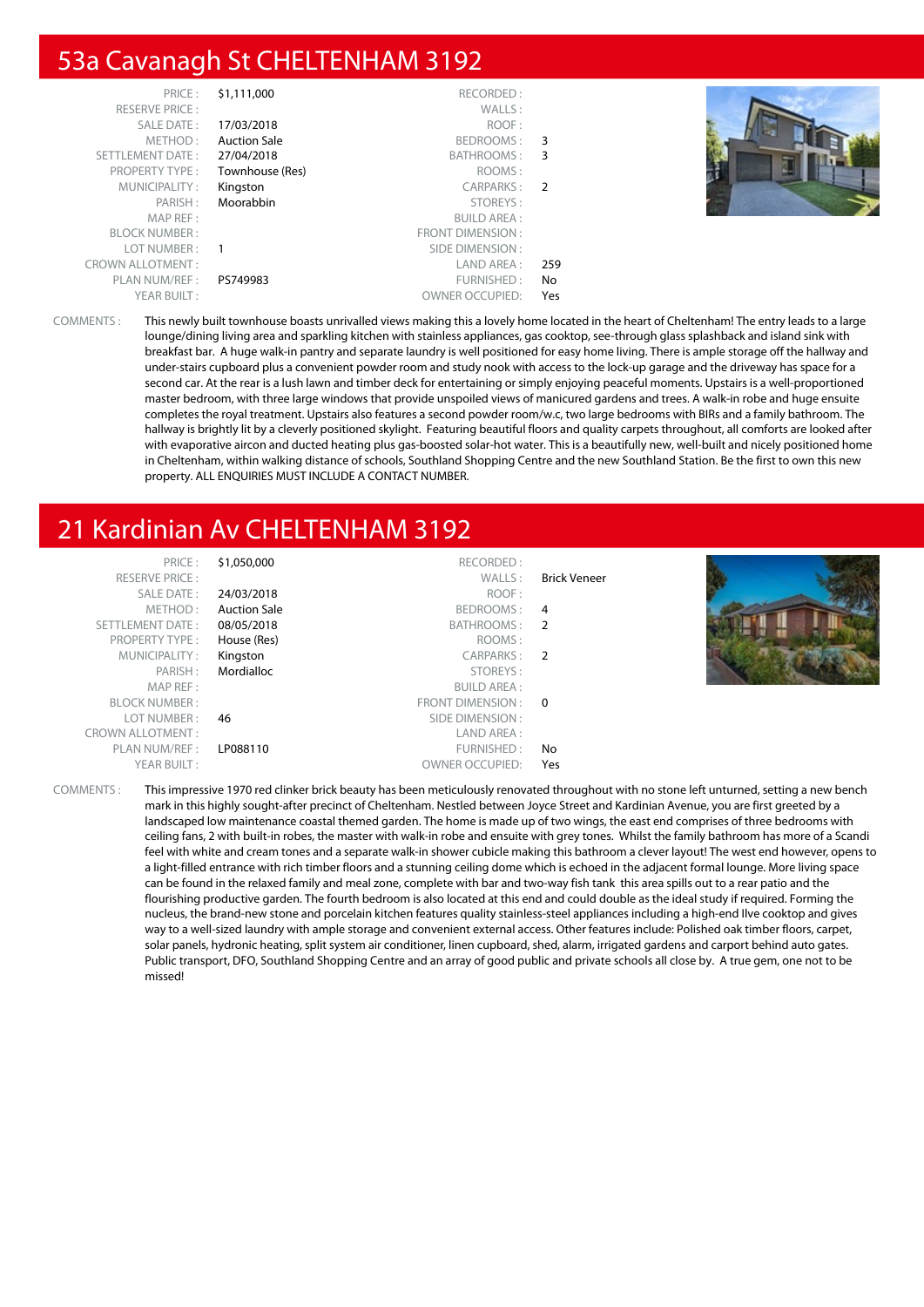#### 1/23 Jean St CHELTENHAM 3192

|                | RECORDED:               | \$1,030,000         | PRICE:                  |
|----------------|-------------------------|---------------------|-------------------------|
|                | WALLS:                  |                     | <b>RESERVE PRICE:</b>   |
|                | ROOF:                   | 17/03/2018          | SALE DATE:              |
| 3              | BEDROOMS:               | <b>Auction Sale</b> | METHOD:                 |
| $\overline{2}$ | BATHROOMS:              |                     | <b>SETTLEMENT DATE:</b> |
|                | ROOMS:                  | Townhouse (Res)     | <b>PROPERTY TYPE:</b>   |
| 1              | CARPARKS:               | Kingston            | MUNICIPALITY:           |
|                | STOREYS:                |                     | PARISH:                 |
|                | <b>BUILD AREA:</b>      |                     | MAP REF:                |
|                | <b>FRONT DIMENSION:</b> |                     | <b>BLOCK NUMBER:</b>    |
|                | SIDE DIMENSION:         |                     | LOT NUMBER:             |
|                | LAND AREA:              |                     | <b>CROWN ALLOTMENT:</b> |
| No             | FURNISHED:              |                     | PLAN NUM/REF:           |
| No             | <b>OWNER OCCUPIED:</b>  |                     | YEAR BUILT:             |
|                |                         |                     |                         |



COMMENTS : A pinnacle of design and a vision of excellence, this brand-new executive townhouse has been meticulously appointed with premium environmentally conscious fittings resulting in an astonishing 9 Star Energy Rating. From the 3KW solar system and individually climatecontrolled rooms, to the double glazing throughout, this is a perfectly-planned abode. Beyond the secure, stylishly landscaped front garden and entertaining deck, the three-bedroom home opens to reveal two ground floor bedrooms (BIRs) plus a luxurious bathroom where Calcutta Borghini stone and herringbone porcelain tiles star - the spacious first floor master boasts a wall of robes along with a similarly on-point ensuite. Engineered natural oak floors lead up a light-lavished stairwell to the upstairs entertaining zone where the metres of stone and a full suite of integrated Miele appliances in the kitchen will please the most demanding of hosts. Bose surround sound and built-in cabinetry feature in the open plan living/dining zone along with a bank of bi-fold doors to the front plus sliding doors to a rear sheltered terrace creating an ambient flow of air and seamless indoor/outdoor living. Only a visit will uncover the quality of this home which also includes remote Vertilux shade and privacy blinds throughout, laundry, keyless entry, alarm plus auto garage with rear service yard. Positioned to enjoy access to Southland and the new station, this impressive home is moments to Charman Road shops, station plus a choice of schools. For more information about this meticulously-appointed executive townhouse contact Mathew Cox at Buxton Mentone on 0413 102 224

### 23 Hibiscus Av CHELTENHAM 3192

| PRICE:<br><b>RESERVE PRICE:</b><br><b>SALE DATE:</b><br>METHOD:<br><b>SETTLEMENT DATE:</b><br><b>PROPERTY TYPE:</b> | \$1,025,000<br>24/03/2018<br><b>Auction Sale</b><br>09/05/2018<br>House (Res) | RECORDED:<br>WALLS:<br>ROOF:<br>BEDROOMS:<br>BATHROOMS:<br>ROOMS: | 4<br>- 2 |  |
|---------------------------------------------------------------------------------------------------------------------|-------------------------------------------------------------------------------|-------------------------------------------------------------------|----------|--|
|                                                                                                                     |                                                                               |                                                                   |          |  |
|                                                                                                                     |                                                                               |                                                                   |          |  |
|                                                                                                                     |                                                                               |                                                                   |          |  |
|                                                                                                                     |                                                                               |                                                                   |          |  |
|                                                                                                                     |                                                                               |                                                                   |          |  |
| MUNICIPALITY:                                                                                                       | Kingston                                                                      | <b>CARPARKS:</b>                                                  |          |  |
| PARISH:                                                                                                             | Mordialloc                                                                    | STOREYS:                                                          |          |  |
| MAP REF :                                                                                                           | 87 D 3                                                                        | <b>BUILD AREA:</b>                                                |          |  |
| <b>BLOCK NUMBER:</b>                                                                                                |                                                                               | FRONT DIMENSION:                                                  |          |  |
| LOT NUMBER :                                                                                                        | 36                                                                            | SIDE DIMENSION :                                                  |          |  |
| <b>CROWN ALLOTMENT:</b>                                                                                             |                                                                               | LAND AREA :                                                       | 534      |  |
| PLAN NUM/REF :                                                                                                      | LP095299                                                                      | FURNISHED:                                                        | No       |  |
| YEAR BUILT:                                                                                                         |                                                                               | <b>OWNER OCCUPIED:</b>                                            | Yes      |  |
|                                                                                                                     |                                                                               |                                                                   |          |  |

COMMENTS : Incredibly well-maintained and beautifully presented throughout, this impeccable 4-bedroom 1970s home provides the perfect base to enjoy all that this thriving family neighbourhood has to offer.Alive with retro charm, the home opens to inviting formal lounge and dining rooms both highlighted by an uber-cool Cedar feature wall. A well-equipped open plan kitchen with room for casual meals is ahead of its time in terms of layout and functionality; it is connected to the adjacent family room by a broad breakfast bar - the ideal spot to relax with family and friends.The spacious master is peacefully positioned at the front of the home, and benefits from a walk-thru robe and bright ensuite, whilst the remaining bedrooms (BIRs) are separately zoned and share a central family bathroom.Ducted heating, air-conditioning, large laundry with rear access, family-friendly back garden, garage and carport are all included in this extremely appealing package. So perfectly comfortable as is, the home also provides solid foundations and a brilliant floorplan for some easy contemporary enhancements.Just moments to DFO & Southland for some retail therapy, public transport and in the Parkdale & Mentone Girls Secondary zone, the home is also within easy reach of Mentones private schools and the beach.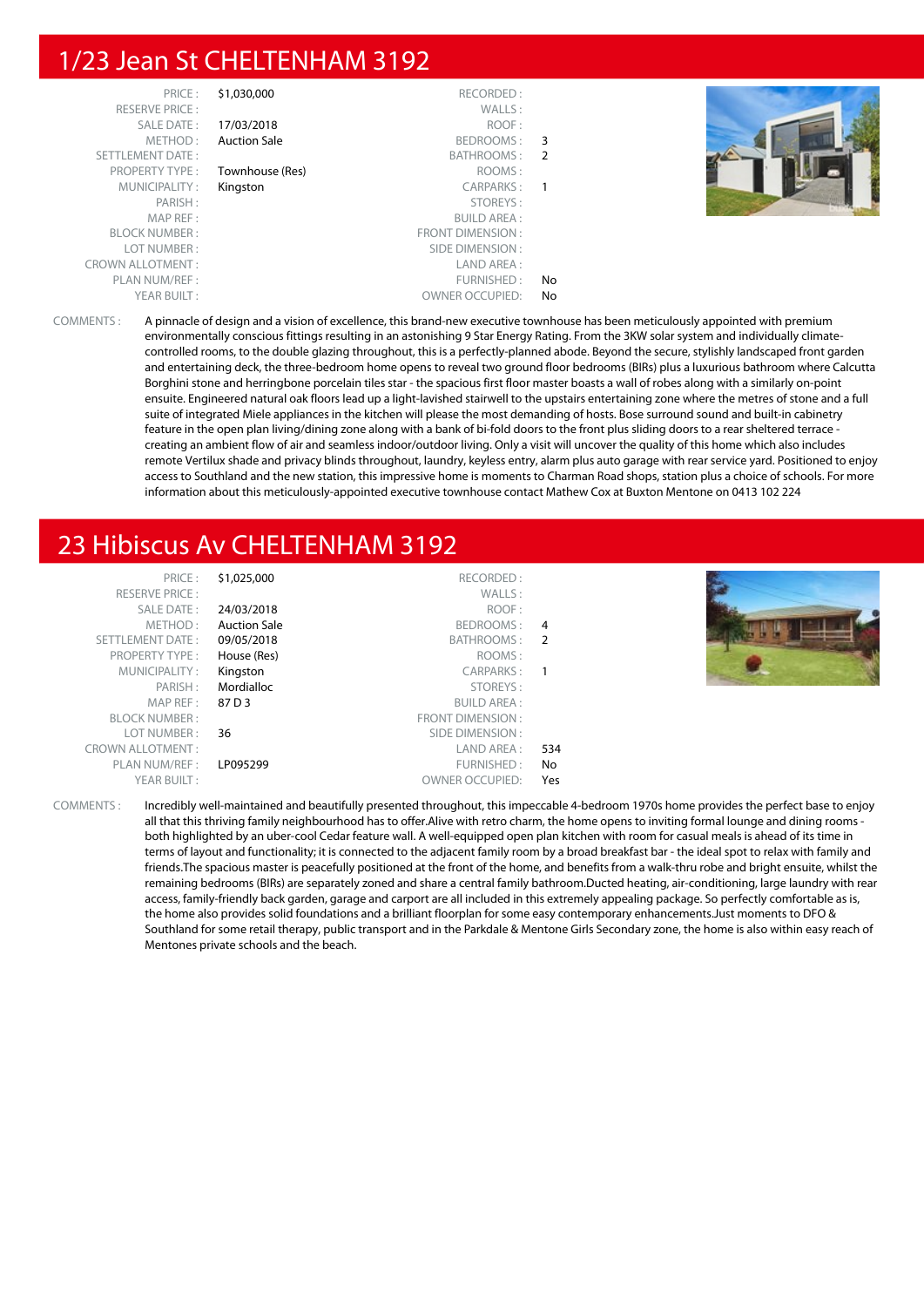#### 10 Regent Pde CHELTENHAM 3192

PRICE : \$1,010,010 RECORDED :<br>PRICE : WALLS : RESERVE PRICE : WALLS : Brick Veneer SETTLEMENT DATE : BATHROOMS : 2 PROPERTY TYPE : **House** ROOMS : MUNICIPALITY : **Kingston** CARPARKS : 2 BLOCK NUMBER : FRONT DIMENSION : CROWN ALLOTMENT :<br>
PLAN NUM/REF : 
PLAN NUM/REF : PLAN NUM/REF :<br>
YEAR BUILT : THE STATE OWNER OCCUPIED: No

#### SALE DATE : 26/05/2018 ROOF : METHOD: Auction Sale BEDROOMS: 3

- PARISH : STOREYS :
- 

#### COMMENTS :

#### 13 Barrett St CHELTENHAM 3192

#### PRICE : \$1,010,000 RECORDED :

RESERVE PRICE : WALLS : SETTLEMENT DATE : SETTLEMENT DATE : SATHROOMS : 1

SALE DATE : **07/04/2018** ROOF :<br>METHOD : **Auction Sale** Reproduced by BEDROOMS : Auction Sale **BEDROOMS** : 3

- 
- 

- PROPERTY TYPE : **House (Res)** ROOMS : ROOMS : ROOMS : ROOMS : ROOMS : ROOMS : ROOMS : ROOMS : ROOMS : ROOMS : ROOMS : ROOMS : ROOMS : ROOMS : ROOMS : ROOMS : ROOMS : ROOMS : ROOMS : ROOMS : ROOMS : ROOMS : ROOMS : ROOMS : MUNICIPALITY : **Bayside CARPARKS** : **2** PARISH : STOREYS : MAP REF : 86 J 3 BUILD AREA : FRONT DIMENSION : LOT NUMBER : SIDE DIMENSION : CROWN ALLOTMENT : LAND AREA :
	- PLAN NUM/REF :  $\blacksquare$ YEAR BUILT :  $OWNER$  OWNER OCCUPIED: No

**BUILD AREA:** 

OWNER OCCUPIED: No

SIDE DIMENSION :



#### COMMENTS :

## 21 Goulburn St CHELTENHAM 3192

RESERVE PRICE : PLAN NUM/REF : FURNISHED : No

PRICE : \$1,000,000 RECORDED :<br>PRICE : WALLS : SALE DATE : **15/05/2018** ROOF : METHOD : **Private Sale BEDROOMS** : 2 SETTLEMENT DATE : BATHROOMS : 2 PROPERTY TYPE : **House** ROOMS : MUNICIPALITY : **Kingston** CARPARKS : 2 PARISH : STOREYS : 86 J 1 BUILD AREA :



OWNER OCCUPIED: No



COMMENTS : Rich with character and alive with charm, this beautifully presented home enjoys glorious garden views from every one of its rich timber windows. Beyond a picket fence and down a rose lined path, this is the essence of a truly welcoming home.Inside, high ceilings, picture rails and warm hardwood floors set the scene for a fulfilled lifestyle. Multiple windows play light through the spacious living and dining room which is focussed around an original ceramic and iron fireplace. This zone features French doors which can be thrown open to a brilliant alfresco deck complete with fitted wet bar and retractable awning. Centred for indoor/outdoor entertaining, the newly refreshed kitchen features a gleaming stone work surfaces, quality appliances including a Blanco oven and waterfall breakfast bench, this space looks across a sundrenched sitting area to the manicured, private garden which boasts a row of flourishing citrus trees.The sophisticated master bedroom features a wall of panelled robes and glossy ensuite, whilst the second bedroom is adjacent the immaculate second bathroom with convenient hidden laundry facilities; whilst ducted heating and a split system are also offered along with garden shed and onsite gated parking. Moments to all Southland's amenities, this home is near Cheltenham East PS and zoned for CSC.For all enquiries please contact Pandelis Plousi on 0409 553 929 Hodges Mentone.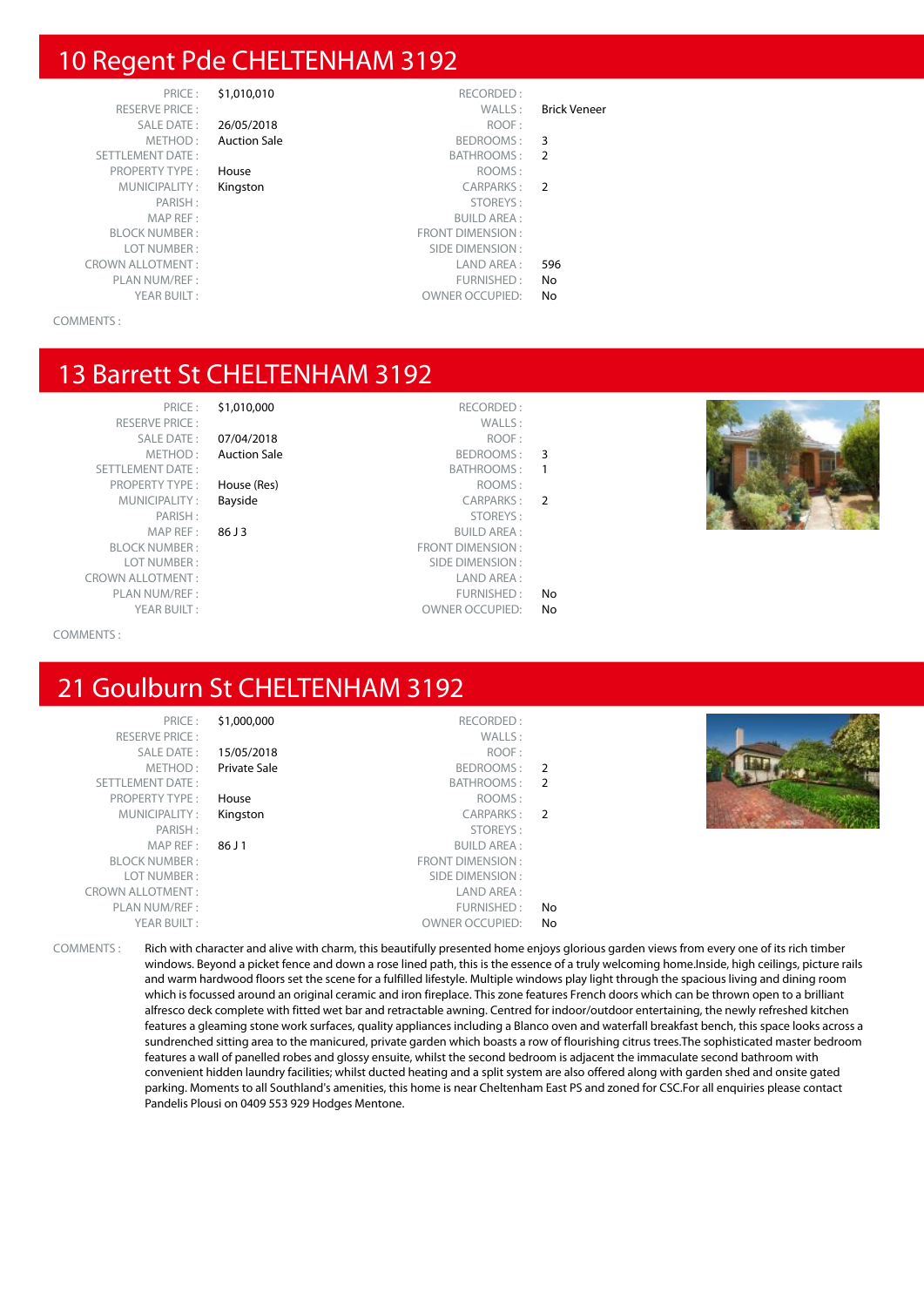#### 34 Centre Dandenong Rd CHELTENHAM 3192

| PRICE:                  | \$975,000    | RECORDED:              |     |  |
|-------------------------|--------------|------------------------|-----|--|
| <b>RESERVE PRICE:</b>   |              | WALLS:                 |     |  |
| SALE DATE:              | 30/03/2018   | ROOF:                  |     |  |
| METHOD:                 | Private Sale | BEDROOMS:              | - 3 |  |
| SETTLEMENT DATE:        |              | BATHROOMS:             | - 1 |  |
| PROPERTY TYPE:          | House        | ROOMS:                 | -6  |  |
| MUNICIPALITY:           | Kingston     | CARPARKS:              | - 2 |  |
| PARISH:                 |              | STOREYS:               |     |  |
| MAPREF:                 | 86 K 2       | BUILD AREA :           |     |  |
| <b>BLOCK NUMBER:</b>    |              | FRONT DIMENSION :      |     |  |
| LOT NUMBER:             |              | SIDE DIMENSION :       |     |  |
| <b>CROWN ALLOTMENT:</b> |              | LAND AREA :            |     |  |
| PLAN NUM/REF :          |              | FURNISHED:             | No. |  |
| YEAR BUILT:             |              | <b>OWNER OCCUPIED:</b> | No  |  |

COMMENTS : Corner yesterday's beauty, today's living and tomorrow's potential with Art Deco style and Golden corner land! Cornering Brownfield Street in the sought-after Golden Triangle, this versatile property comes with a substantial Art Deco brick home, versatile proportions (around 21m x 30m) and inspiring potential.See the potential, appreciate the position and bring your renovation vision to this 3 bedroom, 1.5 bathroom home. A superior example of the era with eclectic etched glass, lofty decoratively corniced ceilings, curvaceous brickwork, this beautifully detailed home even has a feature porthole window to unveil! All ready to be polished, this triple-fronted home is already upgraded with a modern eat-in kitchen, a stylishly renovated bathroom (plus a bonus second WC), ducted heating and cooling and 5100L water-tank.Rip up the carpets, polish up the boards, maximise the space in large living-dining and extend when you're ready. Then find your family's future within a walk of the schools, the station and Southland. Maybe even see the future potential for this golden land, utilise dual crossovers (currently to a carport and garage) and add a brand new home or two (subject to Council Approval) to maximise the value in this brilliant corner site.

### 76 Centre Dandenong Rd CHELTENHAM 3192

| PRICE:                  | \$945,000           | RECORDED:              |                          |                                          |
|-------------------------|---------------------|------------------------|--------------------------|------------------------------------------|
| <b>RESERVE PRICE:</b>   |                     | WALLS:                 | <b>Brick Veneer</b>      | $\mathcal{L}^{\mathcal{A}}(\mathcal{M})$ |
| SALE DATE:              | 12/05/2018          | ROOF:                  |                          |                                          |
| METHOD:                 | <b>Auction Sale</b> | BEDROOMS:              | - 3                      |                                          |
| SETTLEMENT DATE:        |                     | BATHROOMS:             | - 2                      |                                          |
| <b>PROPERTY TYPE:</b>   | House (Res)         | ROOMS:                 |                          |                                          |
| MUNICIPALITY:           | Kingston            | CARPARKS:              | $\overline{\phantom{a}}$ |                                          |
| PARISH:                 |                     | STOREYS:               |                          |                                          |
| MAP REF :               | 87 A 2              | <b>BUILD AREA:</b>     |                          |                                          |
| <b>BLOCK NUMBER:</b>    |                     | FRONT DIMENSION :      | $\Omega$                 |                                          |
| LOT NUMBER:             |                     | SIDE DIMENSION :       |                          |                                          |
| <b>CROWN ALLOTMENT:</b> |                     | LAND AREA:             |                          |                                          |
| PLAN NUM/REF:           |                     | FURNISHED:             | No                       |                                          |
| YEAR BUILT:             |                     | <b>OWNER OCCUPIED:</b> | No                       |                                          |

COMMENTS : An exciting opportunity to enter an ever-popular family neighbourhood, this impeccable 3-bedroom home is sure to appeal to many. Situated within an amenity-rich locale, which is certain to pique the interest of young families, this impeccable home will also attract first home buyers and investors seeking a fabulous slice of a truly flourishing locale where transport, shops & schools are all just moments away. Privately set behind secure gates, and offering the luxury of both double and triple glazed windows to both front bedrooms, this impeccable home features a lots of natural light, generous lounge and dining/study area, well-equipped central kitchen overlooking a relaxed meals area plus rear family room, which will appeal to all members of the family. Two bright family bathrooms and a generous laundry add to the accommodation, whilst ducted heating, evaporative cooling, intercom, alarm and CCTV cameras, manicured easy-care gardens, double garage plus plenty of off-street parking wrap up a truly appealing offering. Nestled in both the Parkdale & Mentone Girls' Secondary zones and positioned on a wonderful 589sqm (approx.) with a desirable northerly frontage, walking distance to Southland and Cheltenham station, be quick to inspect - this will not last long!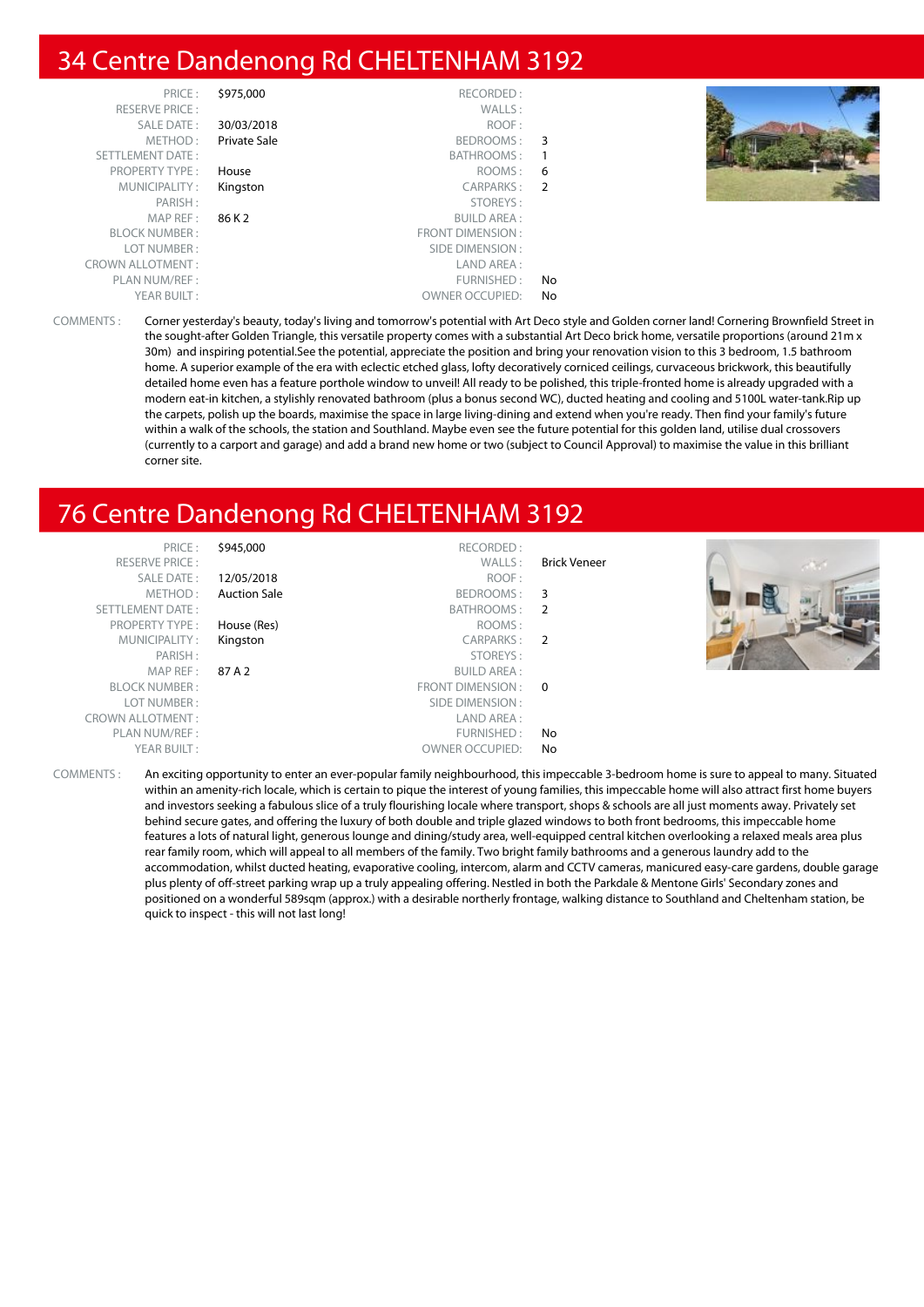#### 17 Lincoln Dr CHELTENHAM 3192

| PRICE:                  | \$935,000    | RECORDED:              |     |  |
|-------------------------|--------------|------------------------|-----|--|
| <b>RESERVE PRICE:</b>   |              | WALLS:                 |     |  |
| SALE DATE:              | 13/04/2018   | ROOF:                  |     |  |
| METHOD:                 | Private Sale | BEDROOMS: 3            |     |  |
| SETTLEMENT DATE:        | 23/05/2018   | BATHROOMS:             |     |  |
| <b>PROPERTY TYPE:</b>   | House (Res)  | ROOMS:                 | 5   |  |
| MUNICIPALITY:           | Kingston     | CARPARKS: 2            |     |  |
| PARISH:                 | Mordialloc   | STOREYS:               |     |  |
| MAP REF :               |              | <b>BUILD AREA:</b>     |     |  |
| <b>BLOCK NUMBER:</b>    |              | FRONT DIMENSION:       |     |  |
| LOT NUMBER :            | 56           | SIDE DIMENSION :       |     |  |
| <b>CROWN ALLOTMENT:</b> |              | LAND AREA :            | 534 |  |
| PLAN NUM/REF :          | LP076169     | FURNISHED:             | No  |  |
| YEAR BUILT:             |              | <b>OWNER OCCUPIED:</b> | Yes |  |

COMMENTS : First time offered in around 55 years, this one owner 3 bedroom brick classic is an impeccable salute to 60s living. With loads of warmth and promise, this light filled treasure features a wide entry foyer, charming lounge & dining room (gas heater), a pine kitchen with gas stove & dishwasher overlooking the north facing timber paneled family room (gas heater) and meals area; 3 double bedrooms (2 with BIRs), an updated bathroom and laundry with separate toilet. A double garage and a shed in the west-facing rear garden are perfect for those who like to tinker away at a hobby, or they could make room for a fantastic family friendly rear garden. Lovingly updated with ducted heating, air conditioning, a security entry and external blinds, this cherished home would welcome a cosmetic update or extension in time, but is completely liveable for now. In this desirable family pocket near Kingston Heath Primary School, Kingston Heath sports facilities and bus services, walk to DFO shopping, in the Cheltenham Secondary College zone, and within minutes of Southland Shopping Centre, the Frankston line train and lovely beaches.

#### 220 Centre Dandenong Rd CHELTENHAM 3192

|          | RECORDED:              | \$925,000           | PRICE:                  |
|----------|------------------------|---------------------|-------------------------|
|          | WALLS:                 |                     | <b>RESERVE PRICE:</b>   |
|          | ROOF:                  | 24/03/2018          | SALE DATE:              |
| 4        | BEDROOMS:              | <b>Auction Sale</b> | METHOD:                 |
| -2       | BATHROOMS :            |                     | SETTLEMENT DATE:        |
|          | ROOMS:                 | House (Res)         | <b>PROPERTY TYPE:</b>   |
|          | CARPARKS: 2            | Kingston            | MUNICIPALITY:           |
|          | STOREYS:               |                     | PARISH:                 |
|          | <b>BUILD AREA:</b>     |                     | MAP REF:                |
| $\Omega$ | FRONT DIMENSION :      |                     | <b>BLOCK NUMBER:</b>    |
|          | SIDE DIMENSION :       |                     | LOT NUMBER:             |
| 540      | LAND AREA :            |                     | <b>CROWN ALLOTMENT:</b> |
| No       | FURNISHED:             |                     | PLAN NUM/REF :          |
| No.      | <b>OWNER OCCUPIED:</b> |                     | YEAR BUILT:             |



COMMENTS : Sunlit spaces, a fluid floorplan and prized school zoning combine to create the perfect family package in a sought-after locale. Boasting an accessible location well-serviced by bus routes, this immaculate four bedroom home enjoys proximity to both DFO and Southland plus the fabulous open expanses of Kingston Heath Reserve, which is just footsteps away. Versatile living spaces give options for everyone with rich Tasmanian Oak floors, the generous lounge and dining zone flows effortlessly to the huge entertainer's kitchen where quality appliances, masses of workspace and a breakfast bar make hosting a breeze. This satisfying space leads on to a large sundrenched family room and out to the alfresco patio and garden beyond. The spacious master bedroom benefits from not only built-in robes but also a granite trimmed ensuite, whilst the three remaining bedrooms offer fitted storage and share a contemporary bathroom plus separate WC. Boasting zoning for both Mentone Girls' and Parkdale Secondary Colleges, this immaculate home also includes ducted heating, evaporative cooling and alarm plus large laundry, shed and double carport.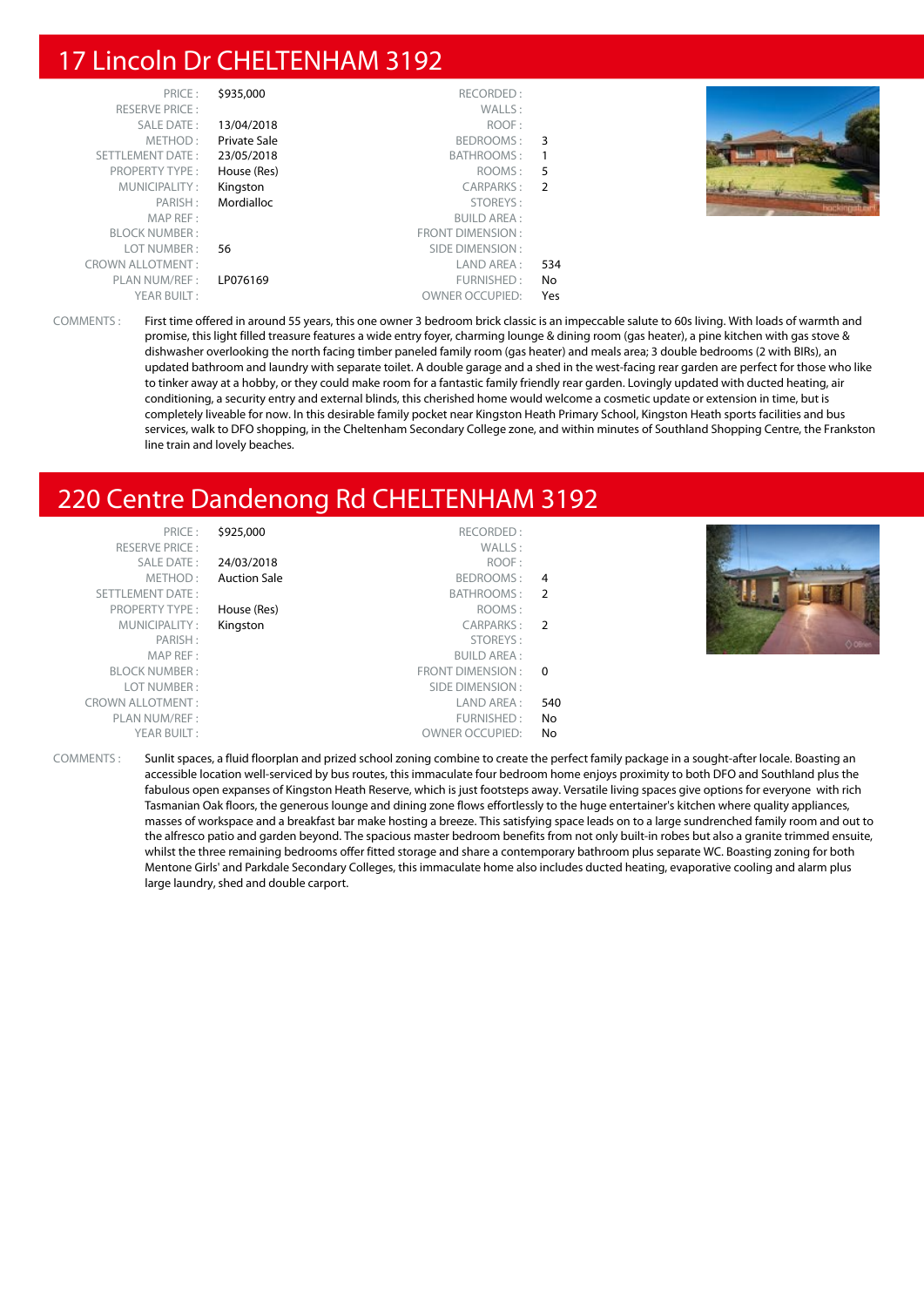#### 5 Christensen St CHELTENHAM 3192

| PRICE:                  | \$925,000           | RECORDED:               |    |  |
|-------------------------|---------------------|-------------------------|----|--|
| <b>RESERVE PRICE:</b>   |                     | WALLS:                  |    |  |
| SALE DATE:              | 28/04/2018          | ROOF:                   |    |  |
| METHOD:                 | <b>Auction Sale</b> | BEDROOMS: 3             |    |  |
| SETTLEMENT DATE:        |                     | BATHROOMS:              |    |  |
| <b>PROPERTY TYPE:</b>   | House (Res)         | ROOMS:                  |    |  |
| MUNICIPALITY:           | Bayside             | CARPARKS: 4             |    |  |
| PARISH:                 |                     | STOREYS:                |    |  |
| MAP REF:                | 78 A 10             | <b>BUILD AREA:</b>      |    |  |
| <b>BLOCK NUMBER:</b>    |                     | <b>FRONT DIMENSION:</b> |    |  |
| LOT NUMBER:             |                     | SIDE DIMENSION :        |    |  |
| <b>CROWN ALLOTMENT:</b> |                     | LAND AREA:              |    |  |
| PLAN NUM/REF :          |                     | FURNISHED:              | No |  |
| YEAR BUILT:             |                     | <b>OWNER OCCUPIED:</b>  | No |  |

COMMENTS : Here's your wide welcome to a fast-transforming locale! Surrounded by exciting new development in Cheltenham's new boom location, this approx 700sqm property comes with a welcoming brick home, a wide frontage and multiple possibilities for transformation. Take inspiration from the neighbours, bring your development vision and benefit from great proportions and an increasingly in-demand position (subject to Council Approval). Just around the corner from Cheltenham Secondary College and a local shop strip, this low-traffic locale is highly-sought by families and townhouse buyers alike for its proximity to Southland, Waves Leisure Centre and evolving cafe society - including popular Frank's Cafe! But while you're checking out the neighbouring development don't overlook the value in the existing rendered and renovated three bedroom home. Centrally heated and cooled with additional reverse-cycle air-conditioning for the open-plan lounge and dining rooms, this well-presented home has more living in a quiet TV lounge and vast covered al fresco deckand more style with a quality stainless-steel appliance kitchen, a refreshed bathroom, polished boards and quality window furnishings. With plentiful parking including a two-car carport and a secure garage, at the very least, this comfortable home offers ready rentability and lovely liveability until it's time to match the neighbours! ALL ENQUIRIES MUST INCLUDE A CONTACT NUMBER.

#### 185 Centre Dandenong Rd CHELTENHAM 3192

| PRICE:                  | \$900,000          | RECORDED:               |     |                                                                                                                                              |
|-------------------------|--------------------|-------------------------|-----|----------------------------------------------------------------------------------------------------------------------------------------------|
| <b>RESERVE PRICE:</b>   |                    | WALLS:                  |     |                                                                                                                                              |
| SALE DATE:              | 01/03/2018         | ROOF:                   |     |                                                                                                                                              |
| METHOD :                | Sold After Auction | BEDROOMS: 3             |     |                                                                                                                                              |
| SETTLEMENT DATE:        |                    | BATHROOMS:              |     |                                                                                                                                              |
| <b>PROPERTY TYPE:</b>   | House              | ROOMS:                  |     |                                                                                                                                              |
| MUNICIPALITY:           | Kingston           | CARPARKS: 2             |     |                                                                                                                                              |
| PARISH:                 |                    | STOREYS:                |     |                                                                                                                                              |
| MAP REF:                |                    | BUILD AREA :            |     |                                                                                                                                              |
| <b>BLOCK NUMBER:</b>    |                    | <b>FRONT DIMENSION:</b> |     |                                                                                                                                              |
| LOT NUMBER :            |                    | SIDE DIMENSION :        |     |                                                                                                                                              |
| <b>CROWN ALLOTMENT:</b> |                    | LAND AREA:              |     |                                                                                                                                              |
| PLAN NUM/REF:           |                    | FURNISHED:              | No. |                                                                                                                                              |
| YEAR BUILT:             |                    | <b>OWNER OCCUPIED:</b>  | No. |                                                                                                                                              |
| COMMENTS:               |                    |                         |     | On 530sqm approx with a private north facing rear garden, this well maintained 3 bedroom 60s brick classic ticks all the boxes for position, |

COMMENTS : On 530sqm approx with a private north facing rear garden, this well maintained 3 bedroom 60s brick classic ticks all the boxes for position, space and potential. Invitingly spacious, this sun filled charmer features polished boards, a wide entry foyer, a glass door to the large living & dining room, north facing modern kitchen (mini walk in pantry, Fisher & Paykel dishwasher & Ariston appliances), 3 double bedrooms (BIRs), stylishly renovated bathroom, separate fully tiled toilet, a decked sunroom and large fully tiled laundry/utility room. With room to extend up or out over time or potential to rebuild or redevelop (STCA), this promising soul offers all the modern comforts for now including security doors, an alarm, gas heating, air conditioning, ceiling fan, a covered decked patio, an auto garage to a 2nd lock up garage and storage shed plus loads more off street parking. With service lane access, metres to DFO shopping, the bus, Kingston Heath Reserve and great sports clubs, walk to Kingston Heath Primary School, Cheltenham East Primary School and an easy bike ride to Cheltenham Secondary College, Southland and the train. For all enquiries please contact Robert Pullia 0407 323 423 or Kheone Cochrane 0425 405 519 - hockingstuart Mentone.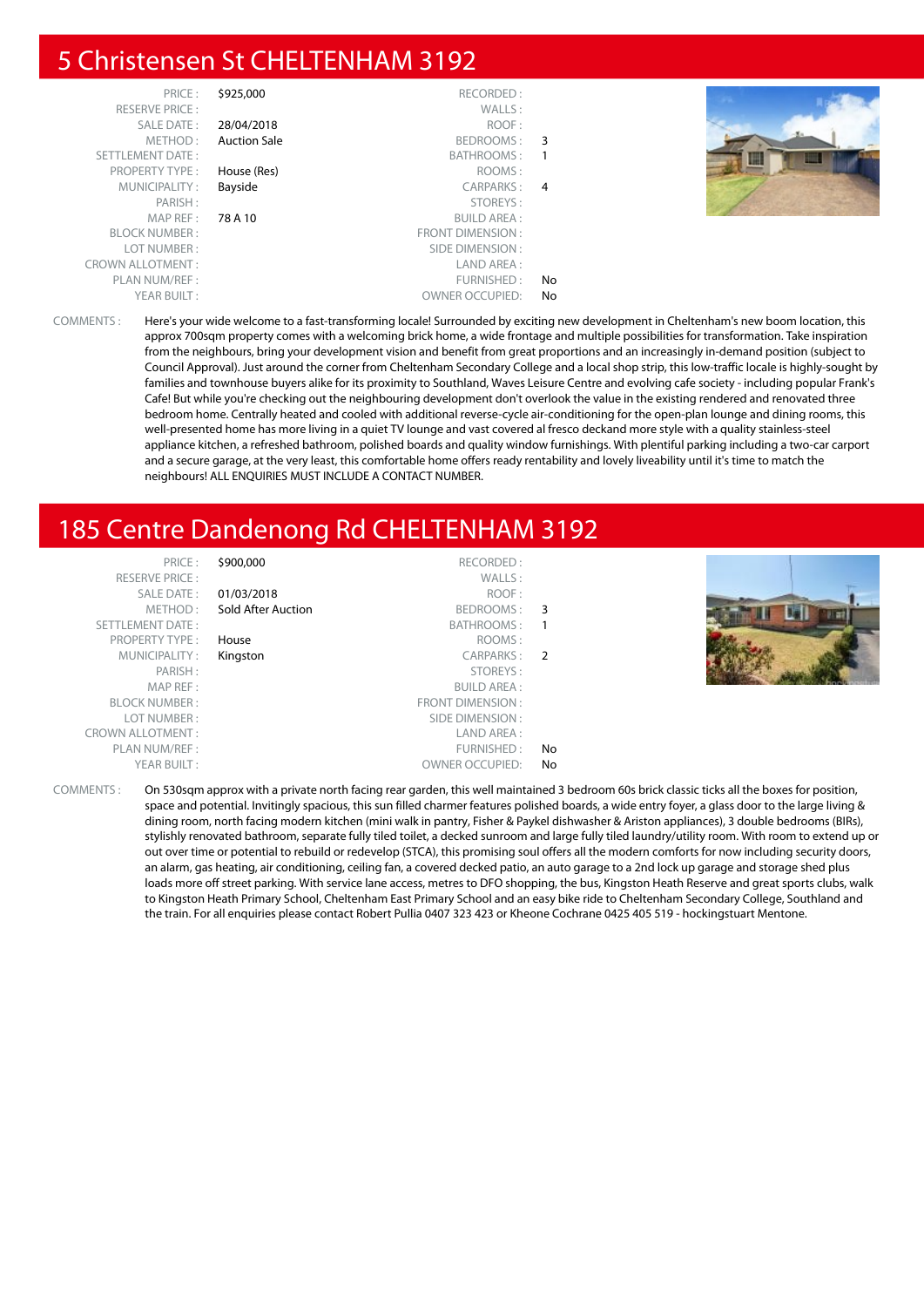### 1/2 Coleman Ct CHELTENHAM 3192

| PRICE:                  | \$900,000           | RECORDED:              |                |  |
|-------------------------|---------------------|------------------------|----------------|--|
| <b>RESERVE PRICE:</b>   |                     | WALLS:                 | <b>Brick</b>   |  |
| SALE DATE:              | 17/03/2018          | ROOF:                  |                |  |
| METHOD:                 | <b>Auction Sale</b> | BEDROOMS:              | -3             |  |
| <b>SETTLEMENT DATE:</b> |                     | BATHROOMS:             |                |  |
| <b>PROPERTY TYPE:</b>   | Unit                | ROOMS:                 | $\overline{4}$ |  |
| MUNICIPALITY:           | Bayside             | CARPARKS:              |                |  |
| PARISH:                 |                     | STOREYS:               |                |  |
| MAP REF:                | 86 J 4              | <b>BUILD AREA:</b>     |                |  |
| <b>BLOCK NUMBER:</b>    |                     | FRONT DIMENSION:       |                |  |
| LOT NUMBER:             |                     | SIDE DIMENSION :       |                |  |
| <b>CROWN ALLOTMENT:</b> |                     | LAND AREA :            | 336            |  |
| PLAN NUM/REF:           |                     | FURNISHED:             | No             |  |
| YEAR BUILT:             |                     | <b>OWNER OCCUPIED:</b> | No             |  |

 ${\small \begin{array}{c} \texttt{RECORDED:} \\ \texttt{WALLS:} \end{array}}$ 

COMMENTS : Enjoy the relaxed lifestyle of this stylish residence on 336m2 (Approximate Title Dimensions) beachside of the highway. Vaulted ceilings complement the entrance & the gloriously naturally lit open plan living room & kitchen enhanced by stainless steel appliances, imported tile splashback & stone benches, including a huge island bench. French doors form the seamless connection to the expansive, established garden with gates for further secure off-street parking, while courtyards continue to wrap around the home offering views from almost every window. The sky lit contemporary bathroom is fitted with a Caesarstone topped vanity & a bath. The flexible floorplan enables you to either have two or three bedrooms or a possible second living area. Further amenities include split systems, Euro laundry, off street parking all within a short picturesque walk to the beach, Charman Road & Mentone shopping strips, train stations, highly sought after zoning for Mentone Girls Grammar School & Beaumaris Secondary College, numerous golf courses & Southland.

#### 14 Cobham St CHELTENHAM

| PRICE:                                      | 5895,000            | RECORDED:               |
|---------------------------------------------|---------------------|-------------------------|
| <b>RESERVE PRICE:</b>                       |                     | WALLS:                  |
| SALE DATE:                                  | 24/03/2018          | ROOF:                   |
| METHOD:                                     | <b>Auction Sale</b> | <b>BEDROOMS</b>         |
| <b>SETTLEMENT DATE:</b>                     |                     | <b>BATHROOMS</b>        |
| <b>PROPERTY TYPE:</b>                       | House (Res)         | ROOMS:                  |
| MUNICIPALITY:                               | Bayside             | <b>CARPARKS:</b>        |
| PARISH:                                     |                     | STOREYS:                |
| MAP REF: $87A3$                             |                     | <b>BUILD AREA:</b>      |
| <b>BLOCK NUMBER:</b>                        |                     | <b>FRONT DIMENSION:</b> |
| LOT NUMBER:                                 |                     | <b>SIDE DIMENSION:</b>  |
| <b>CROWN ALLOTMENT:</b>                     |                     | <b>LAND AREA</b>        |
| PLAN NUM/REF:                               |                     | <b>FURNISHED:</b>       |
| $V\Gamma$ $\Lambda$ $D$ $D$ $I$ $H$ $T$ $.$ |                     | <b>OUVED OCCUPIED</b>   |

Auction Sale **BEDROOMS** : 3 **PROPERTY TYPE :** House (Res) ROOMS :

Bayside **CARPARKS** : 2 STOREYS :<br>PARISH : STOREYS : SUILD AREA : **BUILD AREA:** FRONT DIMENSION : SIDE DIMENSION : LAND AREA: 448 FURNISHED : No YEAR BUILT :  $\qquad \qquad \text{OWNER OCCUPIED:} \qquad \textbf{No}$ 

RECORDED :<br>WALLS :

BATHROOMS: 1

#### COMMENTS :

## 1/14 Cobham St CHELTENHAM 3192

| PRICE:                  | \$895,000   | RECORDED:               |     |
|-------------------------|-------------|-------------------------|-----|
| <b>RESERVE PRICE:</b>   |             | WALLS:                  |     |
| <b>SALE DATE:</b>       | 24/03/2018  | ROOF:                   |     |
| METHOD:                 | Sale        | BEDROOMS:               | 3   |
| SETTLEMENT DATE:        | 24/05/2018  | <b>BATHROOMS:</b>       |     |
| <b>PROPERTY TYPE:</b>   | House (Res) | ROOMS:                  |     |
| MUNICIPALITY:           | Kingston    | <b>CARPARKS:</b>        |     |
| PARISH:                 | Moorabbin   | STOREYS:                |     |
| MAP REF:                | 87 A 3      | <b>BUILD AREA:</b>      |     |
| <b>BLOCK NUMBER:</b>    |             | <b>FRONT DIMENSION:</b> |     |
| LOT NUMBER:             |             | SIDE DIMENSION:         |     |
| <b>CROWN ALLOTMENT:</b> |             | LAND AREA:              | 448 |
| PLAN NUM/REF :          | SP028599    | FURNISHED:              |     |
| YEAR BUILT:             |             | <b>OWNER OCCUPIED:</b>  | Yes |
|                         |             |                         |     |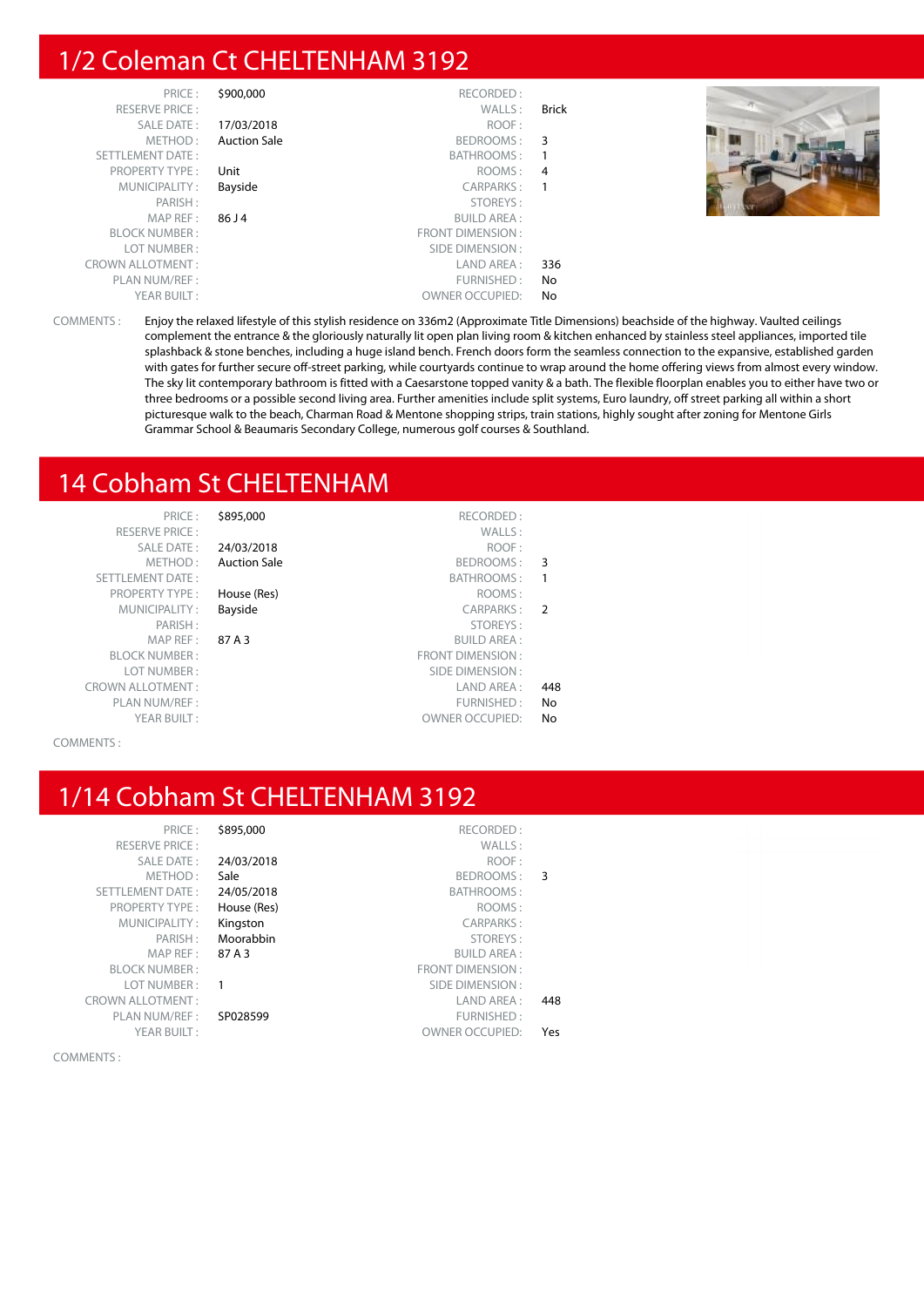#### 33 Taunton Dr CHELTENHAM 3192

RESERVE PRICE : PLAN NUM/REF :

PRICE : \$890,000 RECORDED :<br>PRICE : WALLS : SALE DATE : 10/04/2018 ROOF : METHOD : Sale BEDROOMS : SETTLEMENT DATE : BATHROOMS : PROPERTY TYPE : **Warehouse ROOMS** : MUNICIPALITY: Kingston CARPARKS: PARISH : Mordialloc STOREYS :  $R$ I III D AREA  $\cdot$ BLOCK NUMBER : FRONT DIMENSION : **19** SIDE DIMENSION : CROWN ALLOTMENT : LAND AREA : 864 YEAR BUILT : OWNER OCCUPIED: No



COMMENTS :

#### 90 Beatrice St CHELTENHAM 3192

|     | \$890,000<br>RECORDED:      |     |
|-----|-----------------------------|-----|
|     | WALLS:                      |     |
|     | 05/03/2018<br>ROOF:         |     |
|     | Private Sale<br>BEDROOMS: 3 |     |
|     | 02/05/2018<br>BATHROOMS:    |     |
|     | ROOMS:<br>House             |     |
|     | CARPARKS: 2<br>Kingston     |     |
|     | Mordialloc<br>STOREYS:      | ⊙08 |
|     | <b>BUILD AREA:</b>          |     |
|     | FRONT DIMENSION: 0          |     |
|     | 141<br>SIDE DIMENSION :     |     |
|     | LAND AREA:                  |     |
| No. | LP081525<br>FURNISHED:      |     |
| No. | <b>OWNER OCCUPIED:</b>      |     |

COMMENTS : Competition for this potential-rich property in Cheltenham's Popular Farm Road precinct is set to be fierce. On a generous allotment of 537sqm (approx.), the opportunity is there to either refresh the current home to your own tastes or build your new bespoke dream home (STCA). Adding to the appeal is a thriving family-friendly neighbourhood where schools, kindergartens, parks and shops are all within arm's reach - with so much on offer, young families, first home buyers and investors will all be vying for the spoils. In a peaceful pocket of this truly booming locale, the existing home comprises a generous lounge, open plan kitchen and meals area, three good-sized bedrooms, bathroom, laundry and separate WC. A secure back garden and double brick garage are also included. Providing plenty of scope and space, with some simple contemporary updates this could generate a solid rental income or be a comfortable base while you decide your next steps. As a new home site (STCA) the property could not be better positioned for relaxed family living. Close to DFO and Southland for a bit of retail therapy, near Kingston Heath Primary & within the zone for Cheltenham Secondary College add to that Huss and his famous coffee and this is a brilliant opportunity not to be missed.

## 20 Eagland Rd CHELTENHAM 3192

| \$887,500           | RECORDED:              |        |           |
|---------------------|------------------------|--------|-----------|
|                     |                        | Brick  |           |
| 14/03/2018          | ROOF:                  |        |           |
| Sold Before Auction |                        | 3      |           |
|                     | BATHROOMS:             |        |           |
| House (Res)         | ROOMS:                 | 8      |           |
| Bayside             | <b>CARPARKS:</b>       |        |           |
|                     | STOREYS:               |        |           |
|                     | <b>BUILD AREA:</b>     |        |           |
|                     | FRONT DIMENSION:       |        |           |
|                     | SIDE DIMENSION :       |        |           |
|                     | LAND AREA :            | 633    |           |
|                     | FURNISHED:             | No.    |           |
|                     | <b>OWNER OCCUPIED:</b> | No.    |           |
|                     |                        | WALLS: | BEDROOMS: |

COMMENTS : Find the cream of the crop in Cheltenham's quietest cul-de-sac. Just one door from Derring Rd Park at the top of the court, this cream brick home has been in the same family for almost 60 years ...now it's ready to rise to the top! Set on around 633sqm of versatile land, with wide frontage of 17.68m (approx). This solid home offers great family value with a timeless Tasmanian Oak kitchen, updated bathroom with separate WC and a flexible floorplan featuring large L-shaped living-dining plus rear family room (or huge fourth bedroom)...all perfect to enjoy as is, or to upgrade and extend.Alternatively, milk this cream brick beauty for all it's worth until it's time to capitalise on this high amenity low-traffic position. With gas-heating, an air-conditioner, garage and bonus sleep-out/studio, this comfortable home offers ready rentability until it's time to break ground. Zoned for in-demand Parkdale Secondary College with the Primary School and Kindergarten on Farm Rd close, the Mentone schools in reach , DFO shopping, station and beaches within minutes, this great court location will add the cream to your new home development.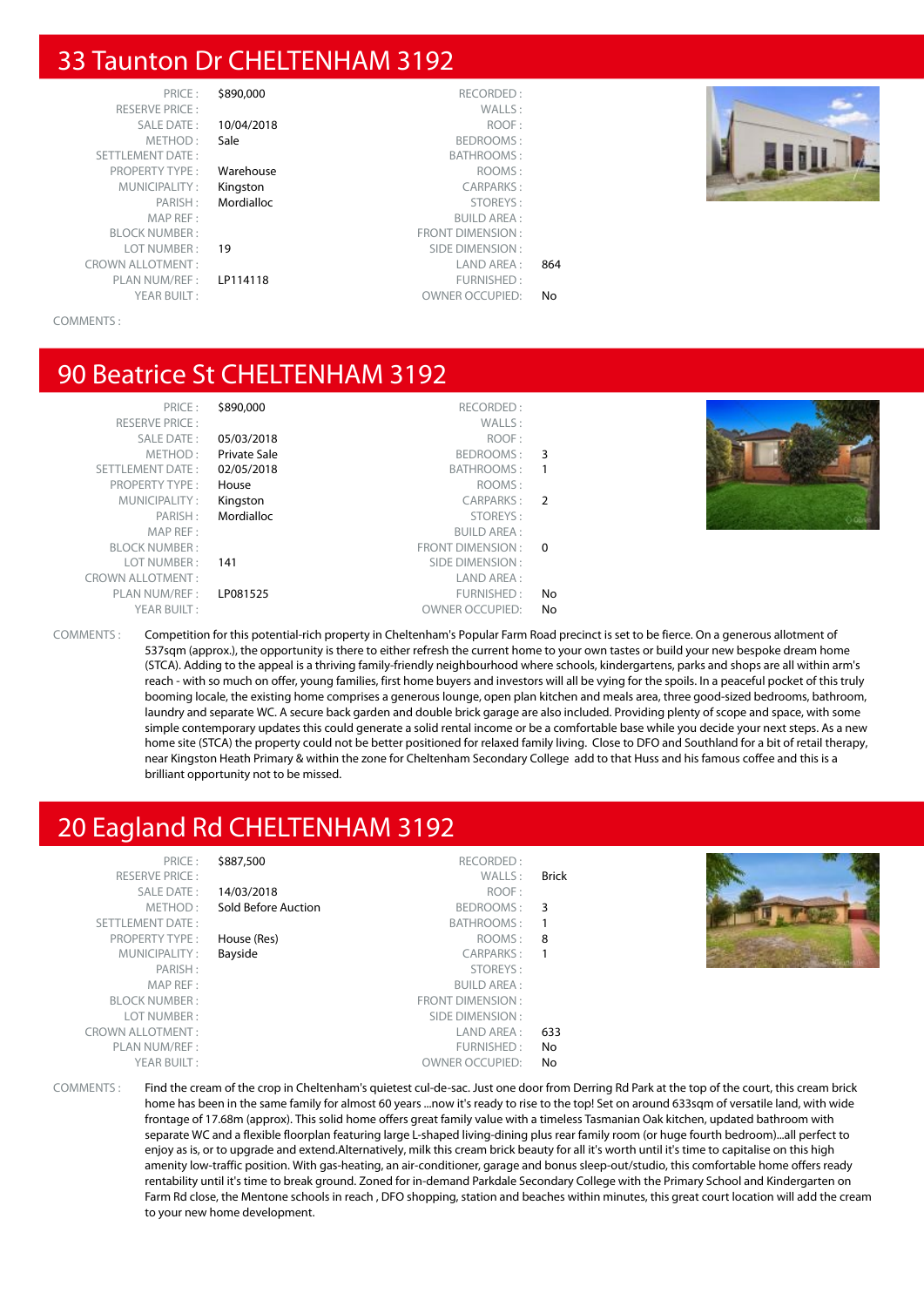#### 58 Regent Pde CHELTENHAM 3192

RESERVE PRICE : METHOD: Sale SETTLEMENT DATE: 10/05/2018 PROPERTY TYPE : House (Res) MUNICIPALITY: Kinaston MAP REF : 78 A 10 BLOCK NUMBER : LOT NUMBER : 2 PLAN NUM/REF :

# SALE DATE: 28/03/2018 PARISH : Moorabbin

- 
- 

|               | \$868,000<br>RECORDED:           | PRICE:                  |
|---------------|----------------------------------|-------------------------|
|               | WALLS:                           | <b>RESERVE PRICE:</b>   |
|               | 28/03/2018<br>ROOF:              | <b>SALE DATE:</b>       |
| $\mathcal{P}$ | Sale<br>BEDROOMS:                | METHOD:                 |
|               | BATHROOMS:<br>10/05/2018         | <b>SETTLEMENT DATE:</b> |
|               | ROOMS:<br>House (Res)            | <b>PROPERTY TYPE:</b>   |
|               | <b>CARPARKS:</b><br>Kingston     | MUNICIPALITY:           |
|               | Moorabbin<br>STOREYS:            | PARISH:                 |
|               | 78 A 10<br><b>BUILD AREA:</b>    | MAP REF:                |
|               | <b>FRONT DIMENSION:</b>          | <b>BLOCK NUMBER:</b>    |
|               | $\mathcal{P}$<br>SIDE DIMENSION: | LOT NUMBER:             |
| 166           | LAND AREA:                       | <b>CROWN ALLOTMENT:</b> |
|               | PS616213<br>FURNISHED:           | PLAN NUM/REF:           |
| Yes           | <b>OWNER OCCUPIED:</b>           | YEAR BUILT:             |



COMMENTS :

#### 179 Warrigal Rd CHELTENHAM 3192

| PRICE:<br><b>RESERVE PRICE:</b><br>SALE DATE:<br>METHOD:<br>SETTLEMENT DATE:<br><b>PROPERTY TYPE:</b><br>MUNICIPALITY:<br>PARISH:<br>MAP REF: | \$855,000<br>24/03/2018<br><b>Auction Sale</b><br>House (Res)<br>Bayside | RECORDED:<br>WALLS:<br>ROOF:<br>BEDROOMS: 3<br>BATHROOMS:<br>ROOMS:<br>CARPARKS:<br>STOREYS:<br><b>BUILD AREA:</b> | - 2<br>4  | <b>Ray Whit</b> |
|-----------------------------------------------------------------------------------------------------------------------------------------------|--------------------------------------------------------------------------|--------------------------------------------------------------------------------------------------------------------|-----------|-----------------|
| <b>BLOCK NUMBER:</b>                                                                                                                          |                                                                          | FRONT DIMENSION :                                                                                                  |           |                 |
| LOT NUMBER:<br><b>CROWN ALLOTMENT:</b>                                                                                                        |                                                                          | SIDE DIMENSION :<br>LAND AREA :                                                                                    |           |                 |
| PLAN NUM/REF :<br>YEAR BUILT:                                                                                                                 |                                                                          | FURNISHED:<br><b>OWNER OCCUPIED:</b>                                                                               | No.<br>No |                 |

COMMENTS : Blessed with fantastic outdoor entertaining options and terrific family space, this quality and low-maintenance 3 bedroom, 2 bathroom brick home has single level appeal and so much more.Brand new carpet can be found throughout much of this enticing dwelling including the spacious lounge and dining areas which also feature an ornate period fireplace. A more casual family and meals zone has direct entry to the rear, and is adjoined by the functional kitchen which comes with quality appliances.Two sizeable bedrooms with mirrored built-in robes have their own private place towards the front section of the house, as well as easy access to the spa bathroom. The 3rd bedroom was once two separate rooms and now offers amazing space as one relaxed area, while another generous bathroom has modern features and a private toilet.The rear of the property offers up a leafy deck area with an enclosed heated spa, while the open garage has been customised with its own BBQ and built-in seated area to extend your alfresco dining experience. Other features include a laundry, ducted heating, evaporative cooling, reverse cycle cooling, external blinds, manicured front garden, large single garage with storage, and ample off-street parking.Near Cheltenham East Primary School, Mentone Grammar School, Mentone Girls' Grammar School, St. Bede's College, DFO Moorabbin, Southland Shopping Centre, Kingston Heath Reserve, buses, and Cheltenham Station.

#### 37 Oak Av CHELTENHAM 3192

PRICE : \$850,000 RECORDED : RESERVE PRICE : WALLS : SALE DATE : 24/03/2018 ROOF : METHOD : **Auction Sale** BEDROOMS : 3 SETTI EMENT DATE : SETTI EMENT DATE : SETTI EMENT DATE : SETTI EMENT DATE : SETTI EMENT DATE : SETTI EMENT DATE : SETTI EMENT DATE : SETTI EMENT DATE : SETTI EMENT DATE : SETTI EMENT DATE : SETTI EMENT DATE : SETTI EMENT D PROPERTY TYPE : **House (Res)** ROOMS : MUNICIPALITY: Kingston CARPARKS: 2 PARISH : STOREYS : MAP REF : 87 B 4 BUILD AREA : LOT NUMBER : SIDE DIMENSION : CROWN ALLOTMENT : THE SERVICE OF STREET STREET AND AREA : 310 PLAN NUM/REF : The state of the state of the state of the state of the state of the state of the state of the state of the state of the state of the state of the state of the state of the state of the state of the state of YEAR RUILT : OWNER OCCUPIED: No





COMMENTS : Renovated with a relaxed sense of easy living, this private 3 bedroom weatherboard home is one with its gardens for an all year outdoor lifestyle. Greeted by a lush landscaped sanctuary with a covered deck, this idyllic home enjoys an inviting lounge (OFP), north facing stone kitchen/meals, 3 spacious bedrooms (2 - BIRs), family size bathroom, laundry & sep toilet. Retaining its original character, this secluded retreat has ducted heating, R/C air cond, security door, polished floorboards, north facing paved courtyard, an open auto garage + 2nd car space. In the Golden Triangle, handy to the Mentone Centre, parks, Evesham Rd kinder, Mentone Village, Charman Rd shops & Southland. For all enquiries please contact Simon Wendt 0407 040 706 or Miranda Wendt 0419 505 085 - hockingstuart Mentone.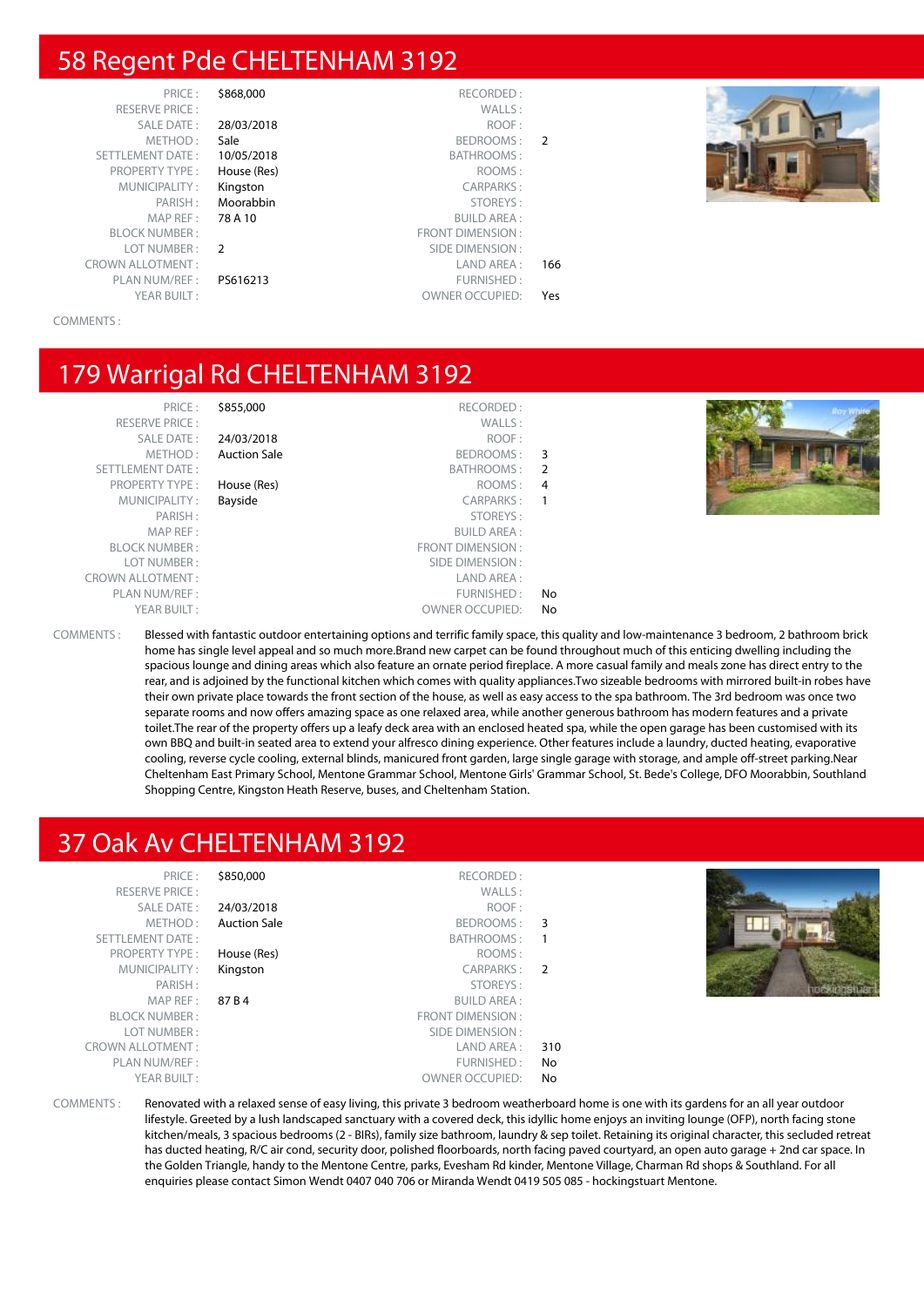#### 1/5 David Ct CHELTENHAM 3192

| PRICE:                  | \$850,000           | RECORDED:              |                |          |
|-------------------------|---------------------|------------------------|----------------|----------|
| <b>RESERVE PRICE:</b>   |                     | WALLS:                 |                |          |
| SALE DATE:              | 15/03/2018          | ROOF:                  |                |          |
| METHOD:                 | Sold Before Auction | BEDROOMS:              | 3              |          |
| <b>SETTLEMENT DATE:</b> | 22/05/2018          | BATHROOMS:             |                |          |
| <b>PROPERTY TYPE:</b>   | Townhouse (Res)     | ROOMS:                 |                |          |
| MUNICIPALITY:           | Kingston            | CARPARKS:              | $\overline{2}$ |          |
| PARISH:                 | Moorabbin           | STOREYS:               |                | O OBrien |
| MAP REF:                |                     | <b>BUILD AREA:</b>     |                |          |
| <b>BLOCK NUMBER:</b>    |                     | FRONT DIMENSION: 0     |                |          |
| LOT NUMBER:             |                     | SIDE DIMENSION :       |                |          |
| <b>CROWN ALLOTMENT:</b> |                     | LAND AREA :            |                |          |
| PLAN NUM/REF:           | PS738520            | FURNISHED:             | No             |          |
| YEAR BUILT:             |                     | <b>OWNER OCCUPIED:</b> | No             |          |

COMMENTS : Idyllically located within a quiet court, yet enjoying brilliant proximity to all essential amenities, this light-filled 3-bedroom home provides the perfect easy-care base from which to enjoy all that this fabulous neighbourhood has to offer. At the front of just two, the home opens to a warm & welcoming lounge and dining area which spills out to a private and secure decked courtyard. Offering plenty of cupboard and preparation space, the open plan kitchen has been stylishly updated and showcases quality appliances including a Blanco oven and cooktop plus Asko dishwasher whilst the adjacent laundry has convenient outdoor access. A refreshed bathroom with on-trend floating vanity service the three bedrooms, whilst completing an appealing offering are second WC, ducted heating, split system, polished floors, garden shed, attic and double carport. Enjoying a peaceful position in Cheltenham's coveted Golden Triangle, this impeccable home is also within the Mentone Girls' and Parkdale Secondary zones and is close to shops, parks and transport.

#### 162 Weatherall Rd CHELTENHAM 3192

| PRICE:<br><b>RESERVE PRICE:</b><br>SALE DATE:<br>METHOD:<br>SETTLEMENT DATE:<br><b>PROPERTY TYPE:</b><br>MUNICIPALITY:<br>PARISH:<br>MAP REF :<br><b>BLOCK NUMBER:</b><br>LOT NUMBER:<br><b>CROWN ALLOTMENT:</b><br>PLAN NUM/REF : | \$830,000<br>23/04/2018<br>Private Sale<br>Land (Commercial)<br>Bayside<br>86 G 3 | RECORDED:<br>WALLS:<br>ROOF:<br>BEDROOMS:<br>BATHROOMS:<br>ROOMS:<br>CARPARKS:<br>STOREYS:<br><b>BUILD AREA:</b><br>FRONT DIMENSION:<br>SIDE DIMENSION :<br>LAND AREA :<br>FURNISHED: | $\Omega$<br>214<br>No | Regnier Cares |
|------------------------------------------------------------------------------------------------------------------------------------------------------------------------------------------------------------------------------------|-----------------------------------------------------------------------------------|---------------------------------------------------------------------------------------------------------------------------------------------------------------------------------------|-----------------------|---------------|
|                                                                                                                                                                                                                                    |                                                                                   |                                                                                                                                                                                       |                       |               |
| YEAR BUILT:                                                                                                                                                                                                                        |                                                                                   | <b>OWNER OCCUPIED:</b>                                                                                                                                                                | No                    |               |

COMMENTS : Developers (STCA) and Investors!Don't miss this amazing opportunity.Shops like this one only come around once every few decadesAmazing position Front and rear accessGood holding incomeExcellent TenantFantastic land area 214sqm approx awaits Contact the agent today to find out more!Property Code: 212

### 29 Munro Av CHELTENHAM 3192

| PRICE:<br><b>RESERVE PRICE:</b><br><b>SALE DATE:</b><br>METHOD:<br>SETTLEMENT DATE:<br><b>PROPERTY TYPE:</b><br>MUNICIPALITY:<br>PARISH:<br>MAPREF:<br><b>BLOCK NUMBER:</b><br>LOT NUMBER :<br><b>CROWN ALLOTMENT:</b><br>PLAN NUM/REF :<br>YEAR BUILT: | \$820,000<br>08/03/2018<br><b>Private Sale</b><br>23/04/2018<br>Townhouse (Res)<br>Bayside<br>Moorabbin<br>77 F 11<br>$\overline{2}$<br>PS320239 | RECORDED:<br>WALLS:<br>ROOF:<br>BEDROOMS: 3<br>BATHROOMS:<br>ROOMS:<br>CARPARKS: 1<br>STOREYS:<br><b>BUILD AREA:</b><br>FRONT DIMENSION:<br>SIDE DIMENSION :<br>LAND AREA :<br>FURNISHED:<br><b>OWNER OCCUPIED:</b> | 234<br>No<br>Yes |  |  |
|---------------------------------------------------------------------------------------------------------------------------------------------------------------------------------------------------------------------------------------------------------|--------------------------------------------------------------------------------------------------------------------------------------------------|---------------------------------------------------------------------------------------------------------------------------------------------------------------------------------------------------------------------|------------------|--|--|
|---------------------------------------------------------------------------------------------------------------------------------------------------------------------------------------------------------------------------------------------------------|--------------------------------------------------------------------------------------------------------------------------------------------------|---------------------------------------------------------------------------------------------------------------------------------------------------------------------------------------------------------------------|------------------|--|--|

COMMENTS : On its own title with its own street frontage, this immaculate 3 bedroom single level town residence is the easiest home to maintain on the market. With a private and secure paved courtyard to wine and dine friends in on a sunny Sunday afternoon, or enjoy the warm and inviting lounge while relaxing in front of the TV, there's absolutely nothing to do but enjoy the comfort, ease and quality build of this well kept home. First time offered in 22 years, this light filled freestanding retreat features slate floors in the lovely lounge, spacious TV/meals area with casual kitchen (dishwasher), 3 delightful bedrooms (2 with BIRs), a semi ensuite, separate toilet and a separate laundry. Perfect for a young couple, investor or downsizer looking to maintain their independence, this secure haven provides ducted heating, split system air conditioning, external blinds, security doors, ample storage and a lock up garage behind lockable gates. In this sought after Bayside location, just 400m approx to the new Southland station, Southland Shopping Centre and William Fry Reserve, walk to Olympic Avenue Kindergarten, local buses & restaurants, minutes to golf courses & the beach. For all enquires please contact Robert Pullia on 0407 323 423 or Kheone Cochrane on 0425 405 519.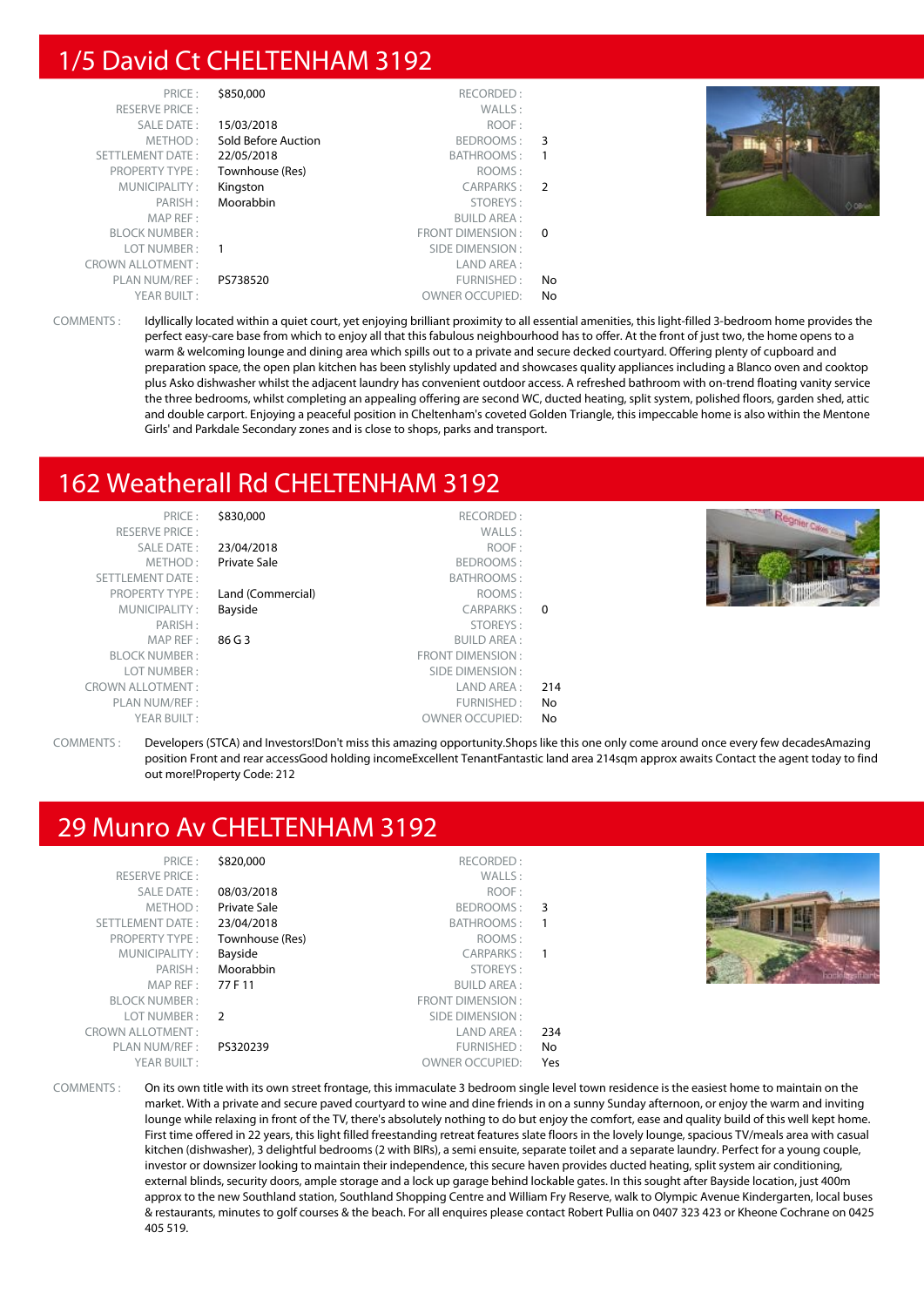#### 5 Selwood Ret CHELTENHAM 3192

| PRICE:                  | \$810,000          | RECORDED:              |                |                    |
|-------------------------|--------------------|------------------------|----------------|--------------------|
| <b>RESERVE PRICE:</b>   |                    | WALLS:                 |                |                    |
| SALE DATE:              | 07/04/2018         | ROOF:                  |                |                    |
| METHOD:                 | Private Sale       | BEDROOMS: 3            |                |                    |
| <b>SETTLEMENT DATE:</b> |                    | <b>BATHROOMS:</b>      |                |                    |
| <b>PROPERTY TYPE:</b>   | Townhouse (Single) | ROOMS:                 | $\overline{4}$ | <b>BEE-MOCKING</b> |
| MUNICIPALITY:           | Kingston           | CARPARKS: 2            |                |                    |
| PARISH:                 |                    | STOREYS:               |                |                    |
| MAP REF:                | 77 K 10            | <b>BUILD AREA:</b>     |                |                    |
| <b>BLOCK NUMBER:</b>    |                    | FRONT DIMENSION:       |                |                    |
| LOT NUMBER:             |                    | SIDE DIMENSION :       |                |                    |
| <b>CROWN ALLOTMENT:</b> |                    | LAND AREA :            | 322            |                    |
| PLAN NUM/REF :          |                    | FURNISHED:             | No             |                    |
| YEAR BUILT:             |                    | <b>OWNER OCCUPIED:</b> | No             |                    |

COMMENTS : Step out to the Gardens, dive into the pool, hit off on the court turn the Page to this fully-renovated home and relax with bonus recreational facilities! Situated between newly refurbished Le Page Gardens and Pagewood Park Estate's own pool, tennis courts and community areas, this fully-renovated three bedroom, 1.5 bathroom home offers perfectly polished single-level living to suit downsizers, families and investors alike! Opened up with lofty light-filled living-dining flowing out to a cafe blind-enclosed al fresco room, this three bedroom, 1.5 bathroom home is quality appointed with Bosch appliances (including an induction cooktop) for the garden-view kitchen and luxe fittings (including a stone-topped vanity) for the clever two-way bathroom. Ready to enjoy with reverse-cycle air-conditioning for soaring vaulted-ceilinged living and ceiling fans for every room, this well-presented home features timber-look floors, a handy second WC and a large separate laundry. Best of all, this sizeable home features a completely freestanding position with a generous lawned garden to the rear, a big double auto-garage to the side and visitor parking right at the front door! A walk to Southland's shopping, cinemas and brand new station and a dash to Cheltenham Secondary College, this is full-renovated style for an active lifestyle

## 3/29 Garfield St CHELTENHAM 3192

|                         | -------             |                         |
|-------------------------|---------------------|-------------------------|
| <b>RESERVE PRICE:</b>   |                     | WALLS:                  |
| SALE DATE:              | 12/05/2018          | ROOF:                   |
| METHOD:                 | <b>Auction Sale</b> | BEDROOMS:               |
| <b>SETTLEMENT DATE:</b> |                     | BATHROOMS:              |
| <b>PROPERTY TYPE:</b>   | Townhouse (Res)     | ROOMS:                  |
| MUNICIPALITY:           | Kingston            | <b>CARPARKS:</b>        |
| PARISH:                 |                     | STOREYS:                |
| MAP REF:                | 77 H 12             | <b>BUILD AREA:</b>      |
| <b>BLOCK NUMBER:</b>    |                     | <b>FRONT DIMENSION:</b> |
| LOT NUMBER:             |                     | SIDE DIMENSION:         |
| <b>CROWN ALLOTMENT:</b> |                     | LAND AREA:              |
| PLAN NUM/REF :          |                     | FURNISHED:              |
|                         |                     |                         |

COMMENTS :

#### PRICE : \$771,000 RECORDED :

#### **Townhouse (Res)** ROOMS :

- 
- **12/05/2018** ROOF : Auction Sale **BEDROOMS** : 2 BATHROOMS : 1 Kingston CARPARKS : 1 STOREYS :<br>PARISH : STOREYS : STOREYS : SUILD AREA : **BUILD AREA:** FRONT DIMENSION : SIDE DIMENSION : FURNISHED: No YEAR BUILT : OWNER OCCUPIED: No

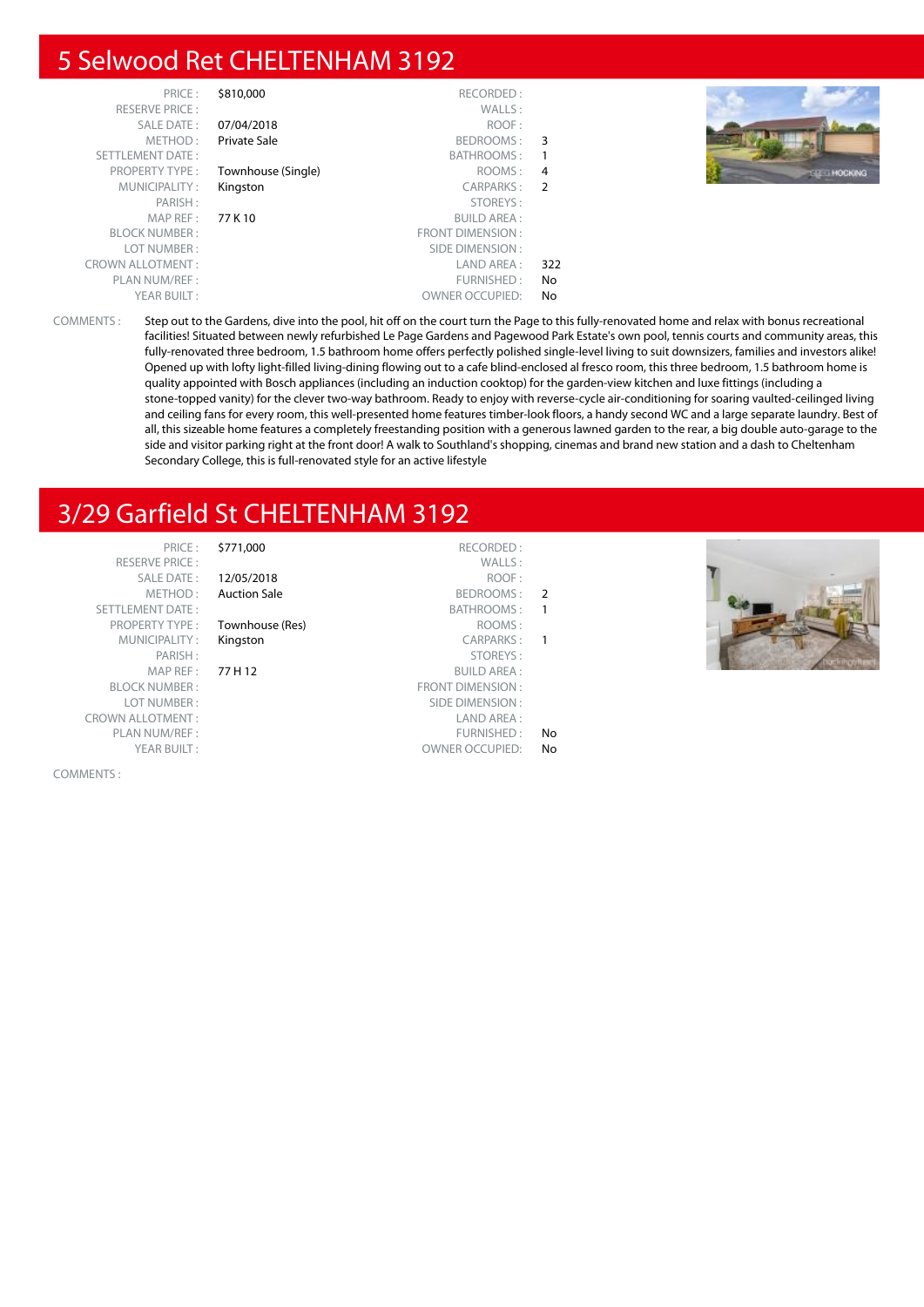#### 809/2-6 Railway Rd CHELTENHAM 3192

YEAR BUILT : THE STATE OF STATE OF STATE OF STATE OF STATE OF STATE OF STATE OF STATE OF STATE OF STATE OF STATE OF STATE OF STATE OF STATE OF STATE OF STATE OF STATE OF STATE OF STATE OF STATE OF STATE OF STATE OF STATE O

| PRICE:                  | \$732,000           | RECORDED:         |                            |        |
|-------------------------|---------------------|-------------------|----------------------------|--------|
| <b>RESERVE PRICE:</b>   |                     | WALLS:            |                            |        |
| <b>SALE DATE:</b>       | 02/03/2018          | ROOF:             |                            |        |
| METHOD:                 | <b>Private Sale</b> | BEDROOMS:         | 3                          |        |
| SETTLEMENT DATE:        | 04/05/2018          | BATHROOMS:        | $\overline{2}$             |        |
| <b>PROPERTY TYPE:</b>   | Apartment           | ROOMS:            |                            |        |
| MUNICIPALITY:           | Kingston            | CARPARKS:         | $\overline{\phantom{0}}^2$ |        |
| PARISH:                 | Moorabbin           | STOREYS:          |                            | CFECHO |
| MAP REF:                |                     | BUILD AREA :      | 105                        |        |
| <b>BLOCK NUMBER:</b>    |                     | FRONT DIMENSION : |                            |        |
| LOT NUMBER:             | 809                 | SIDE DIMENSION :  |                            |        |
| <b>CROWN ALLOTMENT:</b> |                     | LAND AREA :       |                            |        |
| PLAN NUM/REF:           | PS720147            | FURNISHED:        | No                         |        |

COMMENTS : Located in what is set to be one of Melbournes most sought-after school zones – Cheltenham Primary, Mentone Girls Secondary and Beaumaris Secondary College, this is perfect family living. Offering wonderful modern style along with stunning space and versatility, this huge 3 bedroom, 2 bathroom luxury apartment in the ILIXIR residential complex is a brilliant Cheltenham offering.Ideal for families and downsizers, investors will also love the prospect of securing a solid return on their investment.The apartment itself sits on the 8th floor of this boutique complex and promises excellent natural light and quality fittings and fixtures. The central living and dining zone has premium timber floors underfoot, with this bright main hub also incorporating the deluxe kitchen with a stone island and stainless steel appliances including an induction cooktop and an integrated dishwasher. All the bedrooms have great space, and mirrored walk-in robes including the master bedroom which also comes with an immaculate ensuite. The central bathroom boasts a handy European laundry, and also included is a large undercover balcony, reverse cycle heating and cooling, secure intercom entry, and 2 secure car spaces.This amazing location has you moments to Southland Shopping Centre, while youre also within a short stroll of local shops and cafes, Cheltenham Park, Cheltenham Primary School, renowned Sandbelt golf courses, and Cheltenham Station. Dont miss out on this stellar apartment and reaping the rewards of future potential growth.Big (105 m2) and comfortable ideal for family living offering:\* 3 good size bedrooms close to Southland S/C and Train Station\* 2 bathrooms\* 2 undercover secure car parks; access to building is via remote control garage door and video intercom\* Cafes, restaurants & specialty shops on your doorstep!\* Master bedroom with full en suite, BIR, carpets\* Open design kitchen/living area\* Stone bench top, induction cook top, timber floors\* European laundry, down lights throughout, high ceilings\* Unlimited rubbish and recycling disposal\* Block-out curtains and sheers in all bedrooms\* Outdoor, undercover cinema and bbq area on level 2\* Bay or city views from all rooms\* On site 'lifestyle manager/concierge between 8am-4pm to assist with deliveries, visitors, building management and security\*Walk to everything....shops, library, railway station, buses, cafes, parks, Southland Shopping Centre\* Mentone beach five minutes by car\* Ultra secure living - lock up and leave as you wish!\* Storage cage in secure internal compound\* Secure mail box\* Access to floors is regulated and restricted only to residents of each floor\* Bike lane on Charman Rd provides cycling access to the Bay Trail connecting you easily to bayside suburbs of Sandringham, Hampton, St Kilda, Port Melbourne etcProperty Code: 972

### 2 Woodland Dr CHELTENHAM 3192

| PRICE:                  | \$707,500           | RECORDED:              |     |  |
|-------------------------|---------------------|------------------------|-----|--|
| <b>RESERVE PRICE:</b>   |                     | WALLS:                 |     |  |
| SALE DATE:              | 03/03/2018          | ROOF:                  |     |  |
| METHOD:                 | <b>Auction Sale</b> | BEDROOMS: 2            |     |  |
| SETTLEMENT DATE:        | 17/04/2018          | BATHROOMS:             |     |  |
| <b>PROPERTY TYPE:</b>   | Townhouse (Res)     | ROOMS:                 |     |  |
| MUNICIPALITY:           | Kingston            | CARPARKS:              |     |  |
| PARISH:                 | Moorabbin           | STOREYS:               |     |  |
| MAP REF :               | 77 K 11             | <b>BUILD AREA:</b>     |     |  |
| <b>BLOCK NUMBER:</b>    |                     | FRONT DIMENSION:       |     |  |
| LOT NUMBER:             | 50                  | SIDE DIMENSION :       |     |  |
| <b>CROWN ALLOTMENT:</b> |                     | LAND AREA :            | 360 |  |
| PLAN NUM/REF :          | CS001034            | FURNISHED:             | No  |  |
| YEAR BUILT:             |                     | <b>OWNER OCCUPIED:</b> | Yes |  |
|                         |                     |                        |     |  |

COMMENTS : Dishing up carefree living in impeccable, low maintenance surrounds, this warm and welcoming 2-bedroom villa is positioned within the popular Pagewood Park village, just a heartbeat from the attractions of Southland, Waves Leisure Centre and a choice of primary schools.With soaring ceilings and well-placed windows creating a great sense of space, this light-filled home features a generous lounge with tranquil garden outlooks plus spacious dining area which spills out to a covered alfresco patio - perfect for outdoor entertaining or simply unwinding at the end of the day. A contemporary kitchen showcases quality appliances whilst its breakfast bar provides plenty of room for friends and family to gather around.A bright two-way bathroom services the two bedrooms - a walk-in robe features in the tranquil master access, whilst ceiling fans keep both rooms comfortable in warmer months.Gas heating, split system cooling, instant hot water and auto garage conclude an utterly appealing offering, which also boasts coveted zoning for the highly regarded Cheltenham Secondary College.For all enquiries please contact Pandelis Plousi on 0409 553 929 or Andrew Plousi on 0411 799 023 Hodges Mentone.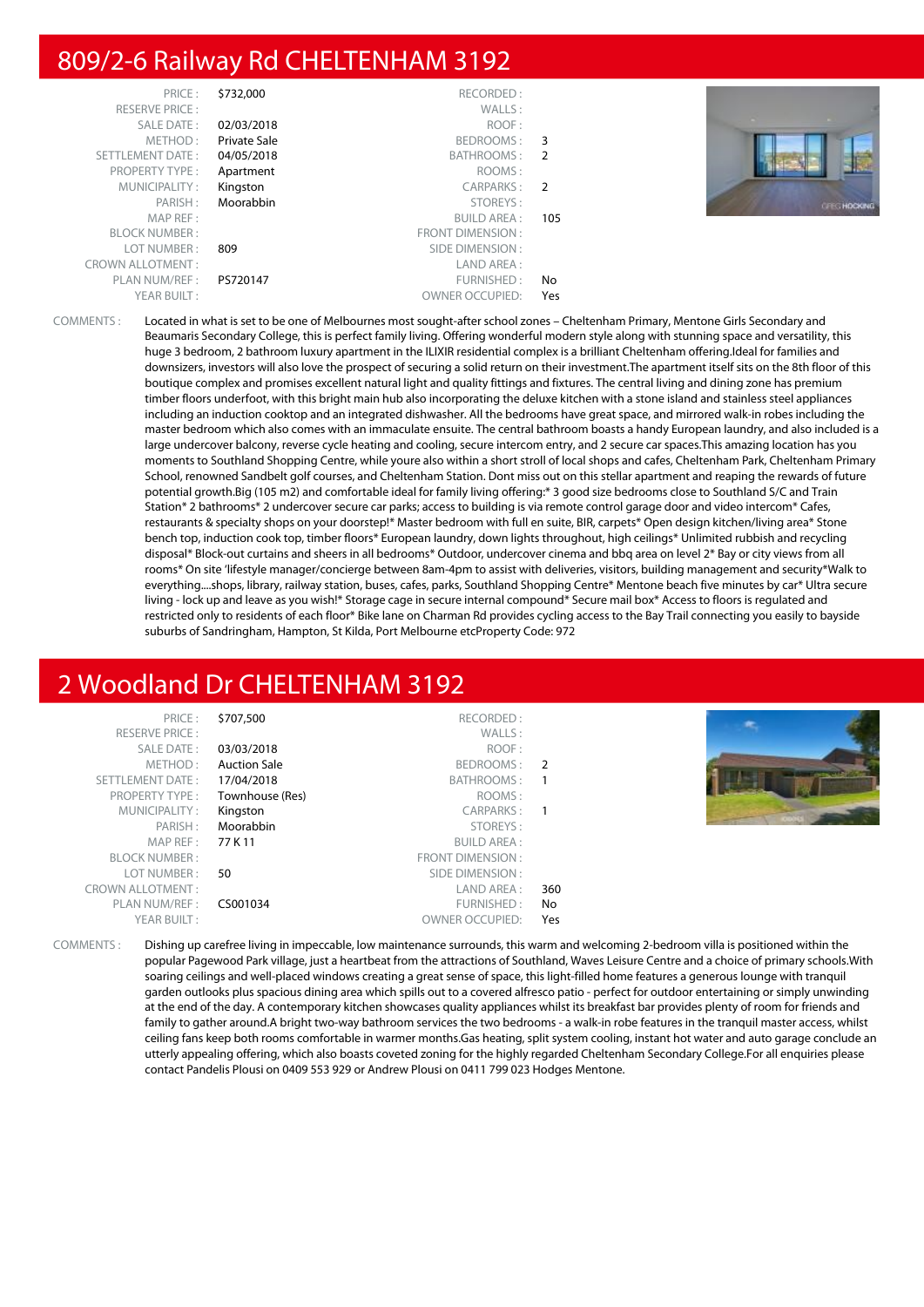#### 58 Central Park Wlk CHELTENHAM 3192

|               | RECORDED:               | \$699,000   | PRICE:                  |
|---------------|-------------------------|-------------|-------------------------|
|               | WALLS:                  |             | <b>RESERVE PRICE:</b>   |
|               | ROOF:                   | 20/03/2018  | <b>SALE DATE:</b>       |
| $\mathcal{P}$ | BEDROOMS:               | Sale        | METHOD:                 |
|               | BATHROOMS:              | 27/04/2018  | <b>SETTLEMENT DATE:</b> |
|               | ROOMS:                  | House (Res) | <b>PROPERTY TYPE:</b>   |
|               | <b>CARPARKS:</b>        | Kingston    | MUNICIPALITY:           |
|               | STOREYS:                | Moorabbin   | PARISH:                 |
|               | <b>BUILD AREA:</b>      | 78 A 11     | MAP REF:                |
|               | <b>FRONT DIMENSION:</b> |             | <b>BLOCK NUMBER:</b>    |
|               | SIDE DIMENSION:         | 99          | LOT NUMBER:             |
| 67            | LAND AREA:              |             | <b>CROWN ALLOTMENT:</b> |
|               | FURNISHED:              | PS644436    | PLAN NUM/REF:           |
| Yes           | <b>OWNER OCCUPIED:</b>  |             | YEAR BUILT:             |
|               |                         |             |                         |

COMMENTS :

#### 21 Central Park Wlk CHELTENHAM 3192

| PRICE:                |
|-----------------------|
| <b>RESERVE PRICE:</b> |
| <b>SALE DATE:</b>     |
| METHOD:               |
| SETTLEMENT DATE:      |
| <b>PROPERTY TYPE:</b> |
| MUNICIPALITY:         |
| PARISH:               |
| MAP REF:              |
| <b>BLOCK NUMBER:</b>  |
| LOT NUMBER:           |
| ROWN ALLOTMENT:       |
| PLAN NUM/REF:         |
| YEAR BUILT:           |
|                       |

**\$685,000** RECORDED : RESERVE PRICE : WALLS : **14/04/2018** ROOF : Auction Sale **BEDROOMS** : 2 BATHROOMS : 2 **Townhouse (Res)** ROOMS : Kingston CARPARKS : 3 PARISH : STOREYS : **78 A 11** BUILD AREA : FRONT DIMENSION : SIDE DIMENSION : CROWN ALLOTMENT : LAND AREA : FURNISHED: No OWNER OCCUPIED: No



COMMENTS : Exuding sophisticated inner city style across three levels, this beautifully crafted 2-bedroom residence features a contemporary neutral palette and soaring ceilings creating a perfect sense of space and light throughout. Ground-level offers a large bedroom overlooking the leafy front garden plus adjoining sleek bathroom complete with discreet euro laundry. Move upstairs to super stylish open-plan living with a sun-drenched Bosch gourmet kitchen/dining/living leading out to a generous entertainer's terrace. Upper-level accommodation comprises of an en-suited main bedroom with generous BIRs, additional powder room plus divine study/home office nook. Exquisitely appointed with timber floors, stone bench tops, statement lighting, wall heating, split system, single auto garage plus an additional off street park on title. Well-located steps to the bus, Cavanagh Street shops and cafes. Walk to Le Page Primary School plus approx. 350m to well-regarded Cheltenham Secondary College. Convenient to Westfield Southland with newly opened train station.

### 23/11 Hannah St CHELTENHAM 3192

| PRICE:<br><b>RESERVE PRICE:</b><br>SALE DATE:<br>METHOD:<br>SETTLEMENT DATE:<br>PROPERTY TYPE:<br>MUNICIPALITY:<br>PARISH:<br>MAP REF :<br><b>BLOCK NUMBER:</b><br>LOT NUMBER:<br><b>CROWN ALLOTMENT:</b><br>PLAN NUM/REF :<br>YEAR BUILT: | \$680,000<br>14/04/2018<br><b>Auction Sale</b><br>Unit<br>Bayside<br>78 B 11 | RECORDED:<br>WALLS:<br>ROOF:<br>BEDROOMS: 2<br>BATHROOMS: 1<br>ROOMS:<br>CARPARKS: 2<br>STOREYS:<br><b>BUILD AREA:</b><br>FRONT DIMENSION : 0<br>SIDE DIMENSION :<br>LAND AREA:<br>FURNISHED:<br><b>OWNER OCCUPIED:</b> | <b>Brick Veneer</b><br>No.<br>No |  |
|--------------------------------------------------------------------------------------------------------------------------------------------------------------------------------------------------------------------------------------------|------------------------------------------------------------------------------|-------------------------------------------------------------------------------------------------------------------------------------------------------------------------------------------------------------------------|----------------------------------|--|
|                                                                                                                                                                                                                                            |                                                                              |                                                                                                                                                                                                                         |                                  |  |

COMMENTS : A fine first step on the property ladder, ideal empty nest or a solid investment in a strong market, this peaceful two-bedroom unit is sure to tempt a huge cross-section of buyers. Occupying a peaceful position toward the back of an immaculately maintained group, there is a real sense of a village community in this peaceful low traffic setting. Through an elevated entry, the home opens to reveal warm floors which flow through the hall to the main living and dining zone. Here, lofty pitched ceilings add a feeling of light and space which continues to the smartly updated kitchen. Perfect for laidback indoor/outdoor entertaining, the adjacent dining area opens out to a rear sundrenched terrace which stretches the full length of the home and gives access to the auto garage. Both of the bedrooms benefit from fitted wardrobes and ceiling fans, the large master enjoying access to a contemporary two way bathroom; whilst a large laundry with handy external access, plenty of storage, split system heating/cooling and additional parking wrap up a stress-free package. Close to a choice of schools and shopping destinations, the home is also near transport and reserves, while also enjoying zoning for Cheltenham Secondary College.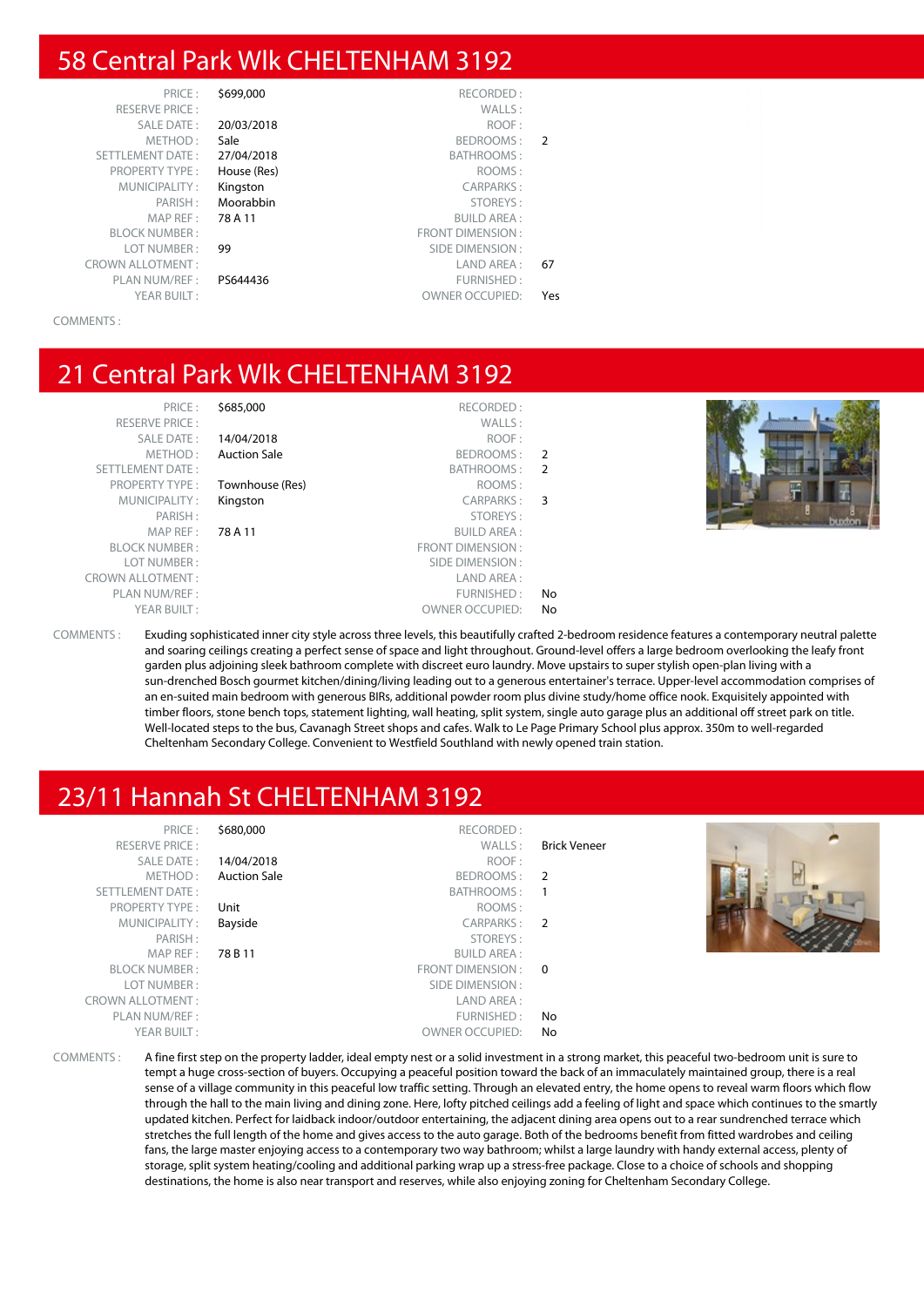#### 2/36 Herald St CHELTENHAM 3192

RESERVE PRICE : CROWN ALLOTMENT : LAND AREA : PLAN NUM/REF :<br>
YEAR BUILT : THE STATE OWNER OCCUPIED: No

- 
- PRICE : \$680,000 RECORDED :<br>PRICE : WALLS : SALE DATE : 28/04/2018 ROOF : METHOD: Auction Sale BEDROOMS: 3 SETTLEMENT DATE : SETTLEMENT DATE : SATHROOMS : 1 PROPERTY TYPE : Unit ROOMS : MUNICIPALITY : **Kingston** CARPARKS : 2 PARISH : STOREYS : STOREYS : STOREYS : STOREYS : STOREYS : STOREYS : STOREYS : SUILD AREA : 87 B 1 BUILD AREA : BLOCK NUMBER : FRONT DIMENSION : SIDE DIMENSION :
	- OWNER OCCUPIED: No



#### COMMENTS :

#### 22 Chaprowe Ct CHELTENHAM 3192

| PRICE:                  | \$650,000    | RECORDED:               |    |
|-------------------------|--------------|-------------------------|----|
| <b>RESERVE PRICE:</b>   |              | WALLS:                  |    |
| <b>SALE DATE:</b>       | 27/04/2018   | ROOF:                   |    |
| METHOD:                 | Private Sale | BEDROOMS:               | -2 |
| <b>SETTLEMENT DATE:</b> |              | BATHROOMS:              |    |
| <b>PROPERTY TYPE:</b>   | Unit         | ROOMS:                  |    |
| MUNICIPALITY:           | Bayside      | CARPARKS:               |    |
| PARISH:                 |              | STOREYS:                |    |
| MAP REF:                | 77 J 12      | <b>BUILD AREA:</b>      |    |
| <b>BLOCK NUMBER:</b>    |              | <b>FRONT DIMENSION:</b> |    |
| LOT NUMBER:             |              | SIDE DIMENSION:         |    |
| <b>CROWN ALLOTMENT:</b> |              | LAND AREA:              |    |
| PLAN NUM/REF:           |              | FURNISHED:              | No |
| YEAR BUILT:             |              | <b>OWNER OCCUPIED:</b>  | No |
|                         |              |                         |    |



COMMENTS : Located in an exceptional location, offering an easy walk to Southland ShoppingCentre and the new train station, the position is only surpassed by the quality of thebeautiful renovation and presentation.One of only 5, this spacious villa offers a free flowing living area that adjoins the ultramodern kitchen which opens to a timber decked alfresco area. The courtyard is most generous in size and captures all the northerly sun.Both bedrooms are well sized and feature BIRs, while the enormous tiled bathroom/laundry is certainly a major highlight.Add a split system and LU garage and everything you desire is here.Check out the photos online and then come and visit – you wont be disappointed

### 7/11 Hannah St CHELTENHAM 3192

| PRICE:                  | \$650,000    | RECORDED:              |                |  |
|-------------------------|--------------|------------------------|----------------|--|
| <b>RESERVE PRICE:</b>   |              | WALLS:                 |                |  |
| SALE DATE:              | 16/05/2018   | ROOF:                  |                |  |
| METHOD:                 | Private Sale | BEDROOMS: 2            |                |  |
| SETTLEMENT DATE:        |              | BATHROOMS:             |                |  |
| <b>PROPERTY TYPE:</b>   | Unit         | ROOMS:                 |                |  |
| MUNICIPALITY:           | Bayside      | CARPARKS:              | $\overline{2}$ |  |
| PARISH:                 |              | STOREYS:               |                |  |
| MAP REF :               | 78 B 11      | <b>BUILD AREA:</b>     |                |  |
| <b>BLOCK NUMBER:</b>    |              | FRONT DIMENSION: 0     |                |  |
| LOT NUMBER:             |              | SIDE DIMENSION :       |                |  |
| <b>CROWN ALLOTMENT:</b> |              | LAND AREA :            |                |  |
| PLAN NUM/REF:           |              | FURNISHED:             | No.            |  |
| YEAR BUILT:             |              | <b>OWNER OCCUPIED:</b> | No.            |  |
|                         |              |                        |                |  |

COMMENTS : Offering the luxury of a full renovation without any of the stress, this gorgeously presented two-bedroom unit delivers a lifestyle that can't be beaten in a locale that is fiercely fought for. Primped, preened and ready for its new owners, there is nothing required but to walk in and unwind. Filled with natural light and larger than expected, the home features soaring ceilings in the inviting lounge which flows past a relaxed dining area to a designer kitchen - here, premium appliances and quality cabinetry are topped with thick gleaming stone. The stylish courtyard provides the perfect place for alfresco entertaining, whilst a covered clothes line is a thoughtful inclusion. A luxurious fully-tiled bathroom complete with sumptuous freestanding bath services the two generous bedrooms which both feature built-in wardrobes concluding a low maintenance delight are a separate WC, laundry with external access, split system heating & cooling, keyless entry plus lock-up garage and parking. Within easy reach of reserves and parklands, the secure home is close to public transport and zoned for Cheltenham Secondary College.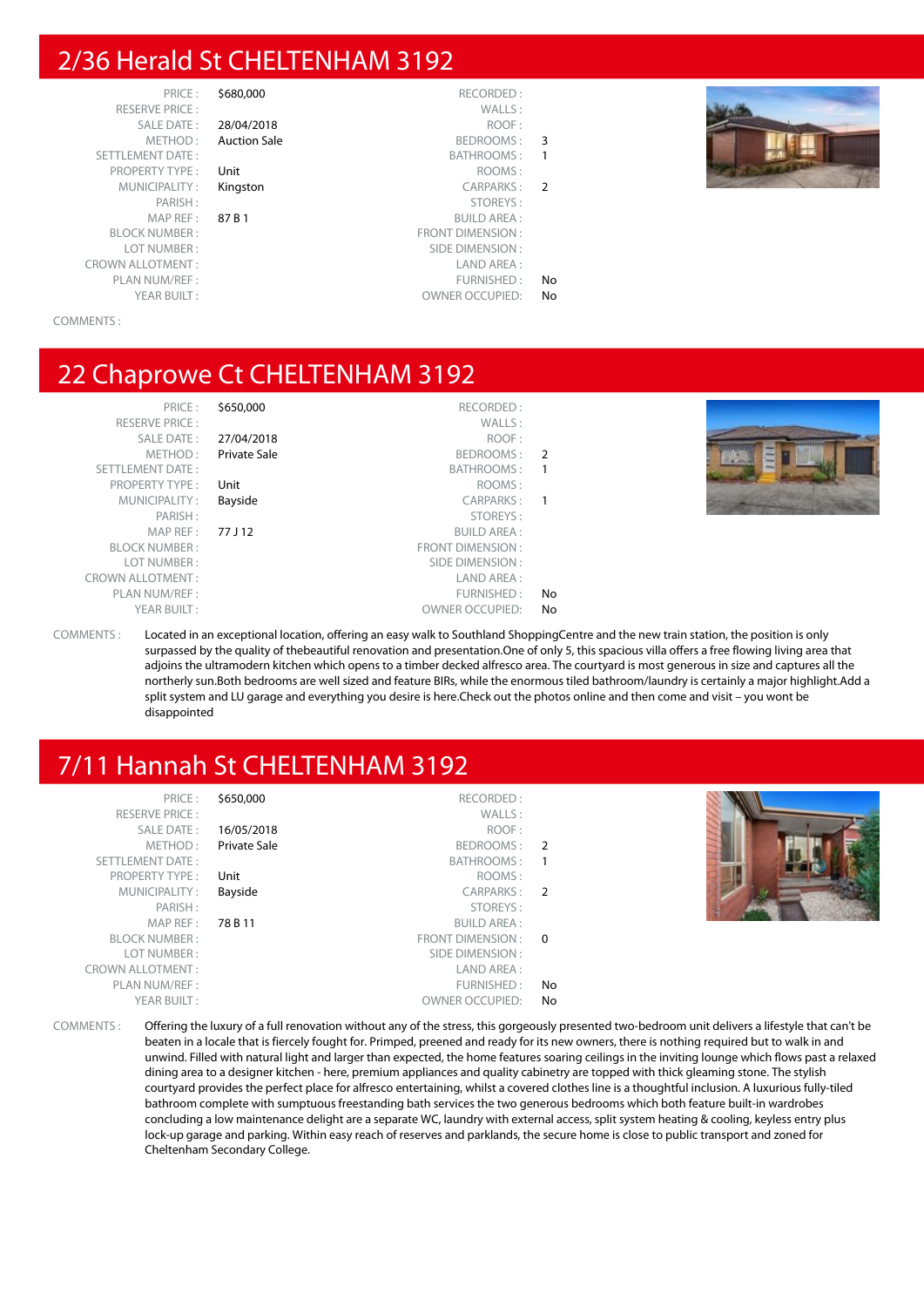#### 3/23 Jean St CHELTENHAM 3192

| PRICE:                  | \$647,500          | RECORDED:               |    |  |
|-------------------------|--------------------|-------------------------|----|--|
| <b>RESERVE PRICE:</b>   |                    | WALLS:                  |    |  |
| SALE DATE:              | 27/05/2018         | ROOF:                   |    |  |
| METHOD:                 | Private Sale       | BEDROOMS:               | -2 |  |
| <b>SETTLEMENT DATE:</b> |                    | BATHROOMS:              | -2 |  |
| <b>PROPERTY TYPE:</b>   | Townhouse (Single) | ROOMS:                  |    |  |
| MUNICIPALITY:           | Kingston           | CARPARKS:               |    |  |
| PARISH:                 |                    | STOREYS:                |    |  |
| MAP REF :               | 77 G 12            | <b>BUILD AREA:</b>      |    |  |
| <b>BLOCK NUMBER:</b>    |                    | <b>FRONT DIMENSION:</b> |    |  |
| LOT NUMBER:             |                    | SIDE DIMENSION:         |    |  |
| <b>CROWN ALLOTMENT:</b> |                    | LAND AREA:              |    |  |
| PLAN NUM/REF:           |                    | FURNISHED:              | No |  |
| YEAR BUILT:             |                    | <b>OWNER OCCUPIED:</b>  | No |  |



COMMENTS : Start within a boutique block of only five; downsize without compromise; invest only seconds from Southland. Only moments from Cheltenham Park, Reserve and playground, minutes from the station and steps to Southlands retail therapy, this 2-bedroom plus study town residence has been built to the demanding specifications by tailor Projects with a state-of-the-art stone and Miele kitchen, designer fully tiled bathrooms and engineered Oak floors. Designed for easy living with ensuite access for both bedrooms (including a private outdoor retreat for the ground floor master), a first floor open plan domain and an expansive entertainer's terrace, the home features split system air-conditioning for climate control, a separate laundry and a big auto garage. ALL ENQUIRIES MUST INCLUDE A CONTACT NUMBER.

#### 4/26 Camelia Gr CHELTENHAM 3192

| PRICE:                  | \$637,000           | RECORDED:              |                     |  |
|-------------------------|---------------------|------------------------|---------------------|--|
| <b>RESERVE PRICE:</b>   |                     | WALLS:                 | <b>Brick Veneer</b> |  |
| SALE DATE:              | 24/03/2018          | ROOF:                  |                     |  |
| METHOD:                 | <b>Auction Sale</b> | BEDROOMS: 2            |                     |  |
| SETTLEMENT DATE:        | 19/04/2018          | BATHROOMS: 1           |                     |  |
| <b>PROPERTY TYPE:</b>   | Unit                | ROOMS:                 |                     |  |
| MUNICIPALITY:           | Kingston            | CARPARKS:              |                     |  |
| PARISH:                 | Mordialloc          | STOREYS:               |                     |  |
| MAP REF:                |                     | <b>BUILD AREA:</b>     |                     |  |
| <b>BLOCK NUMBER:</b>    |                     | FRONT DIMENSION : 0    |                     |  |
| LOT NUMBER :            | $\overline{4}$      | SIDE DIMENSION :       |                     |  |
| <b>CROWN ALLOTMENT:</b> |                     | LAND AREA :            |                     |  |
| PLAN NUM/REF:           | PS618596            | FURNISHED:             | No                  |  |
| YEAR BUILT:             |                     | <b>OWNER OCCUPIED:</b> | Yes                 |  |

COMMENTS : Those looking for the hassle-free convenience of a unit but who still love spending time outdoors should not pass this one by. Positioned at the rear of a contemporary rendered group, this updated two-bedroom home offers smart spaces inside plus a larger than most wraparound garden. Featuring rich hardwood floors, the spacious living and dining room flows to the Caesarstone kitchen which has been equipped with quality stainless steel appliances plus a breezy blue glass splashback. Perfect for alfresco catering, this space opens straight out to the sheltered alfresco deck which spills out to a sundrenched and private lawn. Separately zoned, both bedrooms benefit from heaters, ceiling fans and ample fitted storage, they also enjoy fabulous privacy with windows overlooking the garden. Servicing the home is a modern bathroom and separate WC, whilst a split system, Euro laundry, garden shed and carport are also offered. In a popular precinct near parks, transport and both Southland and DFO, the home is also zoned for both Mentone Girls' and Parkdale Secondary Colleges.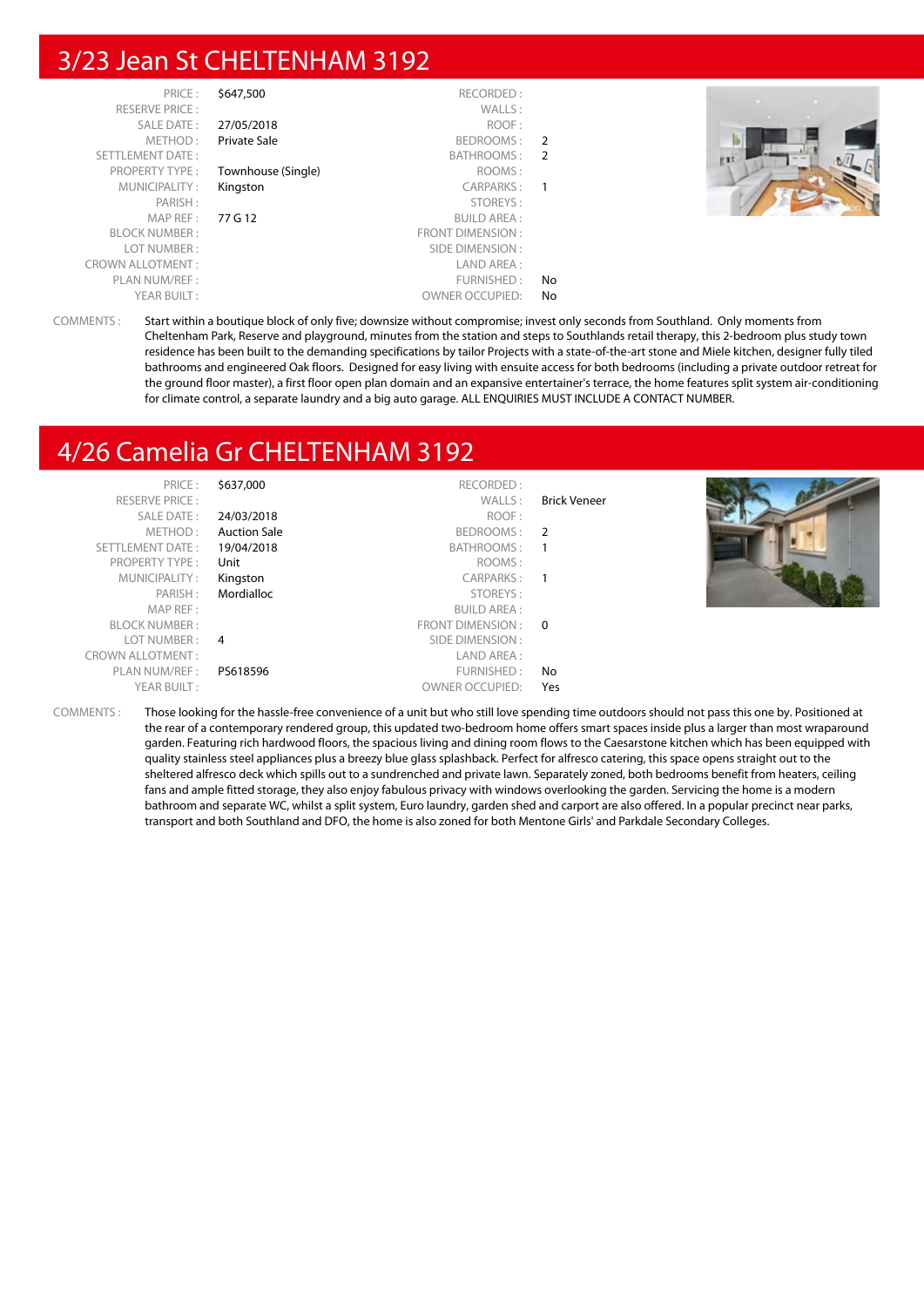#### 1/8-10 Argus St CHELTENHAM 3192

| PRICE:                  | \$626,000           | RECORDED:               |                         |  |
|-------------------------|---------------------|-------------------------|-------------------------|--|
| <b>RESERVE PRICE:</b>   |                     | WALLS:                  |                         |  |
| SALE DATE:              | 05/05/2018          | ROOF:                   |                         |  |
| METHOD:                 | <b>Auction Sale</b> | BEDROOMS: 2             |                         |  |
| SETTLEMENT DATE:        |                     | BATHROOMS:              |                         |  |
| <b>PROPERTY TYPE:</b>   | Unit                | ROOMS:                  | $\overline{\mathbf{3}}$ |  |
| MUNICIPALITY:           | Bayside             | CARPARKS:               | $\overline{2}$          |  |
| PARISH:                 |                     | STOREYS:                |                         |  |
| MAPREF:                 | 77 J 11             | <b>BUILD AREA:</b>      |                         |  |
| <b>BLOCK NUMBER:</b>    |                     | <b>FRONT DIMENSION:</b> |                         |  |
| LOT NUMBER:             |                     | SIDE DIMENSION :        |                         |  |
| <b>CROWN ALLOTMENT:</b> |                     | LAND AREA :             |                         |  |
| PLAN NUM/REF:           |                     | FURNISHED:              | No.                     |  |
| YEAR BUILT:             |                     | <b>OWNER OCCUPIED:</b>  | No                      |  |

COMMENTS : Add some designer style to your up-front lifestyle! Home to a design professional just 150m to Southland's retail therapy, this fashionable front unit showcases a true designer renovation with two robe-fitted bedrooms overlooking lawned front gardens and full-depth open-plan living flowing to a private side courtyard. Showcasing exceptional attention-to-detail with wine-racking and a classic manor-sink for the glamorous prestige appliance kitchen, the latest encaustic tiles for the brilliant bathroom and eye-catching feature lighting throughout, this designer original has a practical side too - with soaring skylights (including an auto-open Velux window for the bathroom), reverse-cycle air-conditioning and hard-wearing wideboard floors for living and traffic areas, and a dishwasher for the glossy kitchen.With a secure garage from a streetfront drive and a sunny courtyard to extend entertaining, this is a stylish lifestyle investment - with state-of-the-art style inside and all of the lifestyle extras at the door - including stations, cinemas, shopping and eateries!

#### 1/24-26 Devon St CHELTENHAM 3192

PRICE : \$625,000 RECORDED : RESERVE PRICE : WALLS : SETTLEMENT DATE : SETTLEMENT DATE : SATHROOMS : 1 PROPERTY TYPE : Unit the company of the company of the company of the company of the company of the company of the company of the company of the company of the company of the company of the company of the company of the co CROWN ALLOTMENT :<br>
PLAN NUM/REF : 
PLAN NUM/REF : YEAR BUILT :  $OWNER$  OWNER OCCUPIED: No

SALE DATE : 07/04/2018 ROOF : METHOD: Auction Sale BEDROOMS: 2

MUNICIPALITY : **Bayside CARPARKS** : **2** PARISH : STOREYS : STOREYS : STOREYS : STOREYS : STOREYS : STOREYS : SUILD AREA : 86 K 2 BUILD AREA : BLOCK NUMBER : FRONT DIMENSION : SIDE DIMENSION : PLAN NUM/REF :  $\blacksquare$ 

COMMENTS :

### 6/11 Hannah St CHELTENHAM 3192

PRICE : \$615,000 RECORDED :<br>PRICE : WALLS : RESERVE PRICE : WALLS : Brick Veneer SALE DATE : 24/03/2018 ROOF :<br>
METHOD : Auction Sale Reproduced by BEDROOMS : Auction Sale **BEDROOMS** : 2 SETTLEMENT DATE : SETTLEMENT DATE : SETTLEMENT DATE : SETTLEMENT DATE : SETTLEMENT DATE : SETTLEMENT DATE : SETTLEMENT DATE : SETTLEMENT DATE : SETTLEMENT DATE : SETTLEMENT DATE : SETTLEMENT DATE : SETTLEMENT DATE : SETTLE PROPERTY TYPE : Unit the state of the company of the ROOMS :<br>MUNICIPALITY : **Bayside** the company of the carparks : MUNICIPALITY : **Bayside CARPARKS** : **1** PARISH : STOREYS : MAP REF : 78 B 11 BUILD AREA : BLOCK NUMBER : THE SERVICE OF STRAIN SERVICE OF SERVICE OF SERVICE OF SERVICE OF SERVICE OF SERVICE OF SERVICE OF SERVICE OF SERVICE OF SERVICE OF SERVICE OF SERVICE OF SERVICE OF SERVICE OF SERVICE OF SERVICE OF SERVICE O LOT NUMBER : SIDE DIMENSION : CROWN ALLOTMENT :<br>PLAN NUM/REF : LAND AREA : LAND AREA : PLAN NUM/REF :  $\blacksquare$ YEAR BUILT :  $OWNER$  OWNER OCCUPIED: No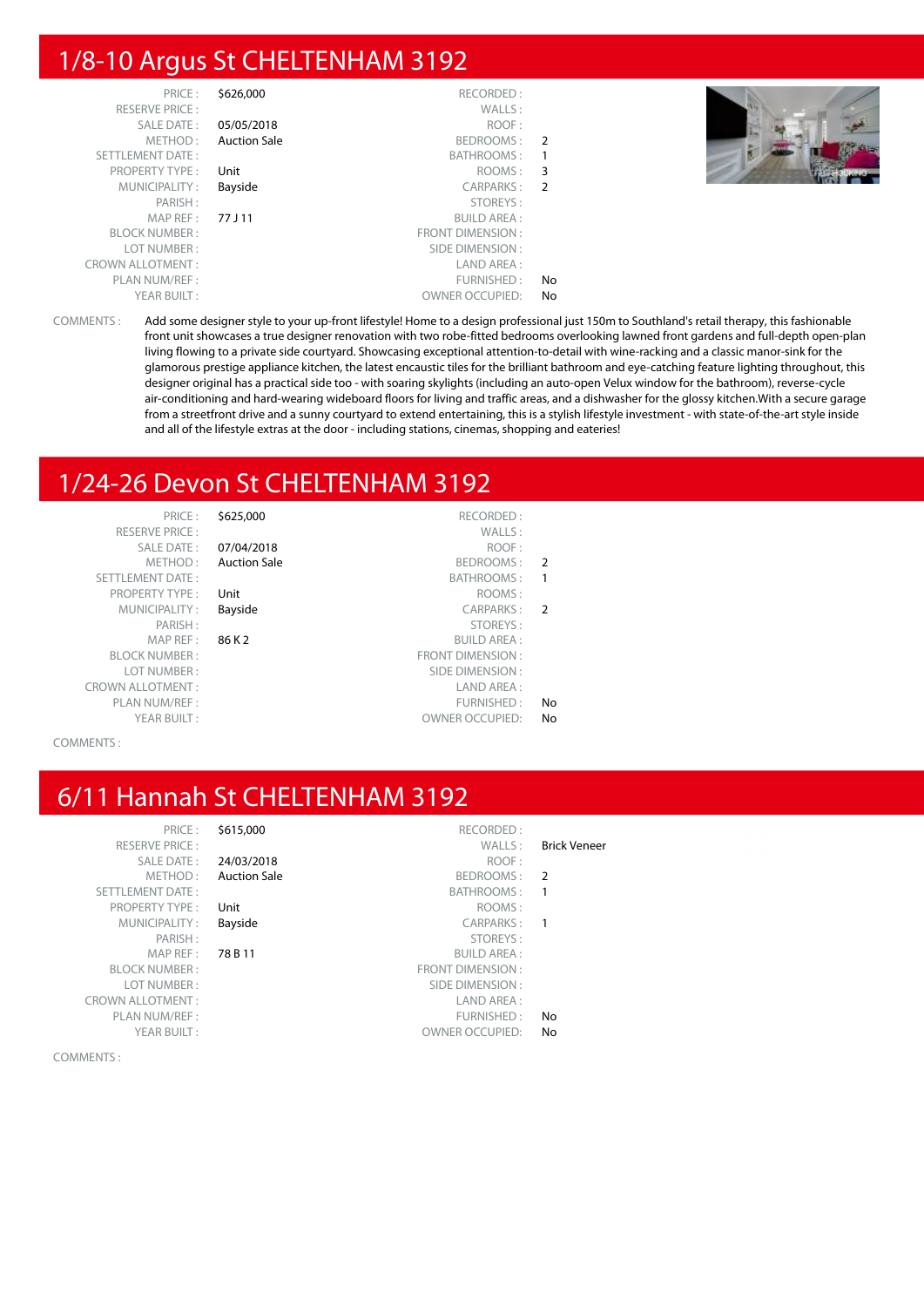#### 6/9 Argus St CHELTENHAM 3192

| PRICE:                  | \$611,000           | RECORDED:               |               |
|-------------------------|---------------------|-------------------------|---------------|
| <b>RESERVE PRICE:</b>   |                     | WALLS:                  |               |
| <b>SALE DATE:</b>       | 19/05/2018          | ROOF:                   |               |
| METHOD:                 | <b>Auction Sale</b> | BEDROOMS:               | $\mathcal{L}$ |
| <b>SETTLEMENT DATE:</b> |                     | BATHROOMS:              |               |
| <b>PROPERTY TYPE:</b>   | Unit                | ROOMS:                  |               |
| MUNICIPALITY:           | Bayside             | CARPARKS:               |               |
| PARISH:                 |                     | STOREYS:                |               |
| MAP REF:                | 77 J 11             | <b>BUILD AREA:</b>      |               |
| <b>BLOCK NUMBER:</b>    |                     | <b>FRONT DIMENSION:</b> |               |
| LOT NUMBER:             |                     | SIDE DIMENSION:         |               |
| <b>CROWN ALLOTMENT:</b> |                     | LAND AREA:              |               |
| PLAN NUM/REF :          |                     | FURNISHED:              | No            |
| YEAR BUILT:             |                     | <b>OWNER OCCUPIED:</b>  | No            |



COMMENTS : Quietly positioned in 'Tudor Court', this well presented cottage style unit is ready to enjoy boasting modern upgrades, spacious fitted bedrooms and terrific low maintenance outdoor space. Representing great value, positioned in this prime lifestyle location, a stroll from Westfield Southland. - Peaceful single level gem in small boutique group - Charming appeal with modern updates ready to be enjoyed - Generous relaxed lounge room with stylish window box - Updated kitchen with meals featuring stainless steel appliances - Sparkling central bathroom and sizeable laundry - Air conditioning, large wraparound courtyard, garage and shed - Outstanding value in this sought-after lifestyle location - Investors, downsizers and owner occupiers will be impressed - In addition, the long-term tenant is keen to remain - Walking distance from shops, schools and public transport

## 18/9 Latrobe St CHELTENHAM 3192

PRICE : \$610,000 RECORDED : RESERVE PRICE : WALLS : Brick Veneer METHOD : **Auction Sale BEDROOMS : 2**<br>
BATHROOMS : 1 SETTLEMENT DATE : SETTLEMENT DATE : SETTLEMENT DATE : SETTLEMENT DATE : SETTLEMENT DATE : SETTLEMENT DATE : SETTLEMENT DATE : SETTLEMENT DATE : SETTLEMENT DATE : SETTLEMENT DATE : SETTLEMENT DATE : SETTLEMENT DATE : SETTLE PROPERTY TYPE : Unit MUNICIPALITY : Bayside PARISH:  $MAP REF : 86J3$ BLOCK NUMBER : LOT NUMBER: CROWN ALLOTMENT:

07/04/2018 ROOF:

- 
- 

|    | ROOMS:                  | <b>PROPERTY TYPE:</b><br>Unit |
|----|-------------------------|-------------------------------|
|    | CARPARKS:               | Bayside<br>MUNICIPALITY:      |
|    | STOREYS:                | PARISH:                       |
|    | <b>BUILD AREA:</b>      | MAP REF:<br>86 J 3            |
|    | <b>FRONT DIMENSION:</b> | <b>BLOCK NUMBER:</b>          |
|    | SIDE DIMENSION:         | LOT NUMBER :                  |
|    | LAND AREA:              | WN ALLOTMENT :                |
| No | FURNISHED:              | PLAN NUM/REF:                 |
| No | <b>OWNER OCCUPIED:</b>  | YEAR BUILT:                   |

COMMENTS :

### 3/9 Delacombe Ct CHELTENHAM 3192

| \$610,000        | PRICE:                 |
|------------------|------------------------|
|                  | <b>RESERVE PRICE:</b>  |
| 07/04/20         | <b>SALE DATE:</b>      |
| <b>Auction S</b> | MFTHOD:                |
|                  | SETTLEMENT DATE:       |
| Unit             | <b>PROPERTY TYPE:</b>  |
| Bayside          | MUNICIPALITY:          |
|                  | PARISH:                |
| 78 B 11          | MAP RFF:               |
|                  | <b>BLOCK NUMBER:</b>   |
|                  | LOT NUMBER:            |
|                  | <b>ROWN ALLOTMENT:</b> |
|                  | PLAN NUM/REF :         |
|                  | YFAR BUILT:            |
|                  |                        |

|               | \$610,000<br>RECORDED:           | PRICE:                  |
|---------------|----------------------------------|-------------------------|
|               | WALLS:                           | <b>RESERVE PRICE:</b>   |
|               | 07/04/2018<br>ROOF:              | <b>SALE DATE:</b>       |
| $\mathcal{P}$ | <b>Auction Sale</b><br>BEDROOMS: | METHOD:                 |
|               | <b>BATHROOMS:</b>                | <b>SETTLEMENT DATE:</b> |
|               | ROOMS:<br>Unit                   | <b>PROPERTY TYPE:</b>   |
|               | Bayside<br>CARPARKS:             | MUNICIPALITY:           |
|               | STOREYS:                         | PARISH:                 |
|               | 78 B 11<br><b>BUILD AREA:</b>    | MAP REF:                |
|               | <b>FRONT DIMENSION:</b>          | <b>BLOCK NUMBER:</b>    |
|               | SIDE DIMENSION:                  | LOT NUMBER:             |
| 163           | LAND AREA:                       | <b>CROWN ALLOTMENT:</b> |
| No            | FURNISHED:                       | PLAN NUM/REF :          |
| No            | <b>OWNER OCCUPIED:</b>           | YEAR BUILT:             |
|               |                                  |                         |

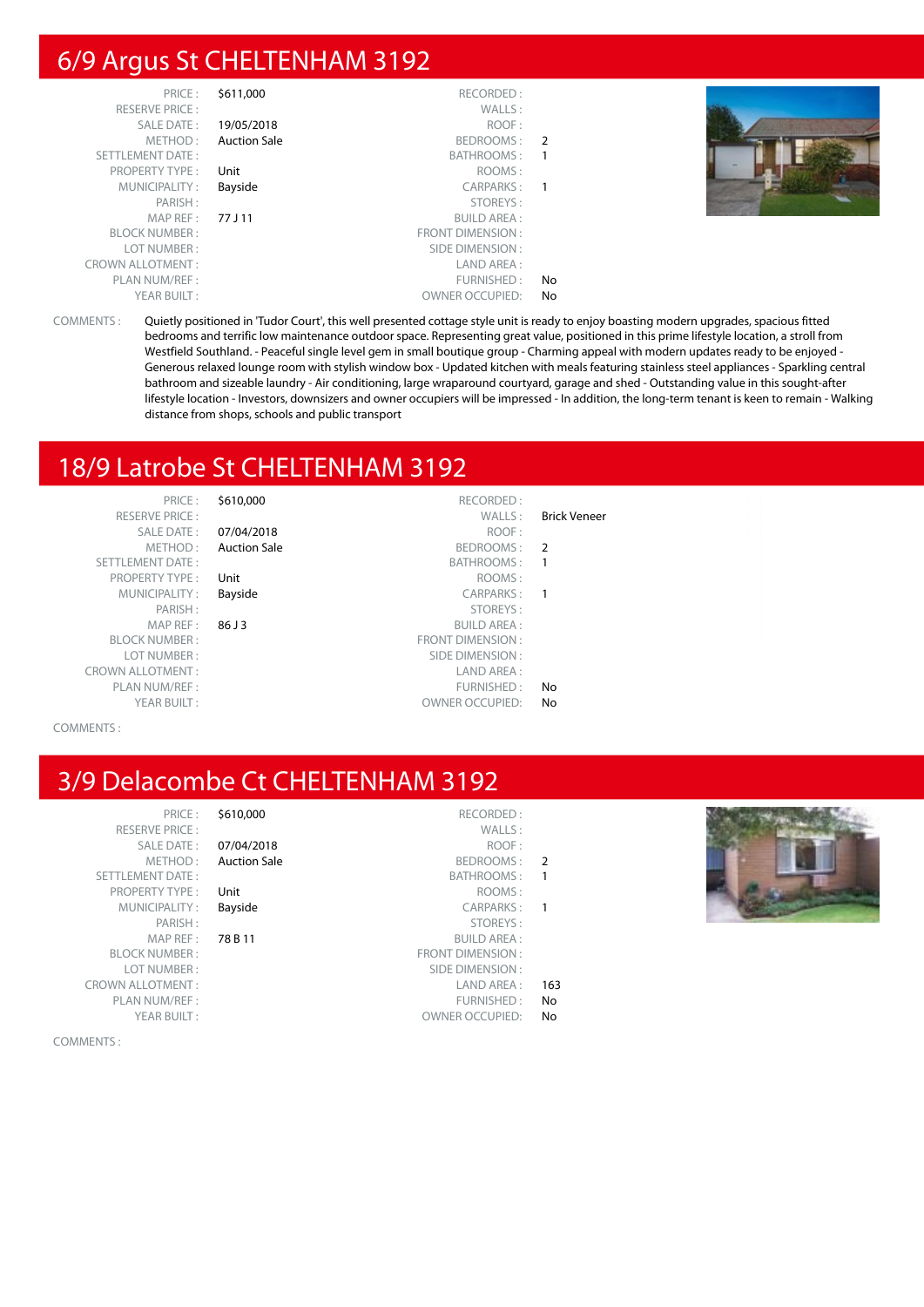### 9/1 Jellicoe St CHELTENHAM 3192

| PRICE:                  | \$610,000           | RECORDED:              |              |  |
|-------------------------|---------------------|------------------------|--------------|--|
| <b>RESERVE PRICE:</b>   |                     | WALLS:                 | Brick Veneer |  |
| SALE DATE:              | 05/05/2018          | ROOF:                  |              |  |
| METHOD:                 | <b>Auction Sale</b> | BEDROOMS: 2            |              |  |
| SETTLEMENT DATE:        |                     | BATHROOMS:             |              |  |
| <b>PROPERTY TYPE:</b>   | Unit                | ROOMS:                 |              |  |
| MUNICIPALITY:           | Bayside             | CARPARKS:              |              |  |
| PARISH:                 |                     | STOREYS:               |              |  |
| MAPREF:                 | 77 J 12             | <b>BUILD AREA:</b>     |              |  |
| <b>BLOCK NUMBER:</b>    |                     | FRONT DIMENSION: 0     |              |  |
| LOT NUMBER:             |                     | SIDE DIMENSION :       |              |  |
| <b>CROWN ALLOTMENT:</b> |                     | LAND AREA:             |              |  |
| PLAN NUM/REF :          |                     | FURNISHED:             | No           |  |
| YEAR BUILT:             |                     | <b>OWNER OCCUPIED:</b> | No           |  |

COMMENTS : Just footsteps to the attractions and distractions of nearby Southland, yet privately tucked away at the rear of a quiet group, this immaculate two-storey townhouse is the perfect easy-care base for your busy lifestyle. Featuring a generous living area with gas heating, the home's lower level also boasts a smartly-appointed eat-in kitchen with fashionable stone benchtops along with a large laundry (and separate WC), which provides direct access to the oversized yet low maintenance courtyard. Peacefully positioned away from the social hub of the home, the two generous bedrooms are located upstairs - they both benefit from built-in robes and share a bright central bathroom with second WC, whilst the larger bedroom also features split system heating and cooling. Pristine carpets and parking are also offered the home's ultra-convenient location close to all essential amenities including the new Southland train station, primary schools, childcare centres, Cheltenham Secondary College and recreational facilities simply adds to the appeal!

#### 5/3 Jean St CHELTENHAM 3192

| PRICE:                  | \$600,000          | RECORDED:              |     |                                                                                                                                                        |
|-------------------------|--------------------|------------------------|-----|--------------------------------------------------------------------------------------------------------------------------------------------------------|
| <b>RESERVE PRICE:</b>   |                    | WALLS:                 |     |                                                                                                                                                        |
| SALE DATE:              | 18/05/2018         | ROOF:                  |     |                                                                                                                                                        |
| METHOD:                 | Private Sale       | BEDROOMS: 2            |     |                                                                                                                                                        |
| SETTLEMENT DATE:        |                    | BATHROOMS: 2           |     |                                                                                                                                                        |
| <b>PROPERTY TYPE:</b>   | Townhouse (Single) | ROOMS:                 |     |                                                                                                                                                        |
| MUNICIPALITY:           | Kingston           | CARPARKS: 1            |     |                                                                                                                                                        |
| PARISH:                 |                    | STOREYS:               |     |                                                                                                                                                        |
| MAP REF:                |                    | <b>BUILD AREA:</b>     |     |                                                                                                                                                        |
| <b>BLOCK NUMBER:</b>    |                    | FRONT DIMENSION :      |     |                                                                                                                                                        |
| LOT NUMBER:             |                    | SIDE DIMENSION:        |     |                                                                                                                                                        |
| <b>CROWN ALLOTMENT:</b> |                    | LAND AREA :            |     |                                                                                                                                                        |
| PLAN NUM/REF :          |                    | FURNISHED:             | No. |                                                                                                                                                        |
| YEAR BUILT:             |                    | <b>OWNER OCCUPIED:</b> | No  |                                                                                                                                                        |
|                         |                    |                        |     | COMMENTE, Take your first hama as investment dellaste a now lovel with near now townhouse living and a setail therapy commutes lifestuled Depresenting |

COMMENTS : Take your first home or investment dollar to a new level with near-new townhouse living and a retail therapy-commuter lifestyle! Representing rare two-storey value in a fast-developing Southland locale, this architectural two bedroom, two bathroom home is too good to miss with a highly-rentable virtual dual-suite design, and highly liveable north-facing living and balcony. Offered in as-new style with a streamlined kitchen featuring Bosch appliances (including a dishwasher) and a stylish subway-tiled bathroom (one ensuite) for bedrooms on different levels, this reverse-cycle air-conditioned home is luxe-finished with stone benchtops, wideboard floors, two walk-in robes and additional panel heating. One of just a few semi-detached homes in the group (with just one shared wall), there's the added space of a wraparound courtyard and a full-width balcony, and the added ease of an auto-garage (with storage alcoves) plus visitor parking right at the door. Just across from Cheltenham Park on the leafy beachside of the Highway, this prestige townhouse is a successful starter, easy lock-and-leaver or as-new investment - within a walk of both Cheltenham and Southland stations, 400m to Southland's shopping and cinemas and minutes to bay beaches! For more information about this two-storey townhouse contact Emily Whitehead at Buxton Mentone on 0420-997-276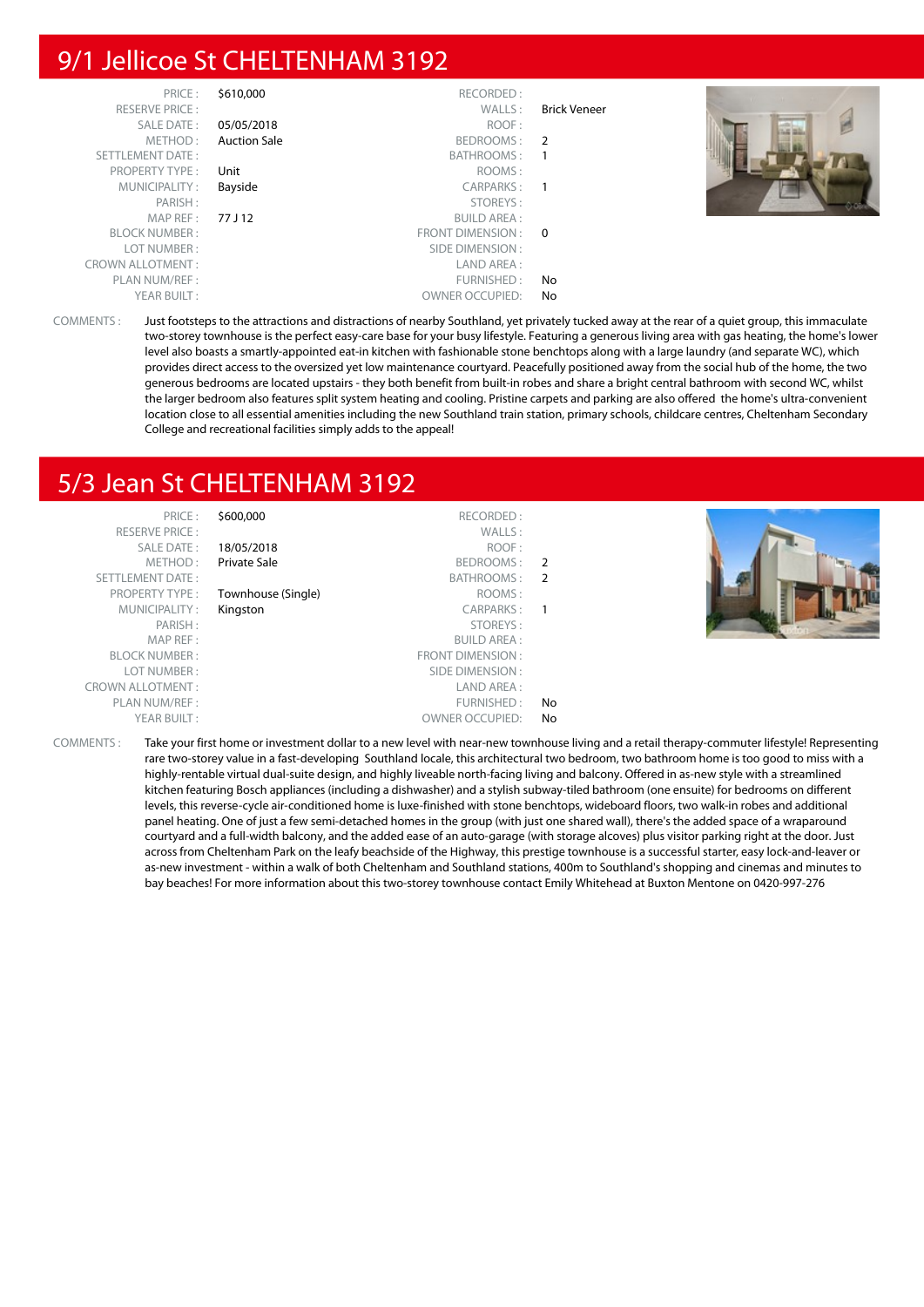#### 33/310 Warrigal Rd CHELTENHAM 3192

| PRICE:                  | \$590,000    | RECORDED:               |               |
|-------------------------|--------------|-------------------------|---------------|
| <b>RESERVE PRICE:</b>   |              | WALLS:                  |               |
| SALE DATE:              | 19/04/2018   | ROOF:                   |               |
| METHOD:                 | Private Sale | BEDROOMS:               | $\mathcal{P}$ |
| <b>SETTLEMENT DATE:</b> |              | BATHROOMS:              | 1             |
| <b>PROPERTY TYPE:</b>   | Unit         | ROOMS:                  |               |
| MUNICIPALITY:           | Bayside      | CARPARKS:               | 1             |
| PARISH:                 |              | STOREYS:                |               |
| MAP REF:                |              | <b>BUILD AREA:</b>      |               |
| <b>BLOCK NUMBER:</b>    |              | <b>FRONT DIMENSION:</b> |               |
| LOT NUMBER:             |              | SIDE DIMENSION:         |               |
| <b>CROWN ALLOTMENT:</b> |              | LAND AREA:              |               |
| PLAN NUM/REF:           |              | FURNISHED:              | No            |
| YEAR BUILT:             |              | <b>OWNER OCCUPIED:</b>  | No            |



COMMENTS : Presenting the contemporary style of todays interiors all wrapped up in a superbly easy-care package, this fabulously updated unit will appeal to anyone wanting a ready-to-go base. Nestled within a peaceful community, where access via Brampton Road, low traffic and friendly neighbours ensure a stress-free way of life, this is an appealing proposition for first-home buyers, investors and downsizers.Offering the bonus of two secure alfresco areas, the home features a light-filled open plan living zone which flows to the sleek contemporary kitchen – with glossy work surfaces, stainless steel appliances and ample space for relaxed dining, this is a pleasing space to host family and friends.Peacefully zoned, the two generous bedrooms both offer fitted wardrobes and share a fresh modern bathroom and separate WC, whilst a laundry with access to the larger courtyard, a lock-up garage plus split system heating/cooling are also included. Moments to bus routes, DFO and Southland, this immaculate property is also near a choice of schools and boasts zoning for Cheltenham Secondary College.

#### 4/227 Charman Rd CHELTENHAM 3192

| PRICE:                  | \$580,000           | RECORDED:              |                          |                                                                                                                                            |
|-------------------------|---------------------|------------------------|--------------------------|--------------------------------------------------------------------------------------------------------------------------------------------|
| <b>RESERVE PRICE:</b>   |                     | WALLS:                 |                          |                                                                                                                                            |
| <b>SALE DATE:</b>       | 29/05/2018          | ROOF:                  |                          |                                                                                                                                            |
| METHOD:                 | <b>Private Sale</b> | BEDROOMS: 2            |                          |                                                                                                                                            |
| SETTLEMENT DATE:        |                     | BATHROOMS:             | - 1                      |                                                                                                                                            |
| <b>PROPERTY TYPE:</b>   | Townhouse (Single)  | ROOMS:                 |                          |                                                                                                                                            |
| MUNICIPALITY:           | Kingston            | CARPARKS:              | $\overline{\phantom{0}}$ |                                                                                                                                            |
| PARISH:                 |                     | STOREYS:               |                          |                                                                                                                                            |
| MAP REF:                |                     | <b>BUILD AREA:</b>     |                          |                                                                                                                                            |
| <b>BLOCK NUMBER:</b>    |                     | FRONT DIMENSION:       |                          |                                                                                                                                            |
| LOT NUMBER:             |                     | SIDE DIMENSION :       |                          |                                                                                                                                            |
| <b>CROWN ALLOTMENT:</b> |                     | LAND AREA :            |                          |                                                                                                                                            |
| PLAN NUM/REF :          |                     | FURNISHED:             | No                       |                                                                                                                                            |
| YEAR BUILT:             |                     | <b>OWNER OCCUPIED:</b> | No                       |                                                                                                                                            |
| COMMENTS :              |                     |                        |                          | It doesn't get more convenient than the heart of Cheltenham Village and with a roomy 100m2 approx, of indoor-outdoor living rarely seen in |

COMMENTS : It doesn't get more convenient than the heart of Cheltenham Village and with a roomy 100m2 approx. of indoor-outdoor living rarely seen in today's new builds plus a vibrant cafe culture, restaurants and the train steps away, this immaculate double-story, 2-bedroom,1.5-bathroom residence offers an easy lifestyle in a high-demand pocket without compromising on space. Comfortable now, with plenty of scope to update and add your own sense of style, enjoy downstairs sun-filled open plan living and dining, a contemporary kitchen with stone bench tops and stainless steel appliances plus direct private courtyard access for easy entertaining. Upstairs are two generous bedrooms both with extensive built-in robes; the master bedroom with a delightful study/reading nook plus neat & tidy central bathroom with combined shower/bath. Features incl. downstairs w/c, laundry, split system heating/cooling throughout and single carport. Superbly positioned adjacent to Cheltenham Primary School, walking distance to Cheltenham Recreation Reserve, park, playground, golf club, minutes to Westfield Southland and moments to the beach.

### 5/39 Jean St CHELTENHAM 3192

| PRICE:                  | \$577,000    | RECORDED:               |                |
|-------------------------|--------------|-------------------------|----------------|
| <b>RESERVE PRICE:</b>   |              | WALLS:                  |                |
| <b>SALE DATE:</b>       | 11/04/2018   | ROOF:                   |                |
| METHOD:                 | Private Sale | BEDROOMS:               |                |
| <b>SETTLEMENT DATE:</b> |              | BATHROOMS:              |                |
| <b>PROPERTY TYPE:</b>   | Unit         | ROOMS:                  |                |
| MUNICIPALITY:           | Kingston     | <b>CARPARKS:</b>        |                |
| PARISH:                 |              | STOREYS:                |                |
| MAP REF:                |              | <b>BUILD AREA:</b>      |                |
| <b>BLOCK NUMBER:</b>    |              | <b>FRONT DIMENSION:</b> |                |
| LOT NUMBER:             |              | SIDE DIMENSION:         |                |
| <b>CROWN ALLOTMENT:</b> |              | LAND AREA:              |                |
| PLAN NUM/REF :          |              | FURNISHED:              | N <sub>o</sub> |
| YEAR BUILT:             |              | <b>OWNER OCCUPIED:</b>  | No             |
|                         |              |                         |                |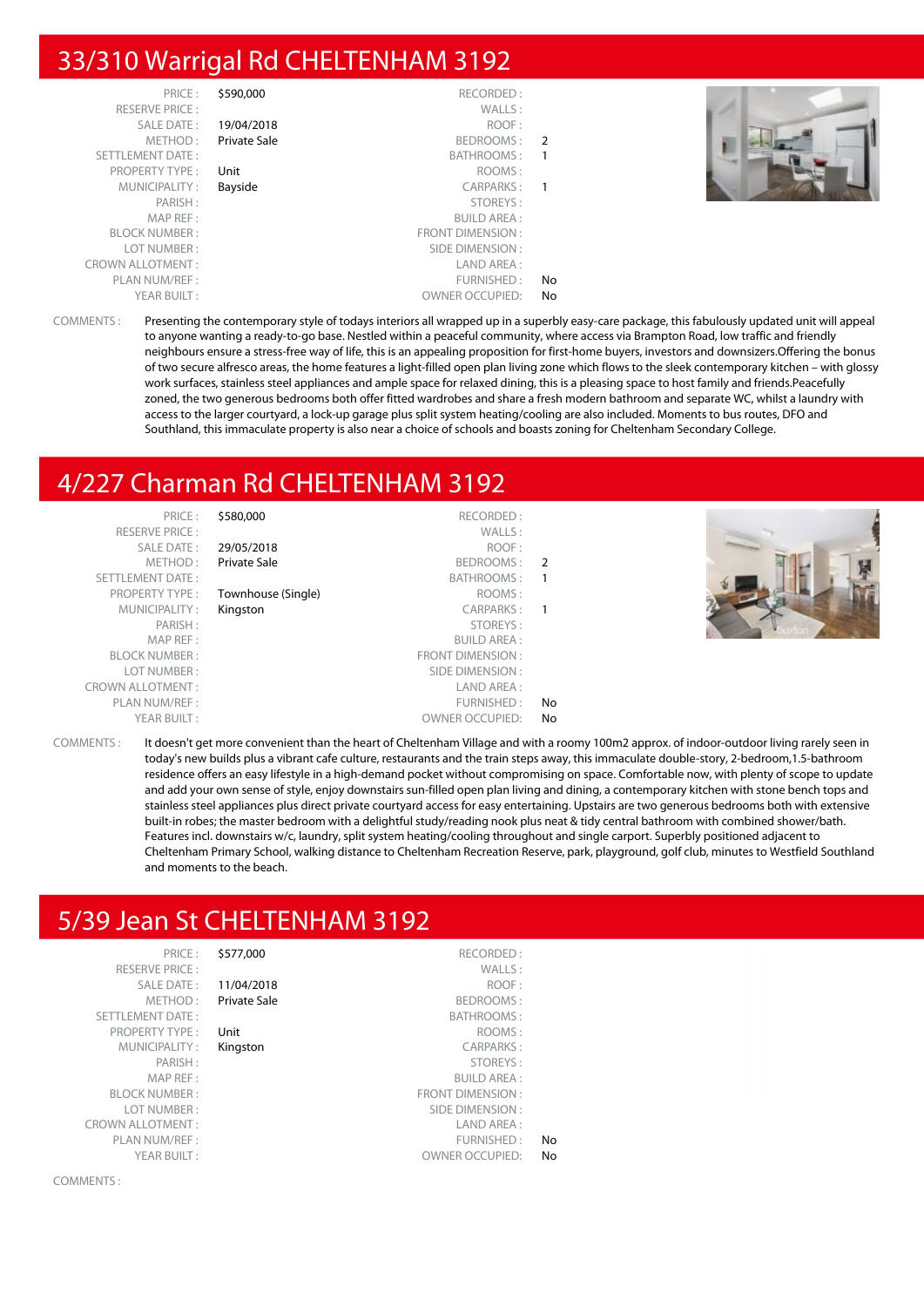#### 23/31 Garfield St CHELTENHAM 3192

PRICE : \$567,500 RECORDED : RESERVE PRICE : PROPERTY TYPE : **Apartment** MAP REF : BLOCK NUMBER : LOT NUMBER: CROWN ALLOTMENT:

|               | WALLS:                  |              | <b>RESERVE PRICE:</b>   |
|---------------|-------------------------|--------------|-------------------------|
|               | ROOF:                   | 07/05/2018   | <b>SALE DATE:</b>       |
| $\mathcal{P}$ | BEDROOMS:               | Private Sale | METHOD:                 |
|               | BATHROOMS:              |              | <b>SETTLEMENT DATE:</b> |
|               | ROOMS:                  | Apartment    | <b>PROPERTY TYPE:</b>   |
|               | CARPARKS:               | Kingston     | MUNICIPALITY:           |
|               | STOREYS:                |              | PARISH:                 |
|               | <b>BUILD AREA:</b>      |              | MAP REF:                |
|               | <b>FRONT DIMENSION:</b> |              | <b>BLOCK NUMBER:</b>    |
|               | SIDE DIMENSION:         |              | LOT NUMBER:             |
|               | LAND AREA:              |              | ROWN ALLOTMENT :        |
| No            | FURNISHED:              |              | PLAN NUM/REF:           |
| No            | <b>OWNER OCCUPIED:</b>  |              | YEAR BUILT:             |
|               |                         |              |                         |

COMMENTS :

#### 15/94-96 Cavanagh St CHELTENHAM 3192

| PRICE:<br><b>RESERVE PRICE:</b><br><b>SALE DATE:</b><br>METHOD:<br>SETTLEMENT DATE:<br><b>PROPERTY TYPE:</b><br>MUNICIPALITY:<br>PARISH:<br>MAP REF :<br><b>BLOCK NUMBER:</b><br>LOT NUMBER :<br><b>CROWN ALLOTMENT:</b> | \$561,000<br>17/03/2018<br><b>Auction Sale</b><br>16/04/2018<br>Unit<br>Kingston<br>Moorabbin<br>78 A 11<br>15 | RECORDED:<br>WALLS:<br>ROOF:<br>BEDROOMS:<br>BATHROOMS:<br>ROOMS:<br>CARPARKS:<br>STOREYS:<br><b>BUILD AREA:</b><br>FRONT DIMENSION:<br>SIDE DIMENSION :<br>LAND AREA: | $\overline{2}$ |  |
|--------------------------------------------------------------------------------------------------------------------------------------------------------------------------------------------------------------------------|----------------------------------------------------------------------------------------------------------------|------------------------------------------------------------------------------------------------------------------------------------------------------------------------|----------------|--|
| PLAN NUM/REF :                                                                                                                                                                                                           | RP002303                                                                                                       | FURNISHED:                                                                                                                                                             | No             |  |
| YEAR BUILT:                                                                                                                                                                                                              |                                                                                                                | <b>OWNER OCCUPIED:</b>                                                                                                                                                 | Yes            |  |

COMMENTS : If you are looking for a promising foothold in a booming neighbourhood, then look no further than this light-filled two-bedroom unit. Located just metres from a good coffee and breakfast at Frank's, the home is also within easy reach of bus stops, Southland and offers the bonus of sought-after zoning for Cheltenham Secondary College. Generously proportioned throughout, the welcoming lounge features warm Baltic Pine floors which lead to a bright Caesarstone kitchen with gleaming stainless steel oven and cooktop - also here, a sundrenched dining area is perfect for relaxed meals. Valuable additional space to enjoy with friends can be found out in the private, sunny courtyard which offers direct access to the unit's carport. Both of the bedrooms are large doubles and offer generous amounts of fitted storage, they share a stylish fully-tiled bathroom; whilst split systems to both the main bedroom and lounge conclude the perfect first home or ideal investment. For more information about this perfectly positioned unit, please contact Aidan Oke at Buxton Mentone on 0430 137 587

#### 55/310 Warrigal Rd CHELTENHAM 3192

RESERVE PRICE METHOD SETTLEMENT DATE PROPERTY TYPE **MUNICIPALITY** MAP REF **BLOCK NUMBER** LOT NUMBER CROWN ALLOTMENT : PLAN NUM/REF

| PRICE:              | \$541,000                 | RECORDED:               |     |
|---------------------|---------------------------|-------------------------|-----|
| <b>SERVE PRICE:</b> |                           | WALLS:                  |     |
| SALE DATE:          | 17/03/2018                | ROOF:                   |     |
| METHOD:             | Sale                      | BEDROOMS:               | 2   |
| MENT DATE:          | 13/04/2018                | BATHROOMS:              |     |
| PERTY TYPE:         | Flat/Unit/Apartment (Res) | ROOMS:                  |     |
| JNICIPALITY:        | Kingston                  | <b>CARPARKS:</b>        |     |
| PARISH:             | Mordialloc                | STOREYS:                |     |
| MAP REF :           |                           | <b>BUILD AREA:</b>      |     |
| CK NUMBER :         |                           | <b>FRONT DIMENSION:</b> |     |
| OT NUMBER :         | 55                        | SIDE DIMENSION:         |     |
| ALLOTMENT:          |                           | LAND AREA:              |     |
| N NUM/REF :         | RP002968                  | FURNISHED:              |     |
| YEAR BUILT:         |                           | <b>OWNER OCCUPIED:</b>  | Yes |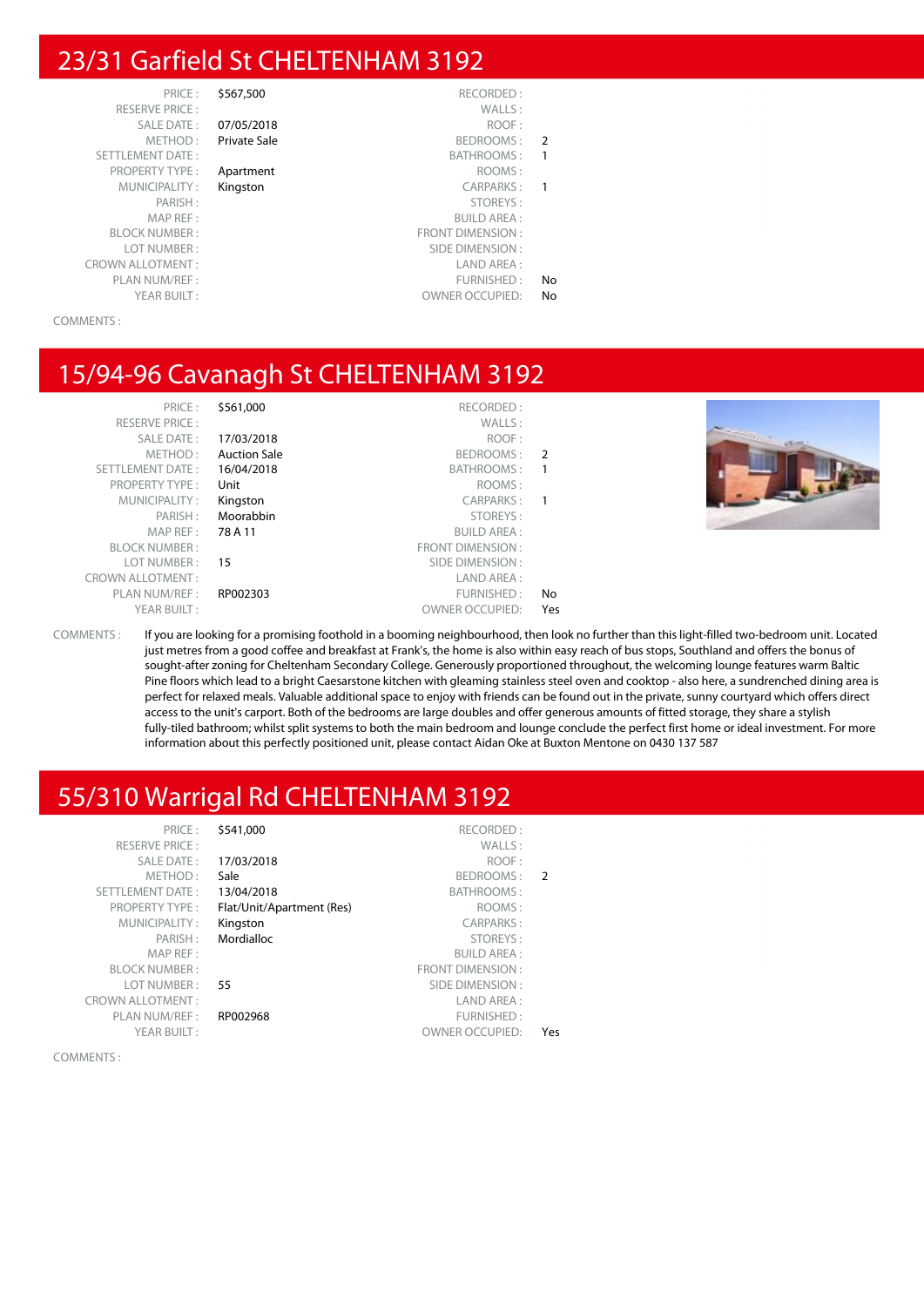#### 6/9 Latrobe St CHELTENHAM 3192

| PRICE:                  | \$520,000                 | RECORDED:               |               |
|-------------------------|---------------------------|-------------------------|---------------|
| RESERVE PRICE :         |                           | WALLS:                  |               |
| <b>SALE DATE:</b>       | 15/03/2018                | ROOF:                   |               |
| METHOD:                 | Sale                      | BEDROOMS:               | $\mathcal{P}$ |
| <b>SETTLEMENT DATE:</b> | 06/04/2018                | <b>BATHROOMS:</b>       |               |
| <b>PROPERTY TYPE:</b>   | Flat/Unit/Apartment (Res) | ROOMS:                  |               |
| MUNICIPALITY:           | Kingston                  | <b>CARPARKS:</b>        |               |
| PARISH:                 | Moorabbin                 | STOREYS:                |               |
| MAP REF:                | 86 H 3                    | <b>BUILD AREA:</b>      |               |
| <b>BLOCK NUMBER:</b>    |                           | <b>FRONT DIMENSION:</b> |               |
| LOT NUMBER:             | 6                         | SIDE DIMENSION:         |               |
| <b>CROWN ALLOTMENT:</b> |                           | LAND AREA:              |               |
| PLAN NUM/REF:           | RP003860                  | FURNISHED:              |               |
| YEAR BUILT:             |                           | <b>OWNER OCCUPIED:</b>  | No            |
|                         |                           |                         |               |

COMMENTS :

#### 9/287 Warrigal Rd CHELTENHAM 3192

RESERVE PRICE : WALLS : Brick Veneer SETTLEMENT DATE : SETTLEMENT DATE : SATHROOMS : 1 PROPERTY TYPE : Unit the state of the company of the ROOMS :<br>MUNICIPALITY : **Bayside** the company of the carp of the carp of the company of the state of the carp of the state of the state of the state of the state of the s MUNICIPALITY : **Bayside CARPARKS** : **1** PARISH : STOREYS : STOREYS : STOREYS : STOREYS : STOREYS : STOREYS : STOREYS : SUILD AREA : BLOCK NUMBER : FRONT DIMENSION : LOT NUMBER : SIDE DIMENSION : CROWN ALLOTMENT : LAND AREA : PLAN NUM/REF :  $\blacksquare$ 

PRICE : \$510,000 RECORDED : SALE DATE : **12/05/2018** ROOF :<br>METHOD : **Auction Sale** Reproduction Base Reproduction Sale Auction Sale **BEDROOMS** : 2

**78 C 12** BUILD AREA :

- 
- 

YEAR BUILT :  $OWNER$  OWNER OCCUPIED: No

#### COMMENTS :

### 12/30 Garfield St CHELTENHAM 3192

| PRICE:                  | \$509,000     | RECORDED:               |                |
|-------------------------|---------------|-------------------------|----------------|
| <b>RESERVE PRICE:</b>   |               | WALLS:                  |                |
| <b>SALE DATE:</b>       | 26/03/2018    | ROOF:                   |                |
| METHOD:                 | Private Sale  | BEDROOMS:               |                |
| <b>SETTLEMENT DATE:</b> | 30/04/2018    | BATHROOMS:              |                |
| <b>PROPERTY TYPE:</b>   | Apartment     | ROOMS:                  | $\overline{2}$ |
| MUNICIPALITY:           | Kingston      | CARPARKS:               |                |
| PARISH:                 | Moorabbin     | STOREYS:                |                |
| MAP REF:                | 77 H 12       | <b>BUILD AREA:</b>      |                |
| <b>BLOCK NUMBER:</b>    |               | <b>FRONT DIMENSION:</b> |                |
| LOT NUMBER:             | $\mathcal{P}$ | SIDE DIMENSION:         |                |
| <b>CROWN ALLOTMENT:</b> |               | LAND AREA:              |                |
| PLAN NUM/REF:           | PS707665      | FURNISHED:              | No             |
| YEAR BUILT:             |               | <b>OWNER OCCUPIED:</b>  | No             |



COMMENTS : One of the first apartments to become available in this almost-new group. This ground floor, 1 bedroom + study, garden apartment is also one of the best - with the premier south/west-facing street-front position, courtyard with garden and a front gate for easy access to Southland's shopping, cinemas and transport! Offered in better-than-new style with rich Oak wideboard floors, quality window furnishings and flyscreens already in place, this quality apartment has a full-sized Bosch appliance kitchen with Caeser bench and bedroom with walk-in-robe and generous semi-ensuite. Offering reverse-cycle air-conditioners for climate-control, this inviting apartment has intercom entry for security and basement garaging with storage for added peace-of-mind. Best of all, it has a sun-bathed garden with flowering established gardens to indulge a green-thumb, a paved area to fit the BBQ and secondary access from the master-suite to add to the garden lifestyle! Find Southland within 150m for some retail therapy, jump on the train at Cheltenham or Southland station for an easy commute, invest in garden living and the easy life at this growing beachside-of-the-Hwy address.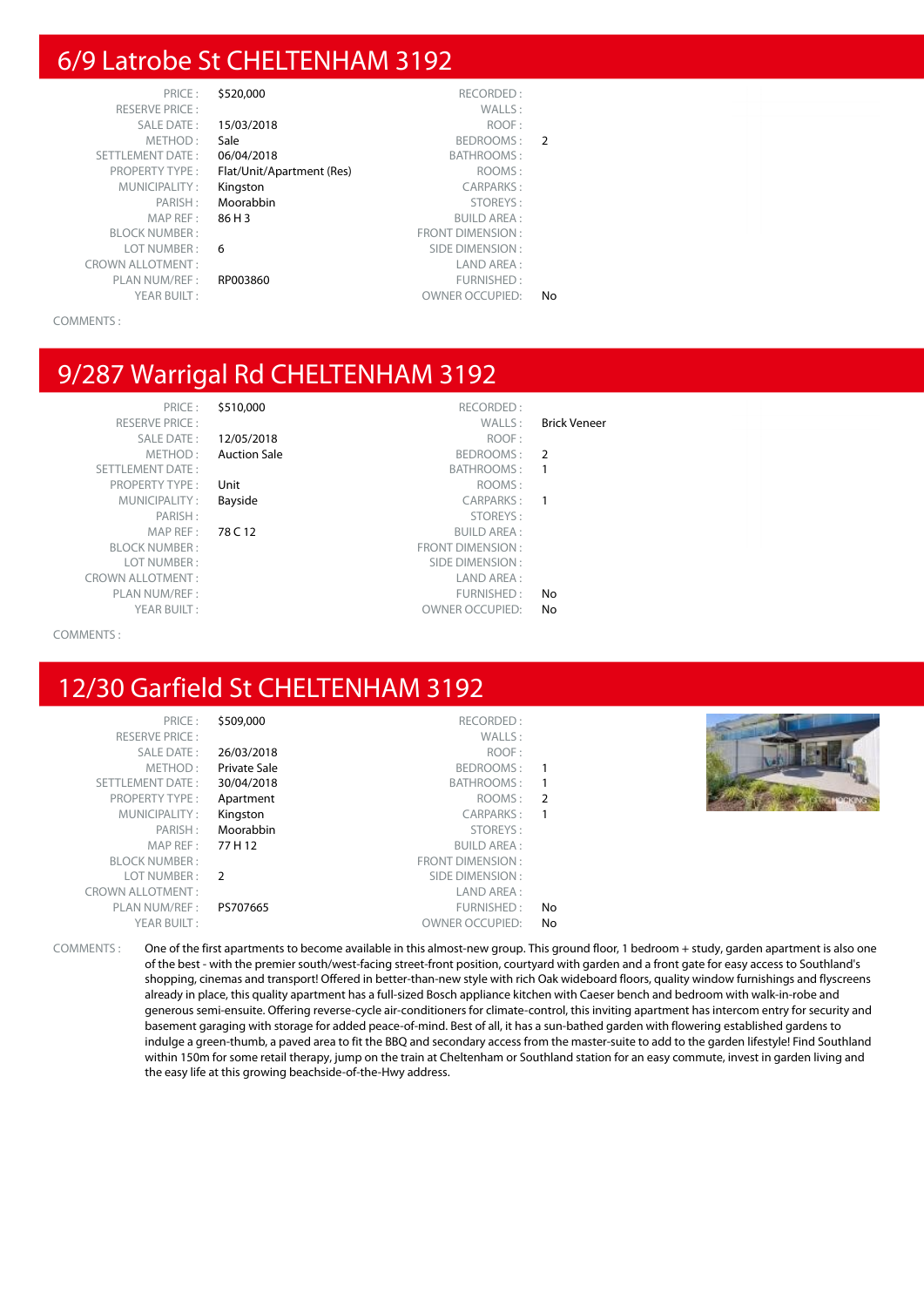#### 32/310 Warrigal Rd CHELTENHAM 3192

| PRICE:                  | \$490,000           | RECORDED:              |                |  |
|-------------------------|---------------------|------------------------|----------------|--|
| <b>RESERVE PRICE:</b>   |                     | WALLS:                 |                |  |
| SALE DATE:              | 26/03/2018          | ROOF:                  |                |  |
| METHOD:                 | <b>Private Sale</b> | BEDROOMS: 2            |                |  |
| SETTLEMENT DATE:        |                     | BATHROOMS :            | $\overline{1}$ |  |
| <b>PROPERTY TYPE:</b>   | Unit                | ROOMS:                 |                |  |
| MUNICIPALITY:           | Bayside             | CARPARKS: 1            |                |  |
| PARISH:                 |                     | STOREYS:               |                |  |
| MAP REF :               |                     | BUILD AREA :           |                |  |
| <b>BLOCK NUMBER:</b>    |                     | FRONT DIMENSION :      |                |  |
| LOT NUMBER:             |                     | SIDE DIMENSION :       |                |  |
| <b>CROWN ALLOTMENT:</b> |                     | LAND AREA :            |                |  |
| PLAN NUM/REF :          |                     | FURNISHED:             | No             |  |
| YEAR BUILT:             |                     | <b>OWNER OCCUPIED:</b> | No             |  |

COMMENTS : Peacefully tucked away within the Warrabar Estate, where low traffic and a sense of community ensure a relaxed way of life, this original two-bedroom unit presents a promising opportunity for first home buyers and investors. Well maintained through the years, there is enormous potential to easily add value with some simple contemporary enhancements.The foundations are there - a light-filled living room enjoys alfresco access to a front patio, whilst the dining area is easily accessed from the practical kitchen.Both of the bedrooms are well proportioned, the main room benefiting from built-in robes, the second room enjoying private outlooks to a second sunny courtyard. Including a bright and spacious bathroom plus separate WC and laundry with external access, this promising package also includes the bonus of solar panels, split system heating/cooling plus alarm and lock-up garage.Close to both DFO and Southland, and moments to bus routes, the peaceful property is also within the sought-after zone for Cheltenham Secondary College.

#### 9/47 Wangara Rd CHELTENHAM 3192

| PRICE:                  | \$489,500        | RECORDED:               |    |
|-------------------------|------------------|-------------------------|----|
| <b>RESERVE PRICE:</b>   |                  | WALLS:                  |    |
| <b>SALE DATE:</b>       | 19/03/2018       | ROOF:                   |    |
| METHOD:                 | Sale             | BEDROOMS:               |    |
| <b>SETTLEMENT DATE:</b> |                  | BATHROOMS:              |    |
| <b>PROPERTY TYPE:</b>   | Strata Unit/Flat | ROOMS:                  |    |
| MUNICIPALITY:           | Bayside          | <b>CARPARKS:</b>        |    |
| PARISH:                 | Moorabbin        | STOREYS:                |    |
| MAP REF:                | 77 D 11          | <b>BUILD AREA:</b>      |    |
| <b>BLOCK NUMBER:</b>    |                  | <b>FRONT DIMENSION:</b> |    |
| LOT NUMBER:             | 9                | SIDE DIMENSION:         |    |
| <b>CROWN ALLOTMENT:</b> |                  | LAND AREA:              |    |
| PLAN NUM/REF:           | PS507378         | FURNISHED:              |    |
| YEAR BUILT:             |                  | <b>OWNER OCCUPIED:</b>  | No |

COMMENTS :

#### 804/6 Railway Rd CHELTENHAM 3192

| PRICE:                  | \$460,000                 | RECORDED:               |               |
|-------------------------|---------------------------|-------------------------|---------------|
| <b>RESERVE PRICE:</b>   |                           | WALLS:                  |               |
| <b>SALE DATE:</b>       | 10/04/2018                | ROOF:                   |               |
| METHOD:                 | Sale                      | BEDROOMS:               | $\mathcal{P}$ |
| <b>SETTLEMENT DATE:</b> |                           | BATHROOMS:              |               |
| <b>PROPERTY TYPE:</b>   | Flat/Unit/Apartment (Res) | ROOMS:                  |               |
| MUNICIPALITY:           | Kingston                  | <b>CARPARKS:</b>        |               |
| PARISH:                 | Moorabbin                 | STOREYS:                |               |
| MAP REF:                | 86 J 2                    | <b>BUILD AREA:</b>      |               |
| <b>BLOCK NUMBER:</b>    |                           | <b>FRONT DIMENSION:</b> |               |
| LOT NUMBER:             | 804                       | SIDE DIMENSION:         |               |
| <b>CROWN ALLOTMENT:</b> |                           | LAND AREA:              |               |
| PLAN NUM/REF :          | PS720147                  | FURNISHED:              |               |
| YEAR BUILT:             |                           | <b>OWNER OCCUPIED:</b>  | No            |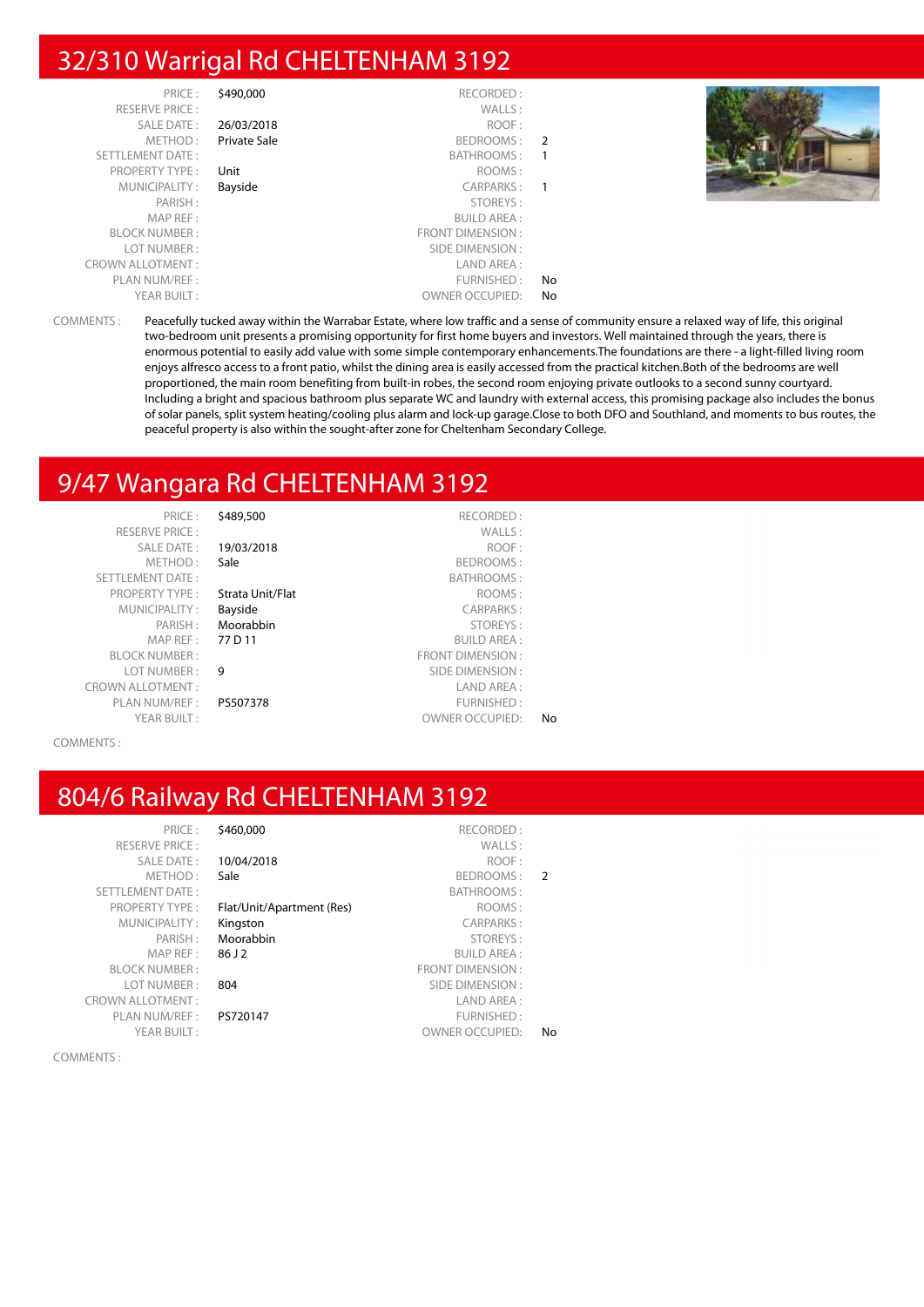#### 10/158 Chesterville Rd CHELTENHAM 3192

| PRICE:                  | \$450,000  | RECORDED:              |     |
|-------------------------|------------|------------------------|-----|
| <b>RESERVE PRICE:</b>   |            | WALLS:                 |     |
| <b>SALE DATE:</b>       | 15/03/2018 | ROOF:                  |     |
| METHOD:                 | Sale       | BEDROOMS:              |     |
| <b>SETTLEMENT DATE:</b> | 28/03/2018 | BATHROOMS:             |     |
| <b>PROPERTY TYPE:</b>   | Factory    | ROOMS:                 |     |
| MUNICIPALITY:           | Kingston   | CARPARKS:              |     |
| PARISH:                 | Moorabbin  | STOREYS:               |     |
| MAP REF:                | 77 J 9     | <b>BUILD AREA:</b>     |     |
| <b>BLOCK NUMBER:</b>    |            | FRONT DIMENSION:       |     |
| LOT NUMBER:             | 6          | SIDE DIMENSION:        |     |
| <b>CROWN ALLOTMENT:</b> |            | LAND AREA:             | 134 |
| PLAN NUM/REF :          | PS728175   | FURNISHED:             |     |
| YEAR BUILT:             |            | <b>OWNER OCCUPIED:</b> | No. |
|                         |            |                        |     |

COMMENTS :

#### 4/81 Wilson St CHELTENHAM 3192

PRICE : \$437,000 RECORDED : RESERVE PRICE : WALLS : SALE DATE : **05/05/2018** ROOF :<br>METHOD : **Auction Sale** METHOD : **Auction Sale** Auction Sale **BEDROOMS** : 2 SETTLEMENT DATE : SETTLEMENT DATE : SATHROOMS : 1 PROPERTY TYPE : Unit the state of the company of the ROOMS : 3<br>MUNICIPALITY : Kingston the care of the care care care of the care of the care of the care of the care of the c MUNICIPALITY : Kingston CARPARKS : 1 PARISH : STOREYS : MAP REF : 77 J 11 BUILD AREA : BLOCK NUMBER : FRONT DIMENSION : LOT NUMBER : SIDE DIMENSION : CROWN ALLOTMENT : LAND AREA : PLAN NUM/REF :  $\blacksquare$ YEAR BUILT :  $OWNER$  OWNER OCCUPIED: No



COMMENTS : This stylish residence is ideally suited to a first home buyer or astute investor seeking a home ready for immediate enjoyment in a premier location. Located on the first floor, this apartment features stunning natural light and a generous open living space complemented by a sleek kitchen equipped with gas cooking & quality appliances. Two well appointed bedrooms include built in robes and are serviced by a central bathroom with laundry facilities. Also includes heating/cooling, NBN connected and on-site car parking. This address enjoys an unrivalled location with walking distance to Southland Shopping Centre, Southland Train Station, Waves community pool, public transport and numerous local schools, parks & sports centre as well as vibrant shopping and dining on Charman Road. • Stylish residence is ideally suited to a first home buyer or astute investor• Apartment features stunning natural light and a generous open living space• Sleek kitchen equipped with gas cooking & quality appliances. • Two well appointed bedrooms include built in robes• Central bathroom with laundry facilities• Heating/cooling, NBN connected and on-site car parking• Walking distance to Southland Shopping Centre, Southland Train Station, Waves community pool, public transport and numerous locals schools,parks & sports centre as well as vibrant shopping and dining on Charman Road

## 4/34 Gillman St CHELTENHAM 3192

| PRICE:                  | \$436,000           | RECORDED:              |                          |  |
|-------------------------|---------------------|------------------------|--------------------------|--|
| <b>RESERVE PRICE:</b>   |                     | WALLS:                 |                          |  |
| SALE DATE:              | 24/03/2018          | ROOF:                  |                          |  |
| METHOD:                 | <b>Auction Sale</b> | BEDROOMS:              | $\overline{2}$           |  |
| SETTLEMENT DATE:        |                     | BATHROOMS:             | $\overline{\phantom{1}}$ |  |
| PROPERTY TYPE:          | Unit                | ROOMS:                 |                          |  |
| MUNICIPALITY:           | Bayside             | CARPARKS:              | $\overline{1}$           |  |
| PARISH:                 |                     | STOREYS:               |                          |  |
| MAPREF:                 | 86 J 3              | <b>BUILD AREA:</b>     |                          |  |
| <b>BLOCK NUMBER:</b>    |                     | FRONT DIMENSION:       |                          |  |
| LOT NUMBER:             |                     | SIDE DIMENSION :       |                          |  |
| <b>CROWN ALLOTMENT:</b> |                     | LAND AREA:             |                          |  |
| PLAN NUM/REF :          |                     | FURNISHED:             | No                       |  |
| YEAR BUILT:             |                     | <b>OWNER OCCUPIED:</b> | No                       |  |
|                         |                     |                        |                          |  |